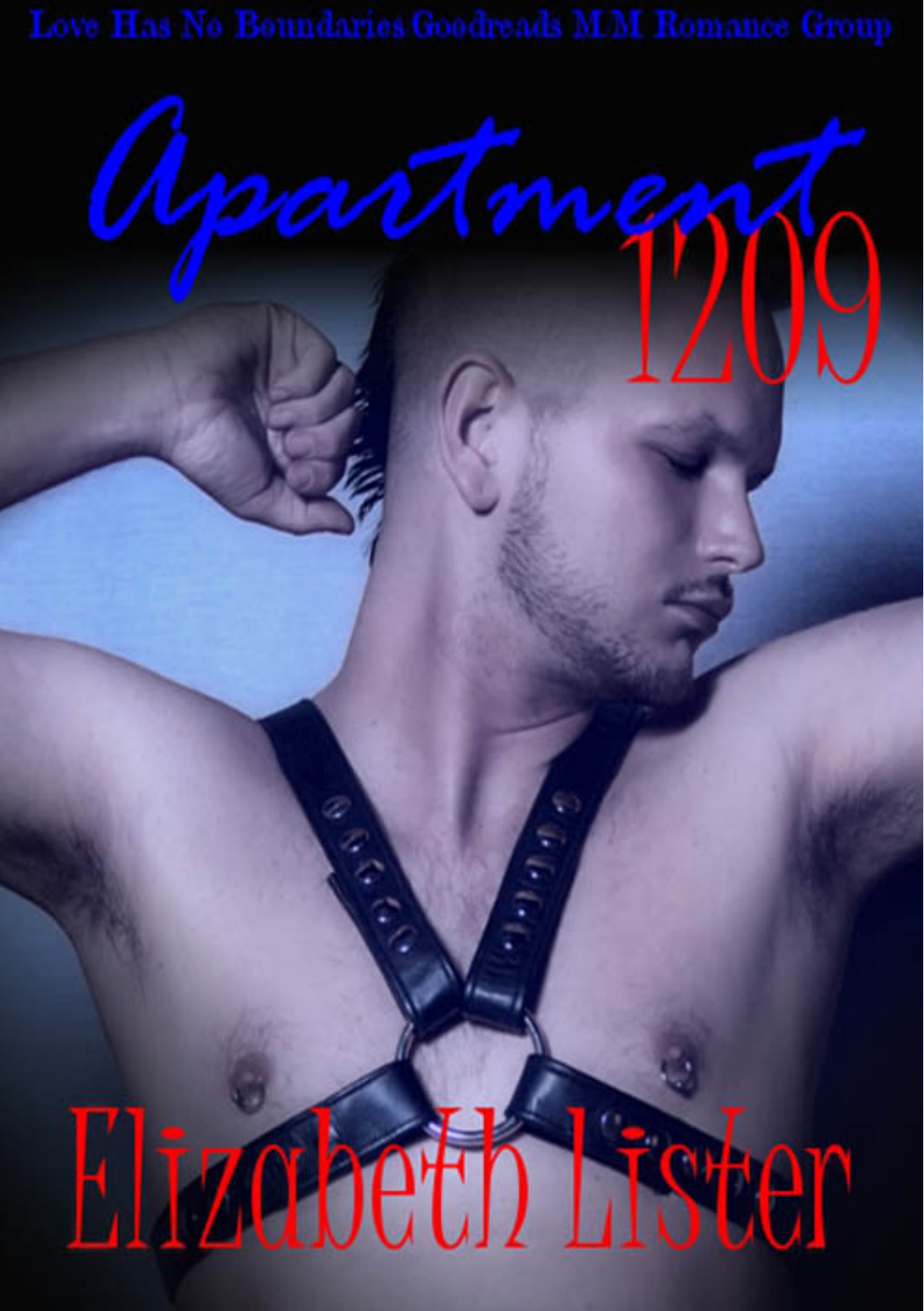# **Love Has No Boundaries**

*An M/M Romance series*

# **APARTMENT 1209 By Elizabeth Lister**

### **Introduction**

The story you are about to read celebrates love, sex and romance between men. It is a product of the *Love Has No Boundaries* promotion sponsored by the *Goodreads M/M Romance Group* and is published as a free gift to you.

### **What Is Love Has No Boundaries?**

The *Goodreads M/M Romance Group* invited members to choose a photo and pen a letter asking for a short M/M romance story inspired by the image; authors from the group were encouraged to select a letter and write an original tale. The result was an outpouring of creativity that shone a spotlight on the special bond between M/M romance writers and the people who love what they do.

A written description of the image that inspired this story is provided along with the original request letter. If you'd like to view the photo, please feel free to join the [Goodreads M/M Romance Group](http://www.goodreads.com/group/show/20149-m-m-romance) and visit the discussion section: *Love Has No Boundaries*.

Whether you are an avid M/M romance reader or new to the genre, you are in for a delicious treat.

### **Words of Caution**

This story may contain sexually explicit content and is **intended for adult readers.** It may contain content that is disagreeable or distressing to some readers. The *M/M Romance Group* strongly recommends that each reader review the General Information section before each story for story tags as well as for content warnings.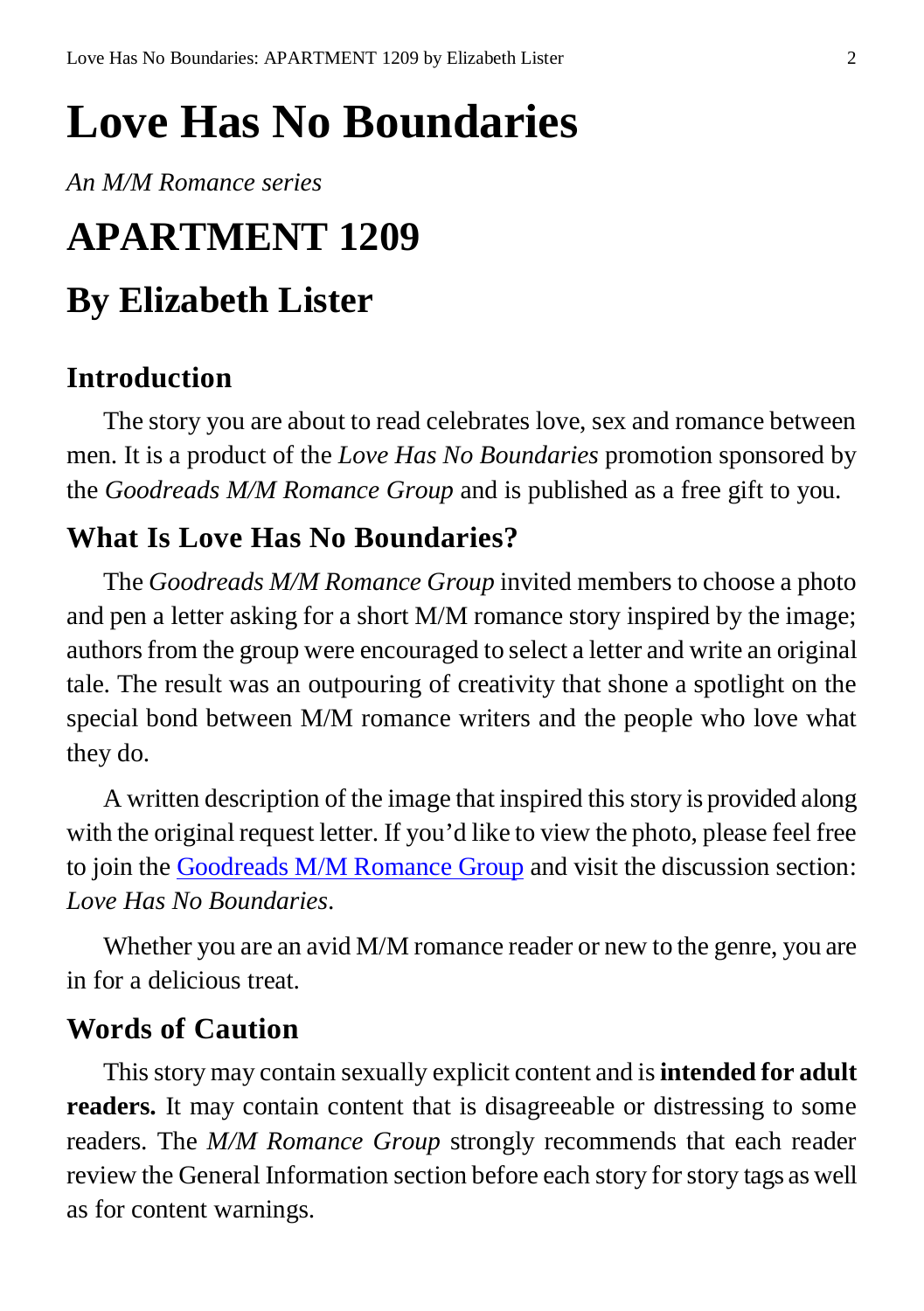This story is a work of fiction. Names, characters, places and incidents are the products of the author's imagination or are used fictitiously. Any resemblance to actual events, locales, or persons, living or dead, is entirely coincidental.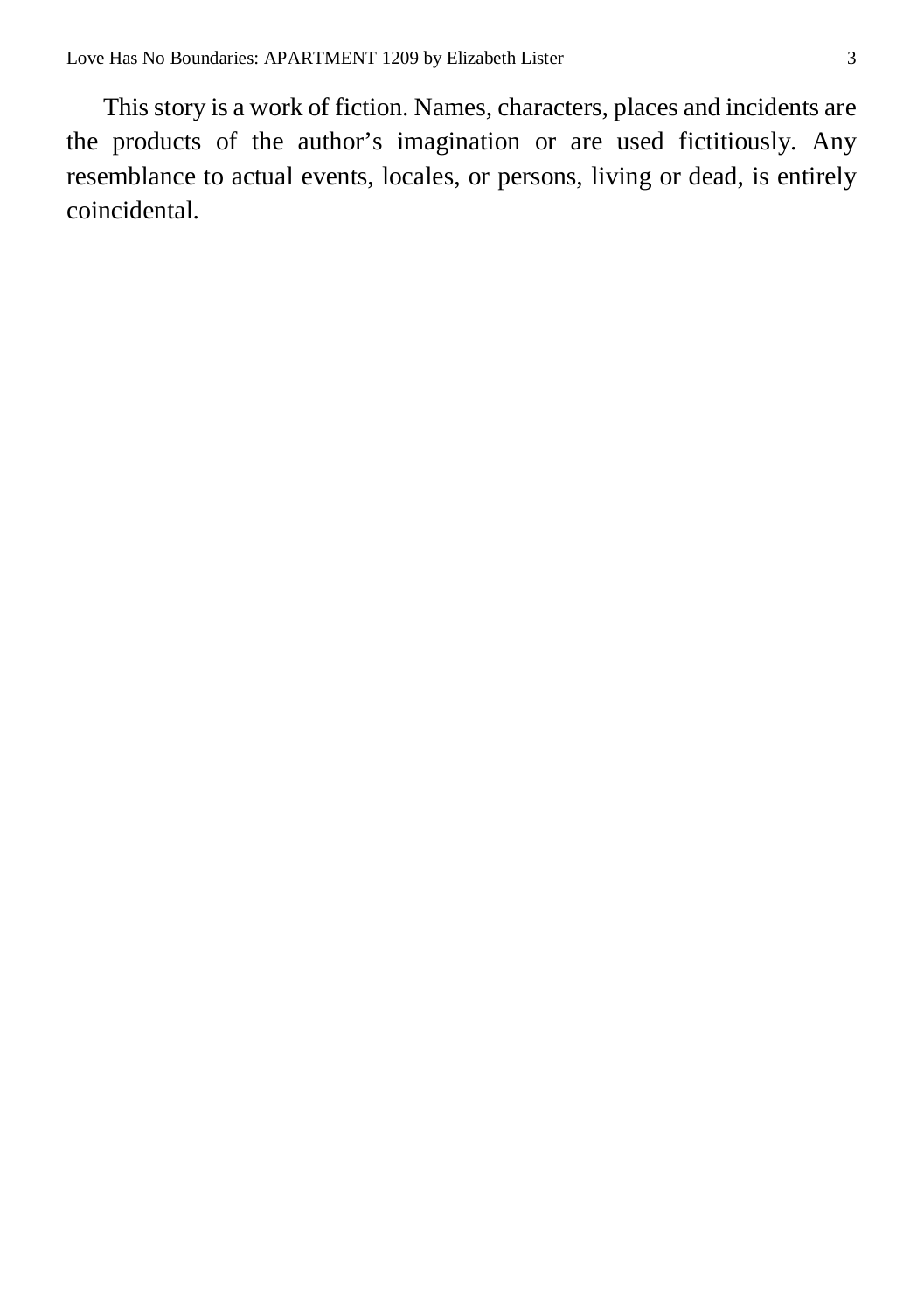All rights reserved worldwide.

This eBook may be distributed freely in its entirety courtesy of the *Goodreads M/M Romance Group*. This eBook may not be sold, manipulated or reproduced in any format without the express written permission of the author.

Apartment 1209, Copyright © 2013 Elizabeth Lister

### Cover Photo: Alonzo Gault

### Cover Model & Cover Design: Nate Benner

This ebook is published by the *M/M Romance Group* and is not directly endorsed by or affiliated with Goodreads Inc.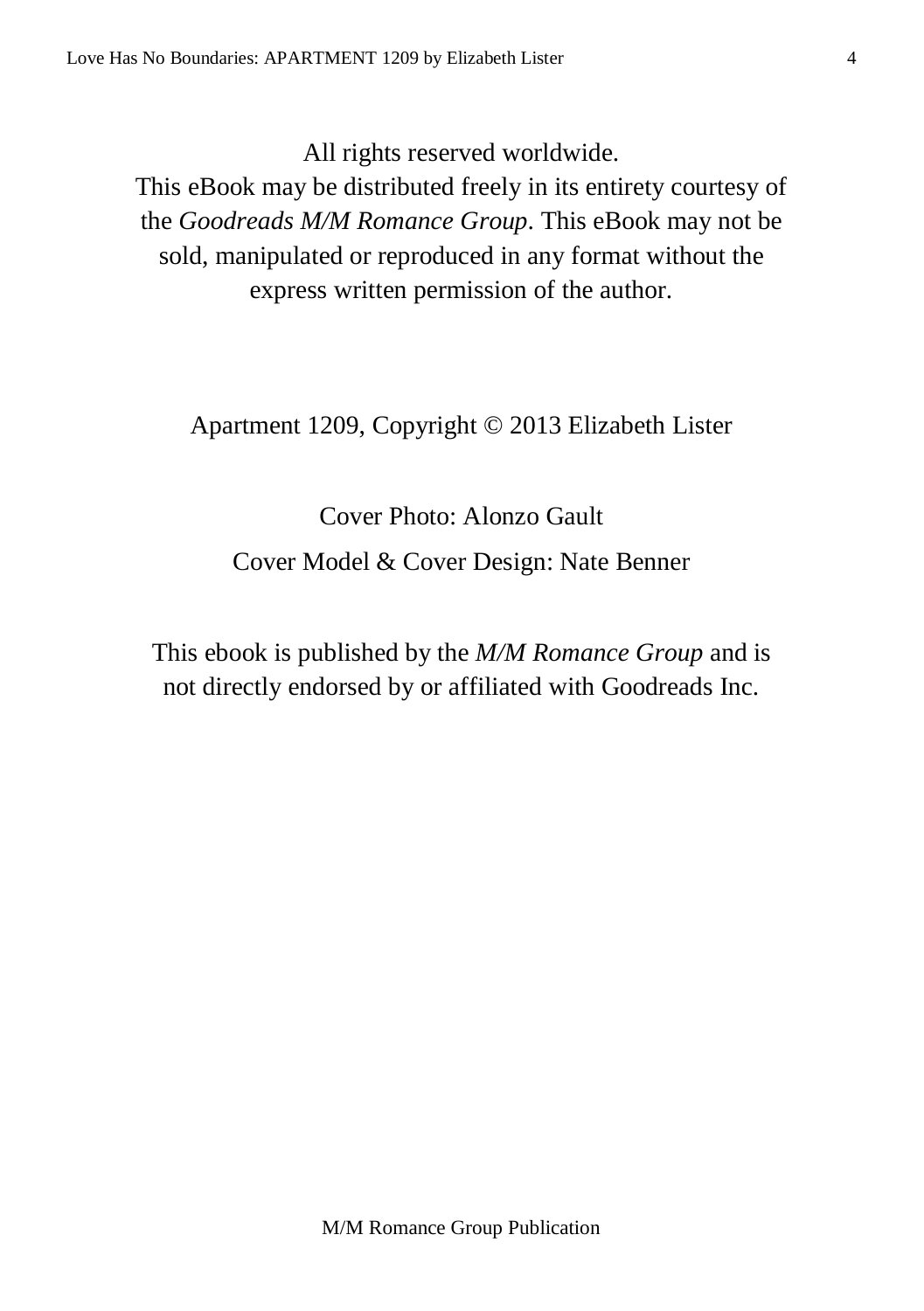# **APARTMENT 1209 By Elizabeth Lister**

### **Photo Description**

A muscular masked man, naked except for multiple leather harnesses and leather jock, sits clutching his crotch and placing his middle finger seductively on his tongue as he stares challengingly at the camera.

### **Story Letter**

*Dear Author,*

*I am working three jobs to make ends meet, going to college at night and have not had any time for fun. I live one lonely boring life.*

*My neighbor across the hall has been watching me for some time without my knowledge. He thinks I'm overworked and need some time to relax… with him.*

*Somehow his version of de-stressing is this:*

*[PROMPT IMAGE—See photo description]*

*And calling him Daddy.*

*Please write my story about how I ended up being his boy.*

*Thanks! ;P*

*PS A HEA most definitely!*

*Sincerely,*

*SheReadsALot*

### **Story Info**

**Genre:** contemporary

**Tags:** college, BDSM, fetish toys, first time, age gap, soul mates or bonded

**Word count:** 12,485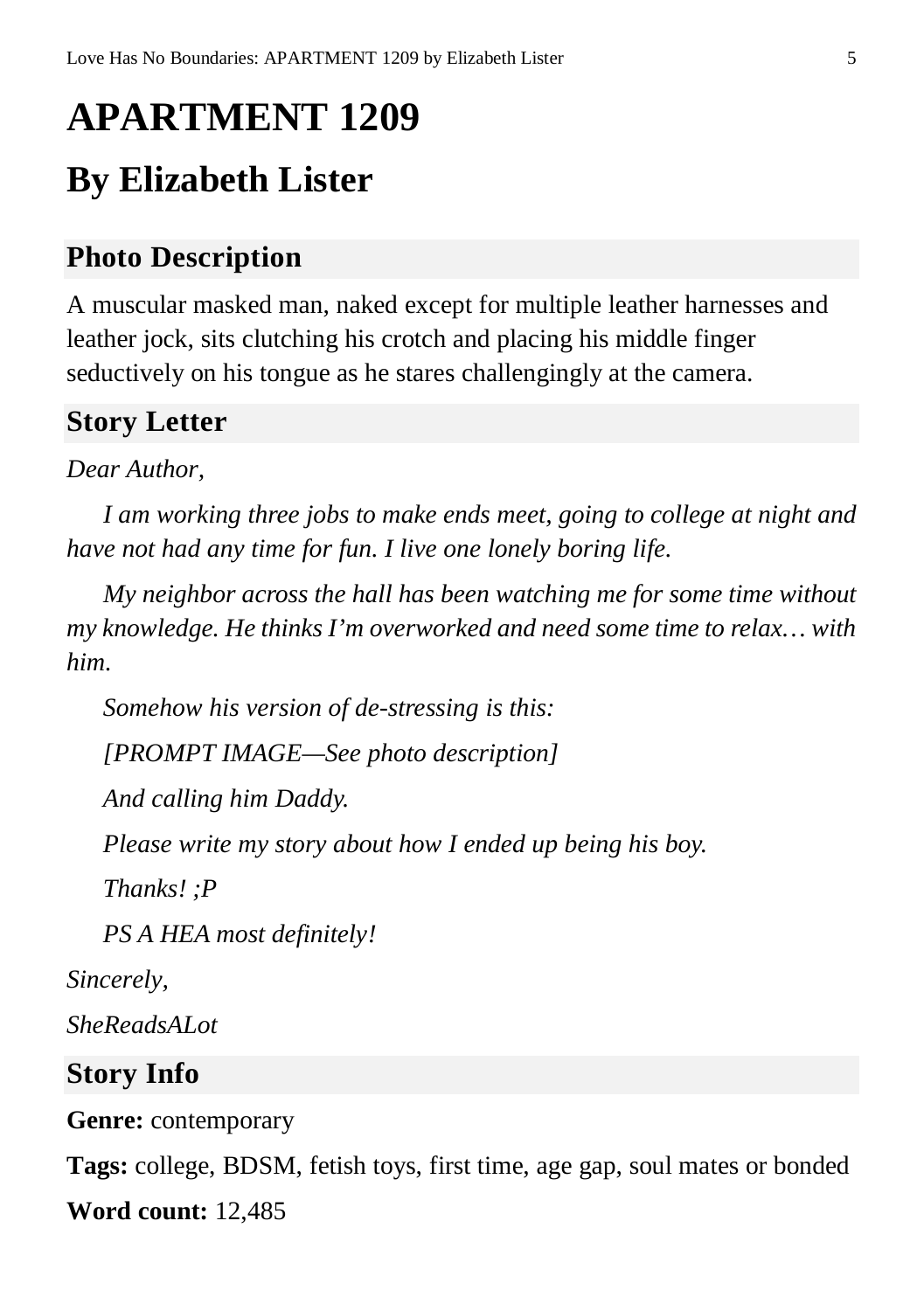# **APARTMENT 1209 By Elizabeth Lister**

### *1209*

The brass numbers stared back at me from the door to his apartment, down the hall from mine. I'd already been inside, about a week ago. He'd helped me out in an awkward situation and we'd shared a coffee.

Only now I knew. I knew who he was and what he did. I'm pretty sure I knew what he wanted with me.

I raised my hand very slowly and knocked three times, trying to quell the panic that began to rise. I wanted this. I wanted this so bad and I wouldn't let fear derail me. Not this time.

\*\*\*\*

### *One week earlier*

Where the hell were my keys?

I groped in my pocket frantically for them, not believing they weren't there. They were always there. I needed them to get into the building, out of this cold night. I checked the other pocket, to no avail. I put down my messenger bag and went through every nook and crevice. Nothing.

*What the hell did I do with them?*

Standing up slowly, my mind whirled over the possibilities. Maybe I'd dropped them in the parking lot when I'd left this morning. I did a quick sweep of the lot, not seeing anything. They could be anywhere between here and the bus station.

They could have fallen from my pocket at any point during the day—at my morning call centre job, the restaurant this afternoon, or at school, from where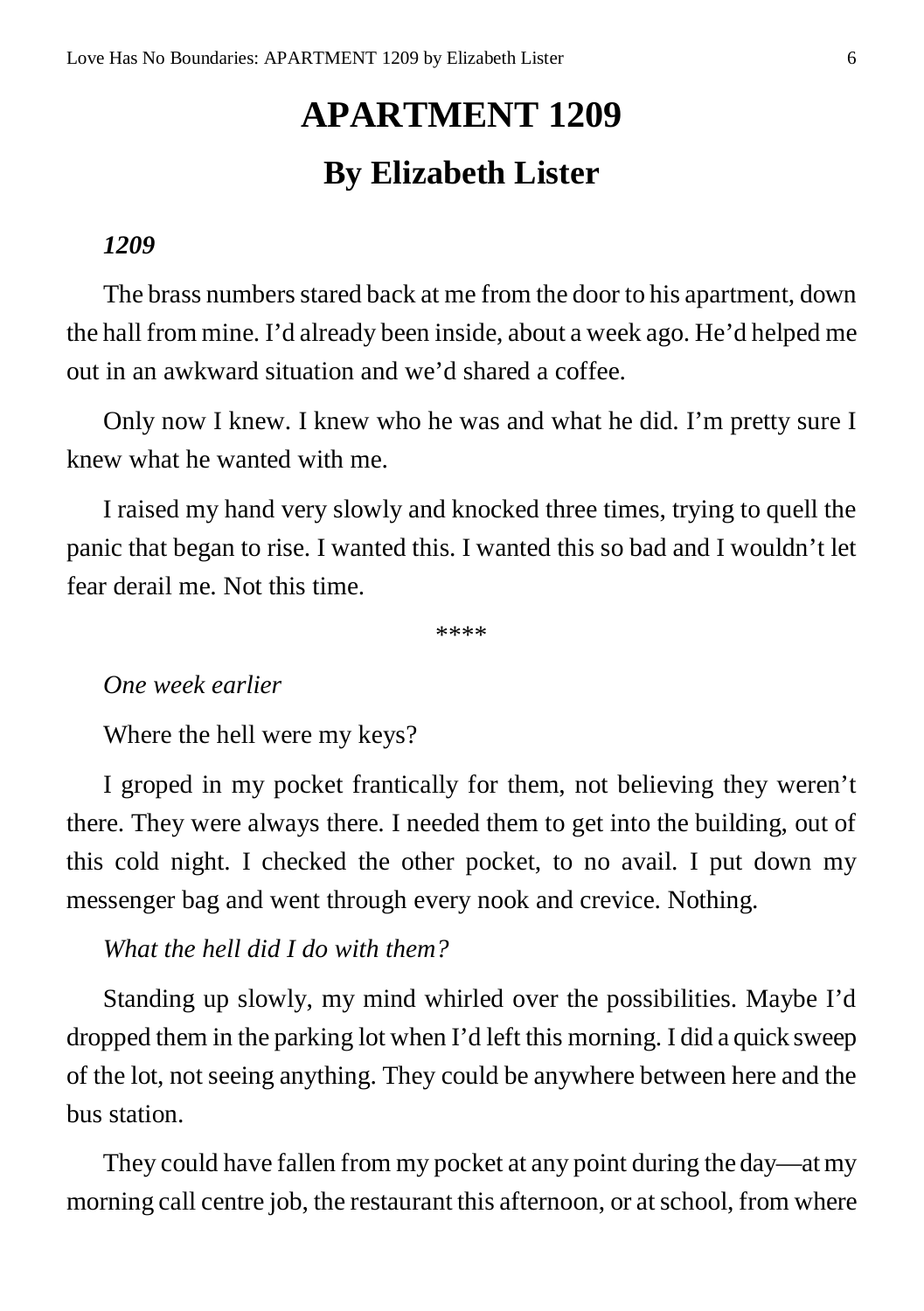I'd just returned. Did I drop them when I took the dogs out at lunchtime? God only knew.

I heard footsteps behind me.

"Having some trouble?"

I turned to see an attractive older man with a smile that made my eyes widen and cock twitch. I liked his face. He was tall, so I had to look up slightly, which I also found pleasant.

"I can't find my keys," I muttered, blushing with embarrassment. This was so humiliating. What was I, sixteen?

"I've seen you before. In fact, I think you live down the hall from me," he said casually, fishing his own keys from his pocket. He kept his gaze on mine as he reached past me, inserting his key in the door. "Excuse me."

I seemed locked in place. For a moment, we stared at each other as some silent communication passed between us. We recognized each other in more waysthan just acknowledging another tenant. In those few seconds, it became obvious that we knew seemingly private things about each other. My gaydar went off like gangbusters and I felt his interest in me as if he'd spoken it. Or perhaps that was wishful thinking? Out of my peripheral vision Isaw someone approaching, which ended the moment. I stepped aside.

The older man pushed the door open and beckoned me to follow.

I did, without question. I really wanted to know his name.

"Thank you. I don't know what I did with them," Isaid lamely. "I can't get into my apartment."

"Well, I can feed you and give you a cup of coffee while you figure out what to do," he said, holding out his hand. "Ryan Holloway. I'm in 1209."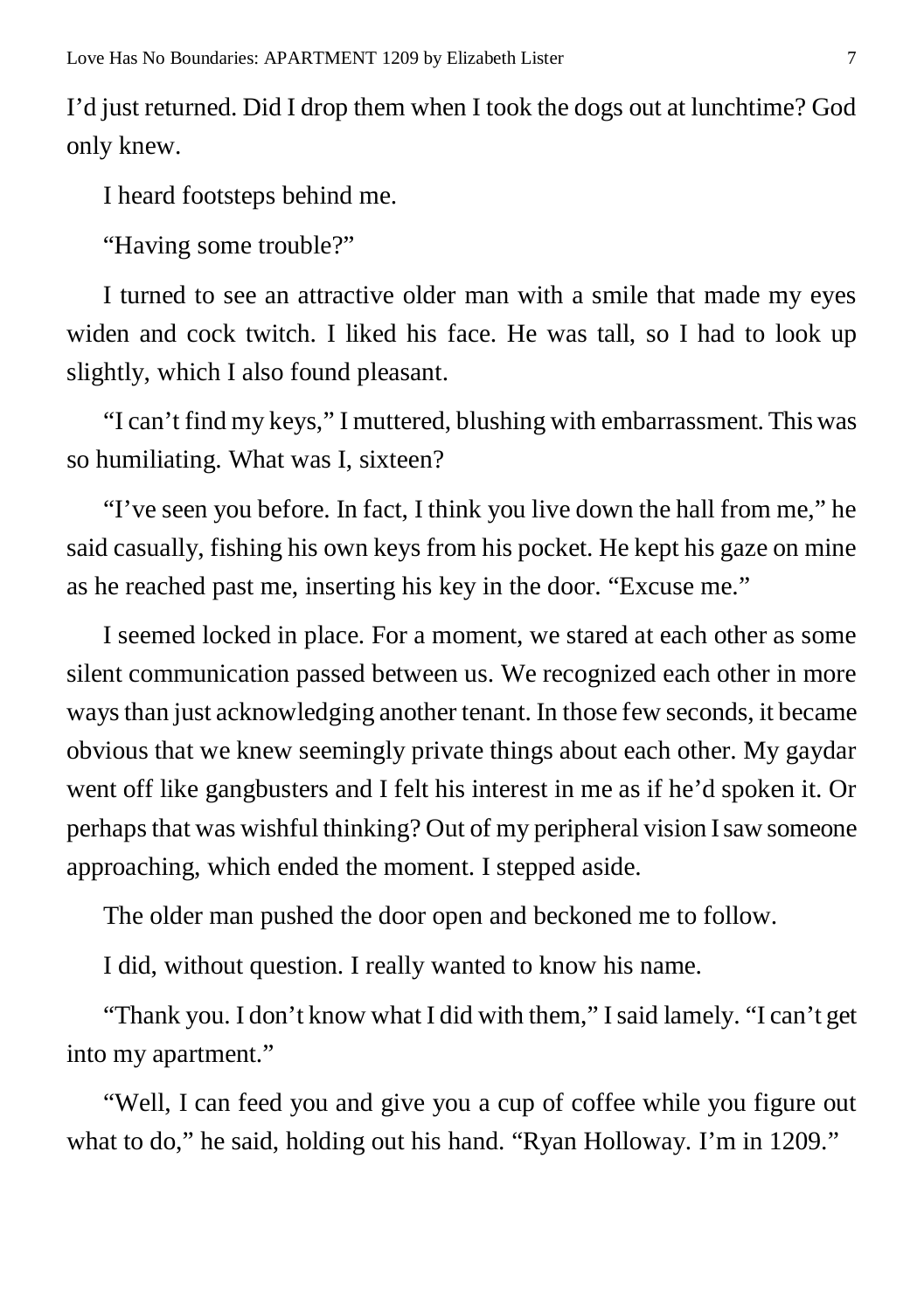I shook his hand firmly, enjoying the warmth of his skin and feeling… *something*. "Thanks, that would be great."

We stepped into the elevator.

"You're in 1203, aren't you?" he asked.

I nodded. "Yeah."

"How do you like it?"

I shrugged. "It's okay. Small. It's all I can afford right now."

"Bachelor?"

Huh? What a weird question. "Um… well, I'm single… yeah."

He laughed. "No, I mean, do you have a bachelor apartment?"

*Oh my God.* I blushed, feeling like an idiot. "Yeah."

"Mine's a bit larger. A one bedroom. I like it." He grinned. "You haven't told me your name."

The elevator doors opened as I stuttered an apology. "S-sorry." *What the fuck is wrong with me?* "I'm Henry Crocket."

He stopped, offering me his hand again in the middle of the hall. "Well, it's nice to finally meet you, Henry Crocket."

I shook his hand again, wondering if it was just an excuse for physical contact. I didn't care.

"Sure." I didn't really know what to say because I didn't remember ever seeing *him* before.

We walked to 1209 and he keyed the door open. "Come on in. Make yourself at home, Henry."

His apartment, like mine, was on the small side, but he had decorated and furnished it so that this was hardly an issue. Although the walls remained the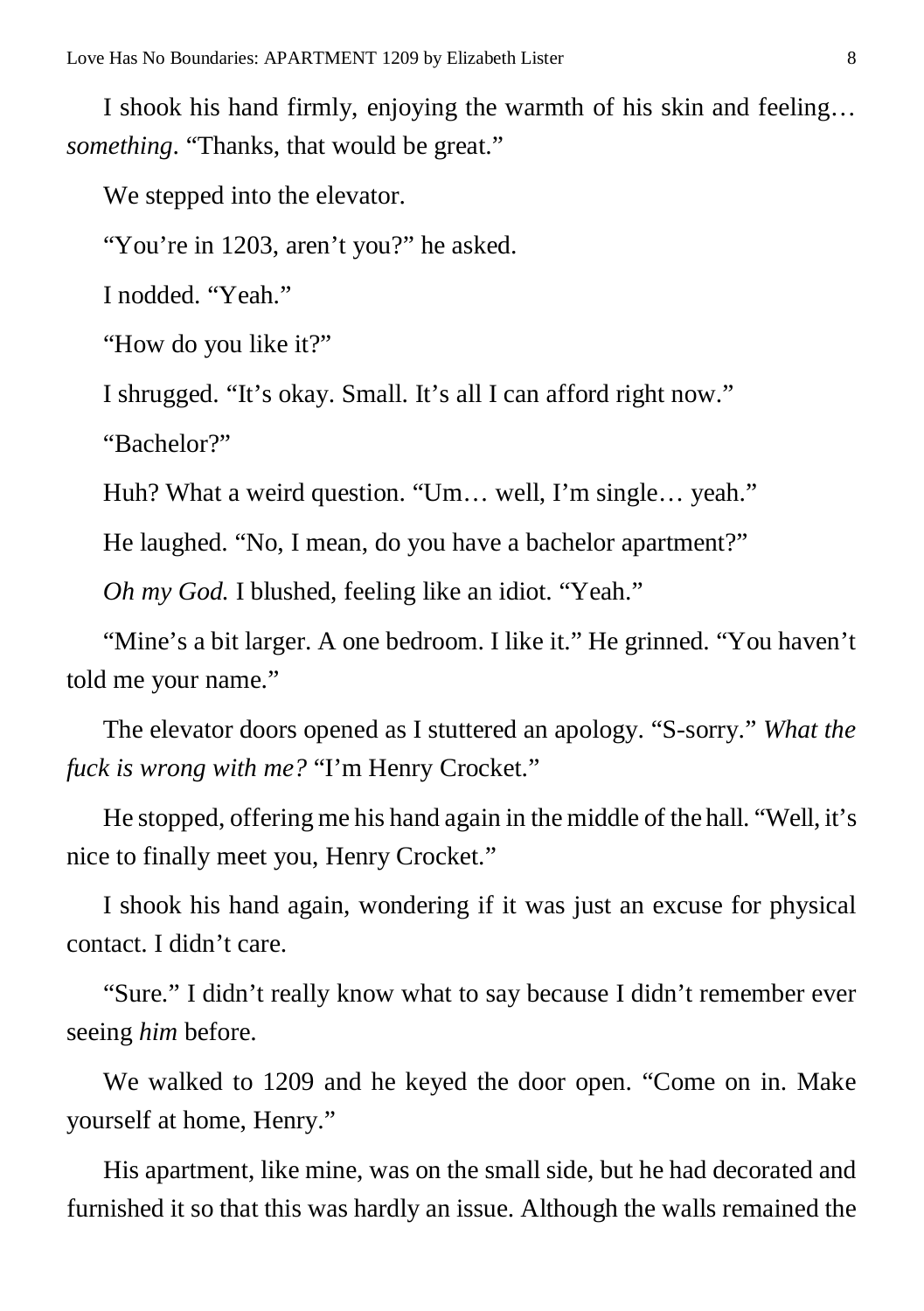neutral "apartment white", modern artwork in vibrant hues of blue and yellow hung on the walls, giving the room a sophisticated, cheerful feel.

I toed off my boots and put down my bag, suddenly feeling exhausted after my long day. Thank God I didn't have to go to the restaurant tonight. If I could just get into my apartment.

"You okay? You look like you're gonna fall over," Ryan said, pulling out a chair from his kitchen table. "Have a seat. Want a coffee?"

I nodded. "Please."

Ryan moved around his apartment with confidence and ease, at home in the small, organized space. "So what's your story, Henry?"

"Huh?" I asked.

He grinned. "Are you in school? You look about twenty."

"Good guess."

"Thanks."

"And, yeah, I'm taking classes at Algonquin right now."

He nodded, getting the coffeemaker set up and placing a couple of mugs on the counter. "Studying what?"

"Home care. It's sort of like nursing."

"Good for you. There's a lot of demand for those services nowadays." He sat down in a nearby chair. "I don't know if I could do it."

I shrugged. "It's not that bad. I've always liked helping people."

He stared at me intently, his grey eyes shining with intelligence and interest. I noticed the laugh lines at their sides, and the seeming softness of his lips. He had nice eyebrows too. "Do you have a student loan or are you working?"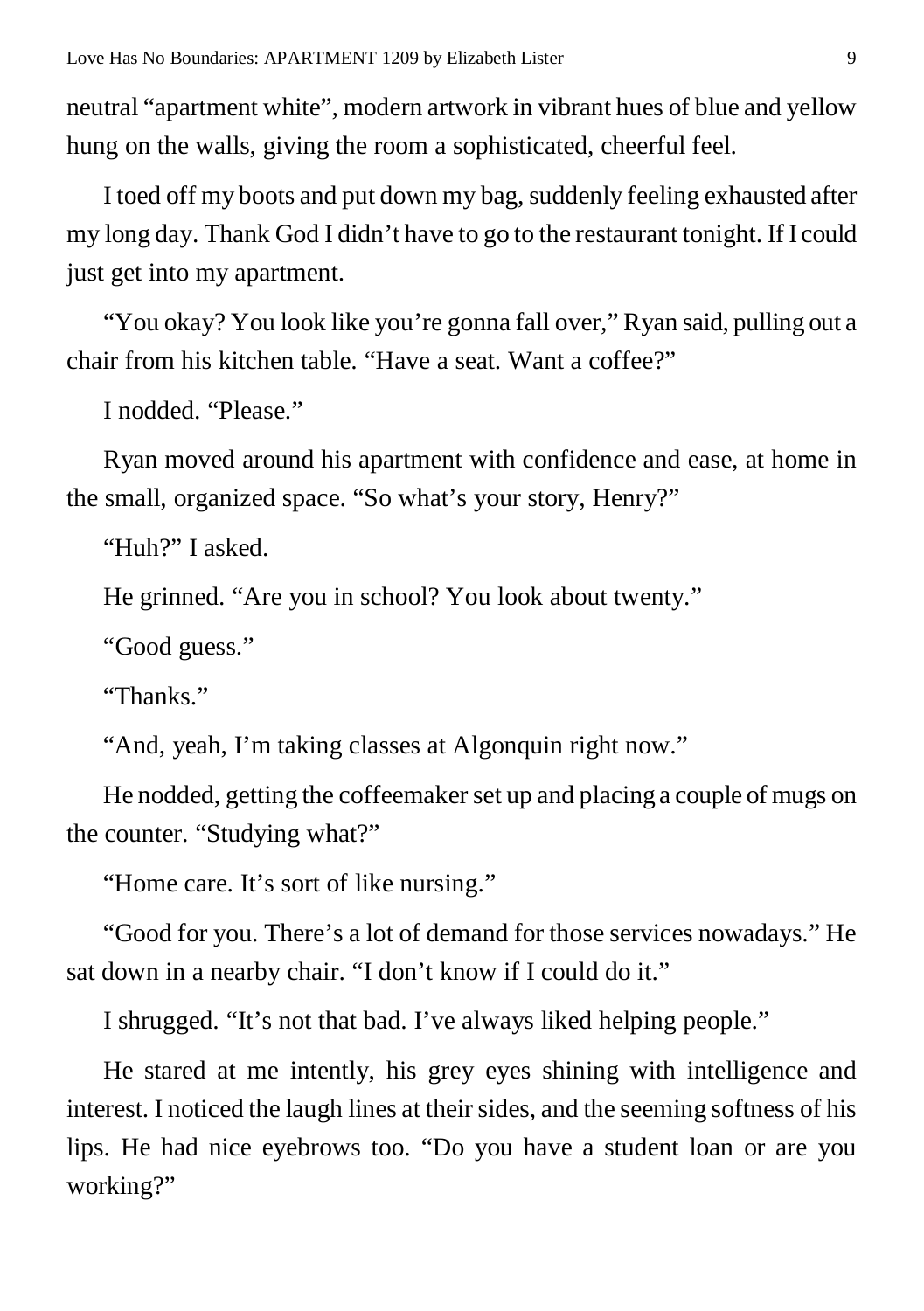"I'm getting a bit of money from OSAP but not much."

"Then you're working."

"Yep."

"Sorry to ask so many questions. It's just nice to be able to talk to you, finally." He leaned back in his chair, stretching his long legs out before him. "So, what are we gonna do about your keys?"

"I guess I'd better call the Super. I think I put the number in here." I said, pulling my phone from my back pocket. I found the number for the building's superintendent.

A gruff voice answered. "Yeah?"

"Mr. Conway? It's Henry Crocket from 1203."

"Yes?"

"Um, I seem to have misplaced my keys. I was wondering if you could let me into my apartment?"

"Sure, sure, but I can't come right now. I'm trying to fix a toilet."

"Okay. Well, I'm in 1209 right now."

He chuckled. "Visiting with Mr. Holloway are you? Why am I not surprised?"

"I beg your pardon?" What the hell did he mean by that?

"I'll be there as soon as I can."

He hung up, not leaving me any time to ask him about his comment.

I looked at Ryan curiously as I pocketed my phone. "He… doesn't seem surprised that I'm hanging out with you."

Ryan grinned. "Well, he's seen me with good-looking young men before." He winked.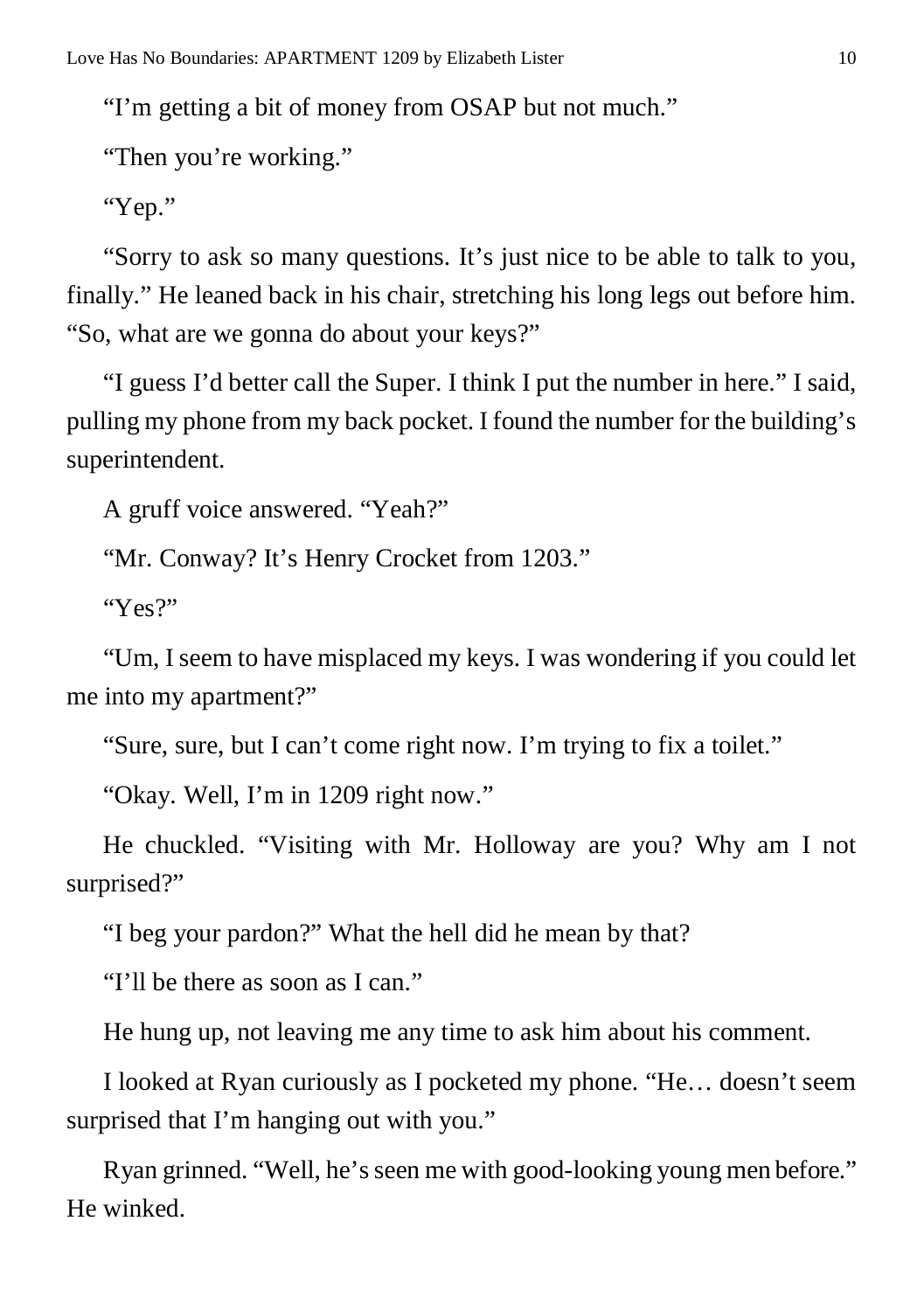I was thrown by this response because it meant a number of astonishing things. It meant he was popular with young men (no big surprise there). It meant he was likely gay, as I'd supposed (again, not a big surprise). And it meant he found me good looking (major surprise).

He cleared his throat and got up. "How do you take your coffee, Henry?"

"Um, with a bit of… cream." Our eyes met.

We stared at each other, and I swear my cock went from semi to full hardness in a nanosecond. I gulped, feeling the red flush into my cheeks.

*Oh, boy.*

"No sugar?" he said with the hint of a smile.

Ishook my head slowly from side to side, my eyes still captured. My pulse pounded in my veins. The truth was, I didn't need coffee. I needed to get laid. Badly.

I was, for all intents and purposes, a virgin. Oh, I'd had intercourse with a girl. Stumbling, blind, groping penetration with the expected result. It had left both of us depressed more than anything else. And the entire time I'd been thinking how hot it'd be to come in another guy's hand or on his stomach or, Jesus, have *him* come on or in *me*.

I knew after that experience I'd only ever be physical with guys. But the opportunities hadn't presented themselves. And now, I was too busy to think about anything except work and school, and almost too tired to jack off when I was at home. It was a sad, sad, life.

Ryan came back with our coffees and passed me mine. As we sipped and talked. I wondered at the fact that I felt so comfortable here. Who was this man and why did it feel like he already knew me?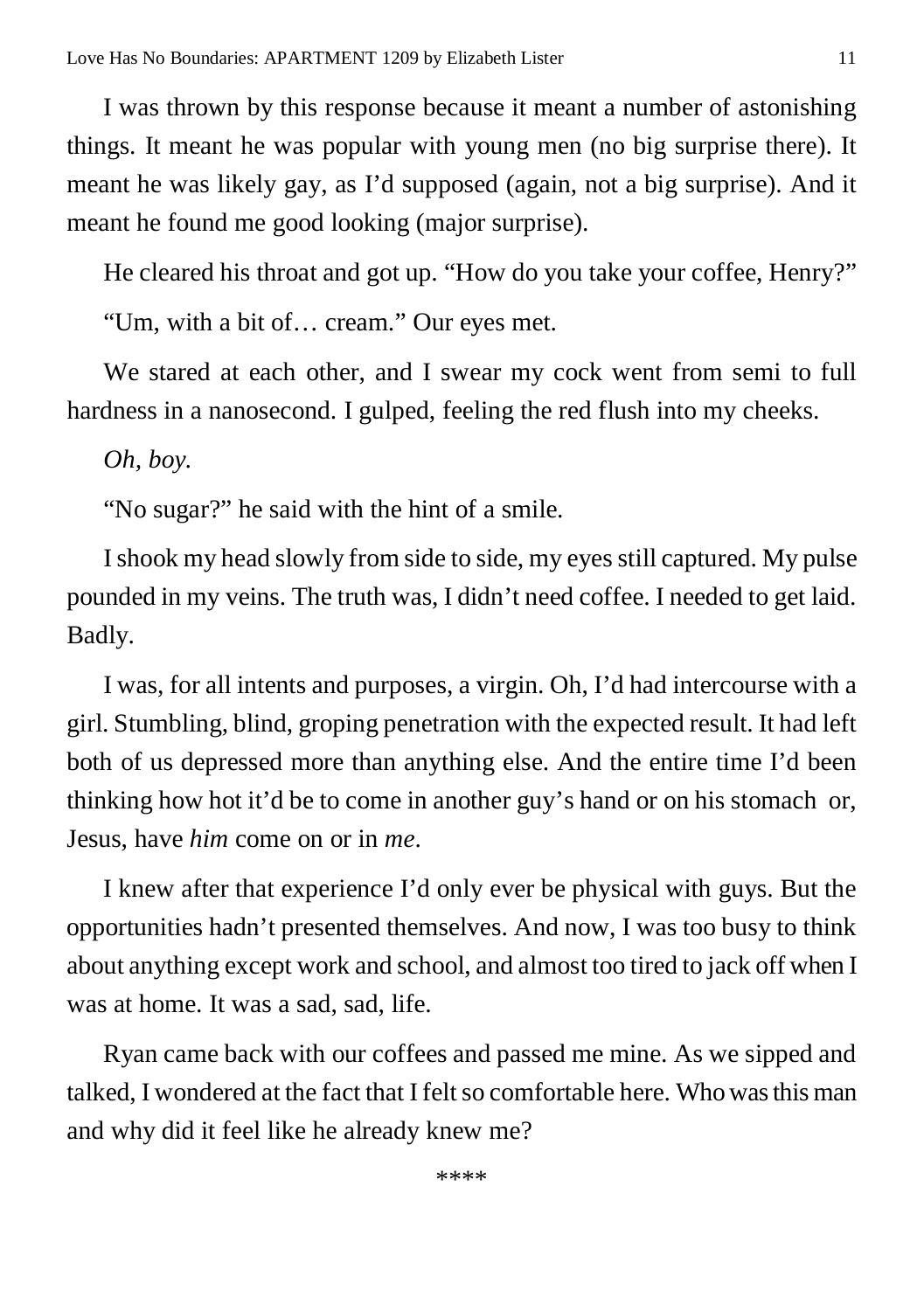We chatted about inconsequential things while we waited for the superintendent to arrive with a key. It was hard to completely relax in Ryan's presence, but only because I found him so alluring. I almost expected him to make a move on me, and was truly disappointed when he didn't. And I was too chicken to do anything more than stare and stutter and blush. Really, I was pathetic. What man would ever think of me as a suitable object of sexual pursuit? Luckily the coffee perked me up enough to converse on a basic level. I was still pretty tired.

Finally, Mr. Conway showed up with my key. He said I could make one copy of it and bring it back to him by end of day tomorrow.

"I'm sure Mr. Holloway's been keeping you entertained," he said as he looked my savior over with barely concealed contempt.

"Whatever do you mean, Mr. Conway?" Ryan asked, with a look of concern.

"Nothing," the other man mumbled. He glanced at me, then turned and walked away, whispering something under his breath that I couldn't catch.

I looked at Ryan. "That was weird."

He nodded. "He's a strange guy."

"Well, thanks for helping me out, and for the coffee."

"It was great to finally meet you, Henry. Maybe we could go *out* for coffee sometime?"

### *Was he asking me on a date?*

Again, the stuttering: "Well, I… sure, but I don't have a lot of time. I work at a call centre in the morning, walk dogs at lunchtime, and go to school in the afternoon. Usually, I have a shift at Boston Pizza in the evening."

He stared at me. "My, you are a busy fellow. No wonder you're so tired."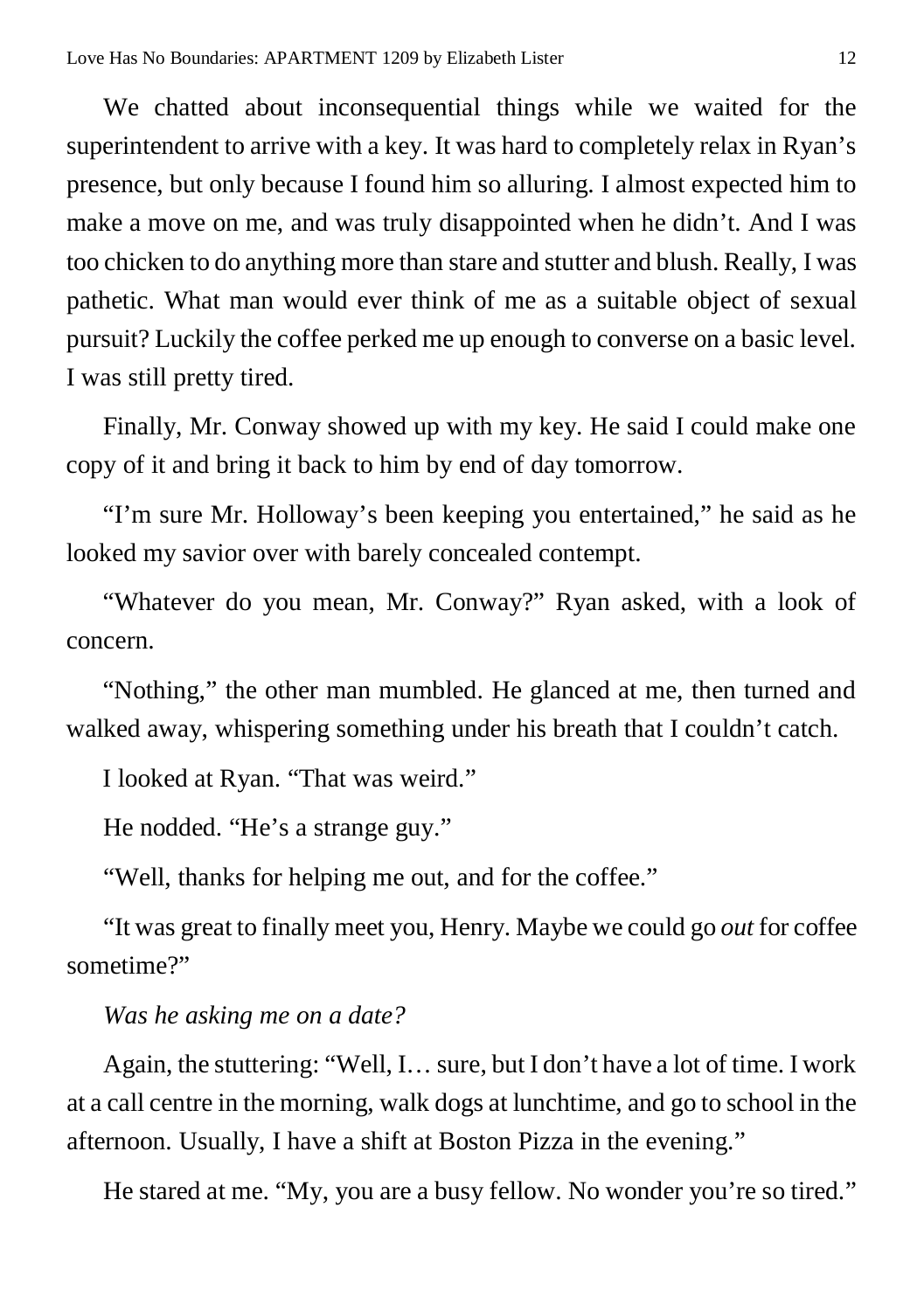As if on cue I had to cover a yawn. "I do want to go out with you, I just don't know when I can," I admitted, honestly. After my previous misinterpretation, I thought I'd better check. "You *are* asking me out, right?"

He smiled. "Oh yes. Well, why don't you contact me when you have a spare hour sometime? You know where I live. If I'm not home, slip a note under the door."

*Why did that sound so dirty?*

"Okay." I said. "Thanks again."

"Please be more careful with your key, Henry. I'd hate to think of you stuck outside again."

"It was luck that you came along."

"Very."

I turned and walked away, hearing the door close behind me. I knew I wouldn't fall asleep anytime soon, tired though I was.

\*\*\*\*

I didn't really have time to think about Ryan's offer for the next several days. My work and school commitments kept me busy and I never seemed to pass him in the building to even say a quick hello.

On Friday, during my shift bussing tables at Boston Pizza, my co-worker, Frank, noticed I was a little distracted when he caught me forgetting to put out cutlery on my just-wiped tables.

"Henry, what the hell has got you all daydream-y anyway?" he asked. "You finally get a boyfriend?"

I blushed, shaking my head. Frank was gay too, but enjoyed the freedom of one-night stands and getting groped in back rooms more than I did. Hell, I didn't even have time for *that*.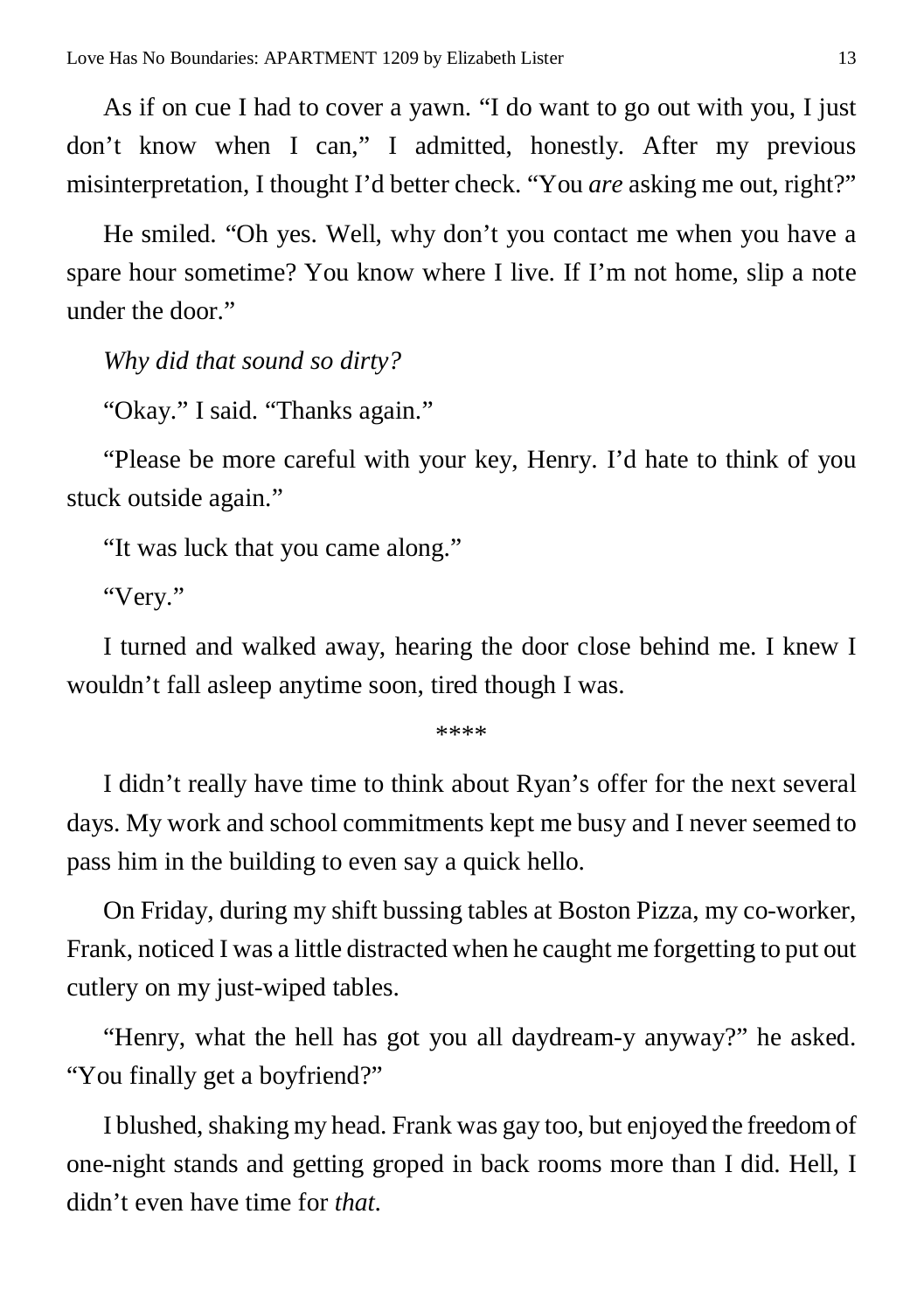I guess he could tell from my shamefaced denial that something was up, because he didn't let it go.

"You met someone, though, right?" He regarded me intently as I shrugged. "Someone hot?"

I met his gaze with what must have been an open confession.

"I knew it! Who is he?" he asked, sitting down in the booth I was cleaning.

"Just this guy in my building."

"Really? That's convenient. What's his name? A fellow student or a working stiff?" He grinned at his pun.

I shrugged again. "He's older. He works, I guess. He said his name was Ryan Holloway."

Frank stared at me, and I realized quickly it wasn't just shock that I'd actually spoken to a hot guy. His face paled and his mouth dropped open for a moment, then closed.

He coughed. "Did you say Ryan Holloway?"

I nodded, confused and a little anxious all of a sudden. I stopped wiping the table and just stared at Frank's startled expression. He emitted an impressed sigh/whistle as he slowly reached into his back pocket and pulled something out. He unfolded the piece of paper and held it up before me. "Does he look like this?"

My mouth went dry as I examined the full-page ad for some downtown establishment named… Holloway's.

*Oh, fuck.*

It was my sexy neighbor. But he wasn't wearing jeans and a T-shirt in this picture. He wore a leather harness, leather pants and heavy motorcycle boots.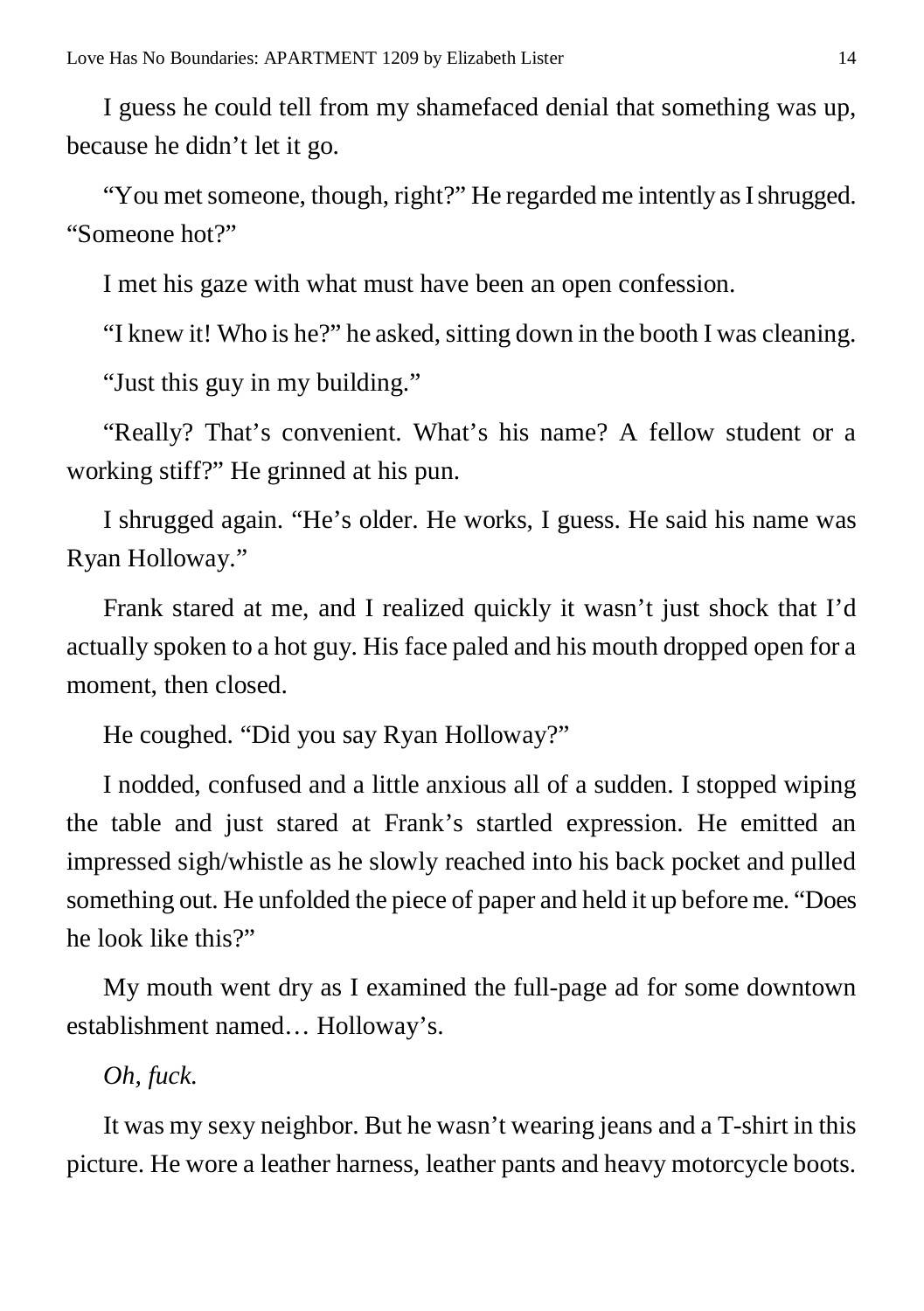He looked… even hotter. At his big, booted feet kneeled a young man, about my age, with spiky blond hair and a dog collar, his hands resting reverently on Ryan's hips, cheek pressed against the older man's leathered thigh.

"What is that?"

"Is this *him*? Seriously, is this the Ryan Holloway you're talking about?"

"Yes," I stammered.

"Fuck!" he exclaimed, regarding me with sudden respect. "You little shit."

I looked at him, surprised. He'd never called me anything like that before.

He laughed and shook his head. "I'm sorry. I just can't believe your luck." He waved the flyer before me. "Ryan Holloway is the sexiest fucking leather daddy in this city. He owns *this* place," he said, stabbing the flyer with his index finger. "Obviously."

Since I continued to stare at him, dumfounded, he went on. "Holloway's is the hottest BDSM spot in town. There are back rooms there to beat ALL back rooms. And I should know."

I sat down in the booth, feeling panicky rather than lucky at the moment. The image of the Ryan I'd had coffee with last week didn't mesh with this new information. "Maybe it's not the same guy." I said, taking the flyer from Frank and looking at it more closely.

It was definitely him. There could be no mistake.

Frank laughed again. "You had no idea?"

I shook my head.

"How did you meet him?"

I told him about losing my key and how nice Ryan had been, inviting me in for coffee and later, blatantly asking me out.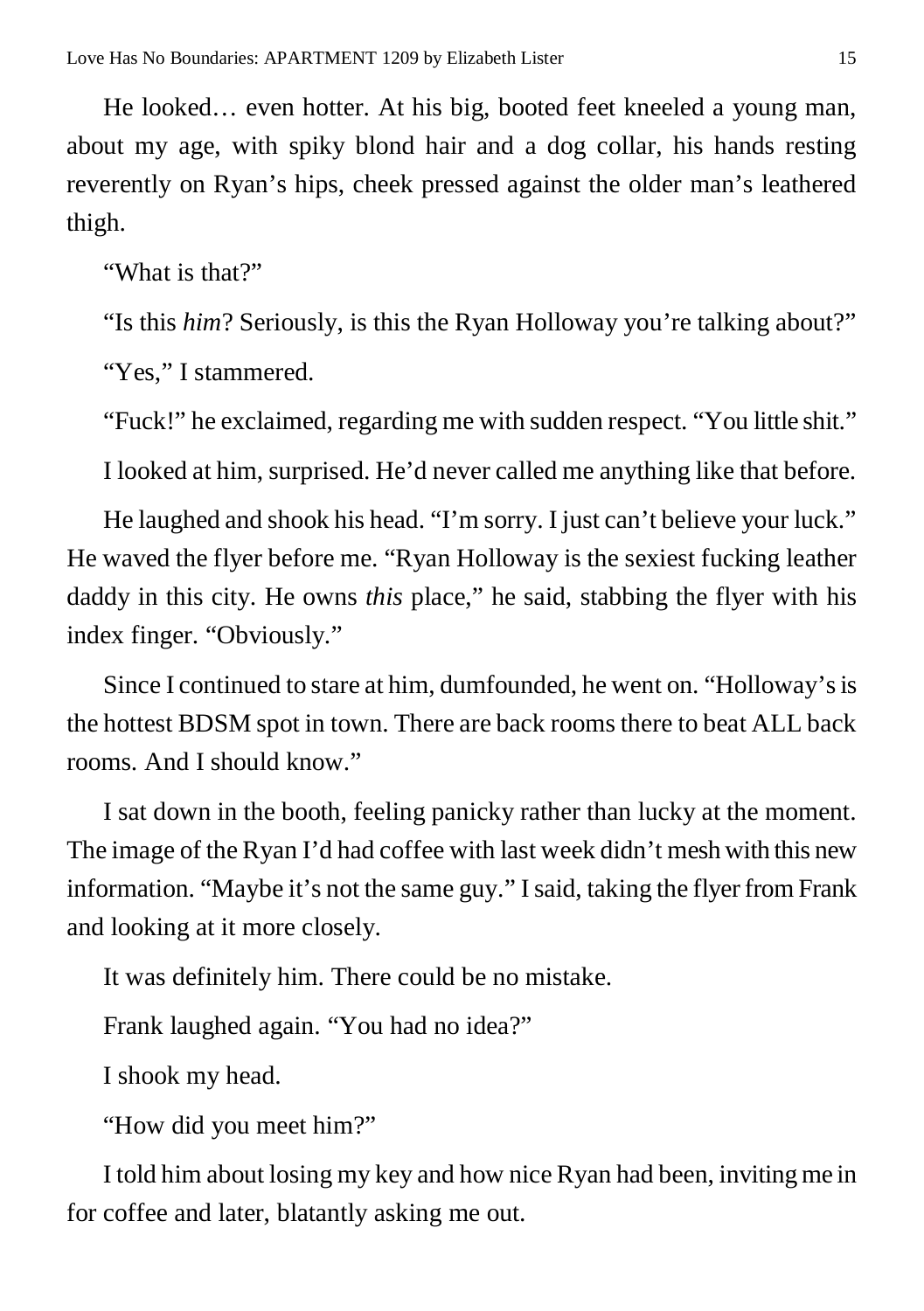"Oh. My. God. Half the fags in this city would piss their pants to get a chance like that! You are one lucky guy, Henry."

"Henry, can you get Table Six for me, please?" Sarah, the manager, interrupted our chat.

"Sure. I'm almost done here," I said, stuffing the flyer in my pocket.

"Frank, they need you in the kitchen," she mentioned, not noticing his military salute when she turned her back on us.

Our eyes met and Frank leaned close. "Don't worry, Ryan's a pussycat. Even though he eats boys like you for breakfast." He winked and left me to my task.

I felt my cock harden as my insides turned to jelly.

\*\*\*\*

When I got home that night I stripped off my clothes and sat down on my bed, laying the flyer out beside me. I could hardly believe I'd sat at this man's kitchen table and had a cup of coffee with him. He looked even hotter in this photo than he had that day. My dick got hard under my own touch quickly as I stroked it and stared at the image on the recycled paper.

I wished *I* was the boy in the photo. I desperately wanted to be that sexy young man at Ryan's feet, willing to do whatever he desired, wanting to be told what to do and how to do it. God knows I didn't have enough guts to take any initiative myself. Maybe this wasthe answer. I was good at doing as I was told, atschool and at work. Why would a sexual relationship be any different?

I realized I would be happy to kneel before him, totally naked if hewished. Maybe he'd make me suck his cock until he came down my throat.

I moaned, stroking my dick faster, using some lube from my bedside table to enhance the process.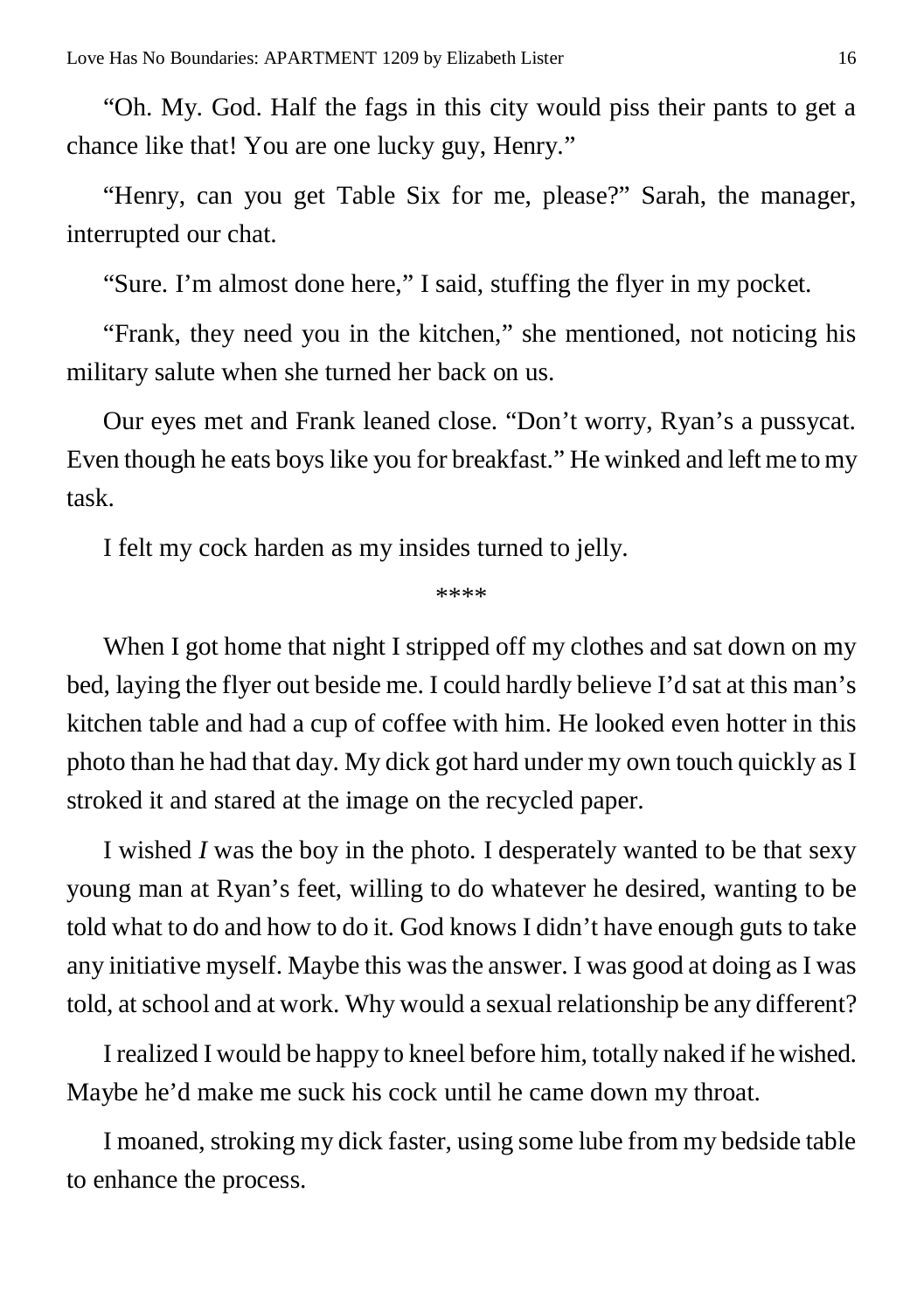Maybe he'd tie me to his bed and fuck me proper, the way I'd wished someone had done years ago. I'd say "Yes, Sir" and "No, Sir"—I'd be so good for him.

I breathed harder, pulling so fast now, imagining him tying me up and picturing that warm smile. In my head I heard him say, "Come for me, Henry," as I climaxed, shooting a massive load across my bed.

\*\*\*\*

And here I stood, outside his door—scared shitless but wanting it so bad there was no turning back.

He didn't answer right away, and I wondered if he was home. It was Sunday afternoon, but maybe he was at the bar already? My nervousness began to subside into disappointment when the door opened.

The Ryan I knew stood there, in bare feet, wearing a faded pair of jeans and an American Eagle T-shirt.

"Henry!" he said, warmth spreading over his features as his eyes lit up.

"Hi." I smiled in response but felt the nerves return. "Sorry to bother you."

He laughed. "Are you kidding? Come in, come in," he said, holding the door wide and backing up. "I worried you'd forgotten about me."

Istepped inside his apartment for the second time, looking around to see if I'd missed any hints about his lifestyle. I noticed most of his furniture was made of leather, but it's not like I'd missed handcuffs draped over the sofa or anything.

"No, Sir," I said, then froze. I glanced at him to see if he'd noticed. He looked at me, surprised, as his smile widened.

"Well, I'm glad. Have a seat. No school today, I take it?"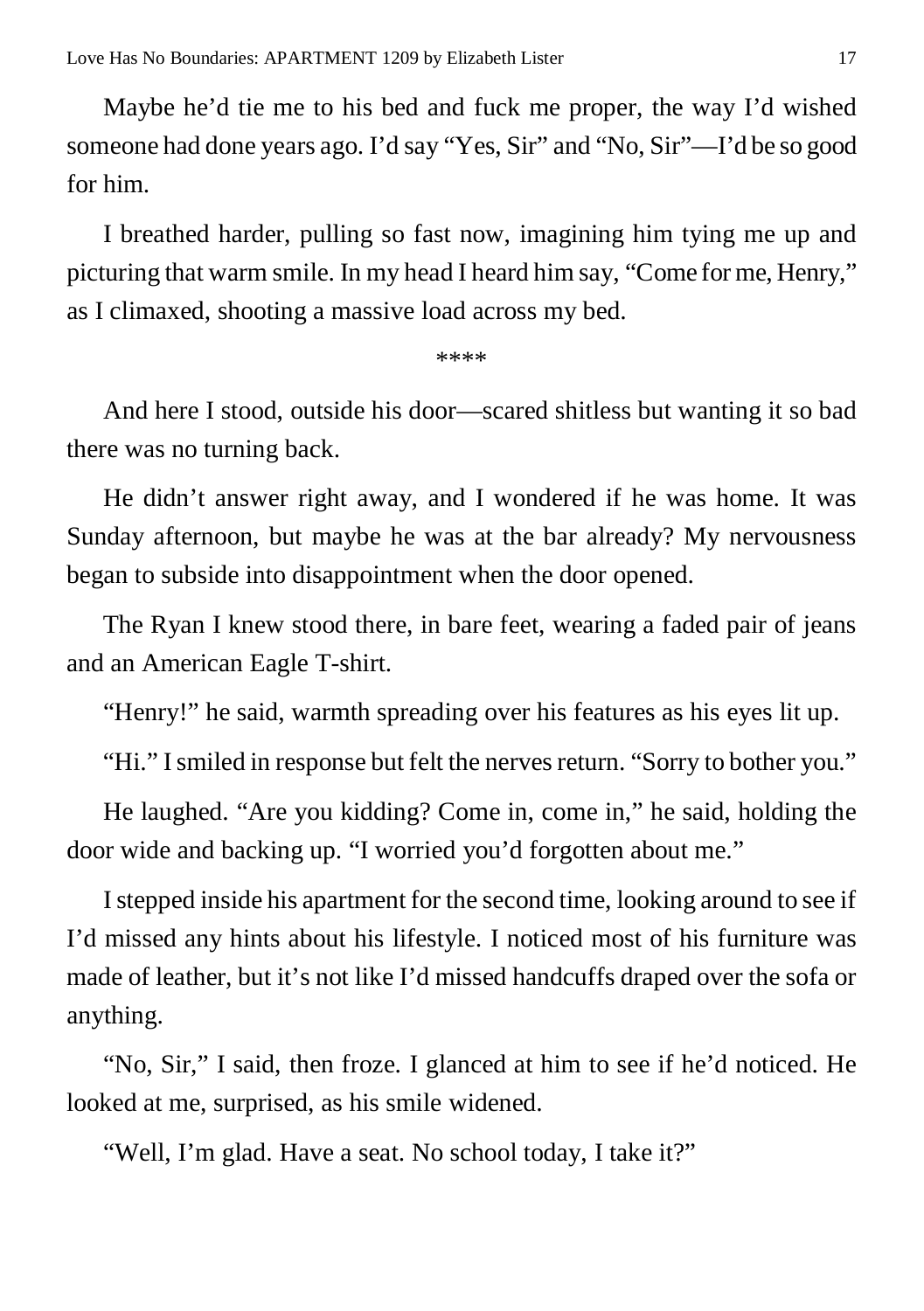I shook my head, sitting down on his brown leather sofa. My hand, of its own will, reached out to stroke the soft fabric.

"Would you like something to drink? I've got beer, wine, Coke."

"Um, is it regular Coke?"

He nodded. "I don't believe in artificial sweeteners. I don't think they're very healthy."

"Okay. Well, I'll have a Coke then."

He went into the kitchen and returned with an ice-cold can. He popped the top and handed it to me.

"Thanks." I took a gulp, delighting in the full, sugary taste of it.

"Not that I think pop itself is all that healthy, but those chemical sweeteners are nasty." He took a swig of the beer he'd gotten for himself, sitting across from me in a black leather pub chair.

I tried to think of something to say. "I guess you like leather."

*Brilliant, just brilliant, Henry.*

He tilted his head, his gaze holding mine as he answered. "Yes. You could call me a devotee."

I felt my cock thicken and swell as our eyes held. I wanted to tell him I knew. I knew who he was, and what he liked to do to boys like me. Maybe I should. Anything was better than obvious statements about his décor.

"I know who you are."

He seemed surprised, but not worried. "Who told you?"

"A friend of mine. He's been to your club."

He nodded. "But you're here. You're notscared." The corner of his mouth lifted, as if to reassure me that there really wasn't anything to be afraid of.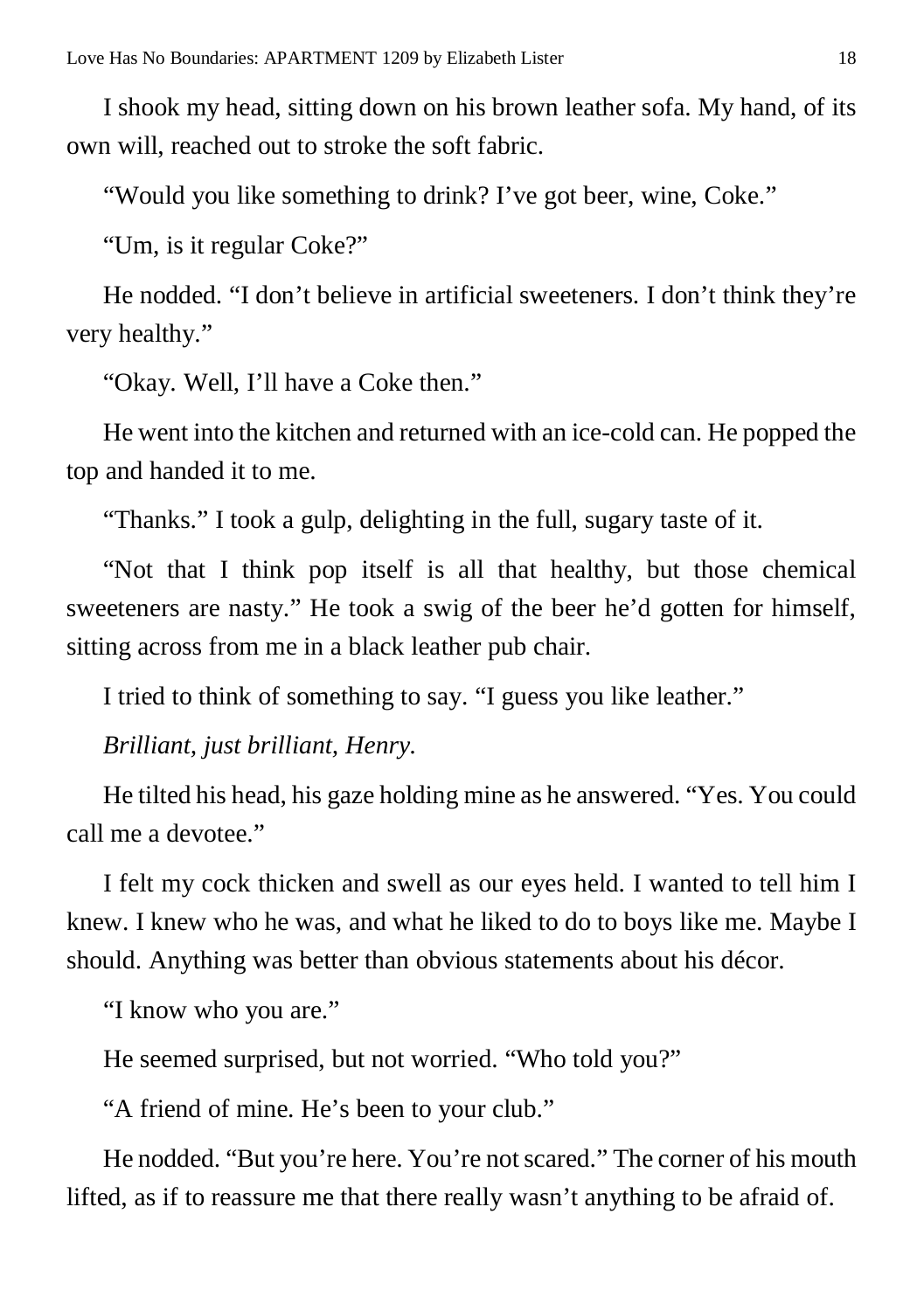"I'm terrified."

"You don't look it. You look aroused."

"I'm… both." Holy shit. Did I just admit I had a hard-on for this guy? Where was this courage coming from?

We looked at each other for a long moment. Then Ryan stood up and moved away.

"Where are you going?"

"I'll be right back, Henry. I'm just going to get something."

He was going to get something. What was he getting? A whip? A paddle? My cock hardened while sweat began to accumulate on my palms.

In a few moments, he came back. He tossed something toward me, which I caught by reflex. I looked down at the leather cuffs in my hands. They were beautiful—soft and well made.

"Do you want to play, Henry?"

*Do you want to play, Henry?*

Why did it seem like I'd been waiting to hear those words from this man for a very long time? Years, even.

I couldn't speak. My breaths seemed loud in the small space as I nodded twice, looking him in the eyes.

He grinned, the dimple in one cheek making him seem benign and charming. But what did he have planned?

"You'll have to do better than that. I need your verbal consent to be restrained. Do you give it, Henry?"

I cleared my throat. "Yes, Sir."

"Then put your hands together in front of you."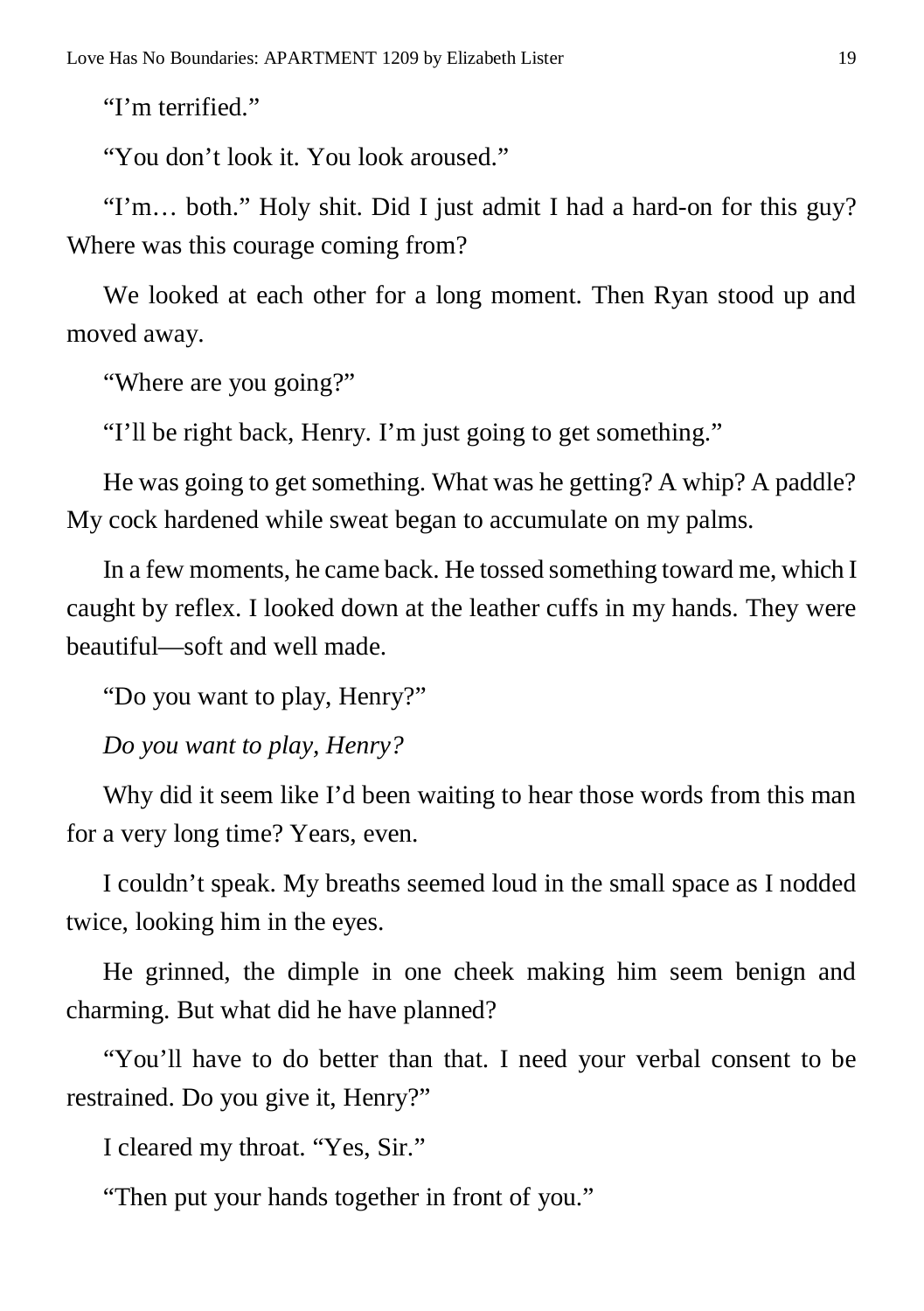I did, my heart beating wildly. I watched as he fastened the cuffs around my wrists and attached them together.

He looked at me, smiling with utter kindness. "We'll keep this very basic, Henry. I know you're inexperienced."

I felt panic suddenly, remembering just how inexperienced I was. Embarrassed to tell him, I simply nodded.

"Okay. I want you to lie back on the sofa and stretch your arms above your head."

He told me what to do, just like I'd imagined. He was in total control of this and I loved it. I did as he asked.

He peeled off his T-shirt, revealing the moderately-haired and very muscled chest I'd seen on the brochure. He let the shirt drop to the floor.

"I'm going to take your pants off."

"Okay," I said quickly, eagerness and excitement plain in my voice.

He chuckled softly as he undid the fly of my jeans and pulled them off while I lifted my butt to help him. He made sure my black boxer briefs stayed on, although I wouldn't have protested if he'd taken them too.

He threw my jeans aside and looked down at me. I looked down too. The outline of my erect cock could be seen distinctly beneath the cotton of my briefs. There was even a little wet spot where some pre-cum had leaked out. As we watched, the spot got bigger.

"I'm sorry," I murmured, embarrassed. I hoped he realized it wasn't piss or anything gross like that.

"Don't be," he said simply. He reached out and touched the wet spot, making me gasp as my cock surged. Rubbing it gently, he lifted his finger to his nose and inhaled.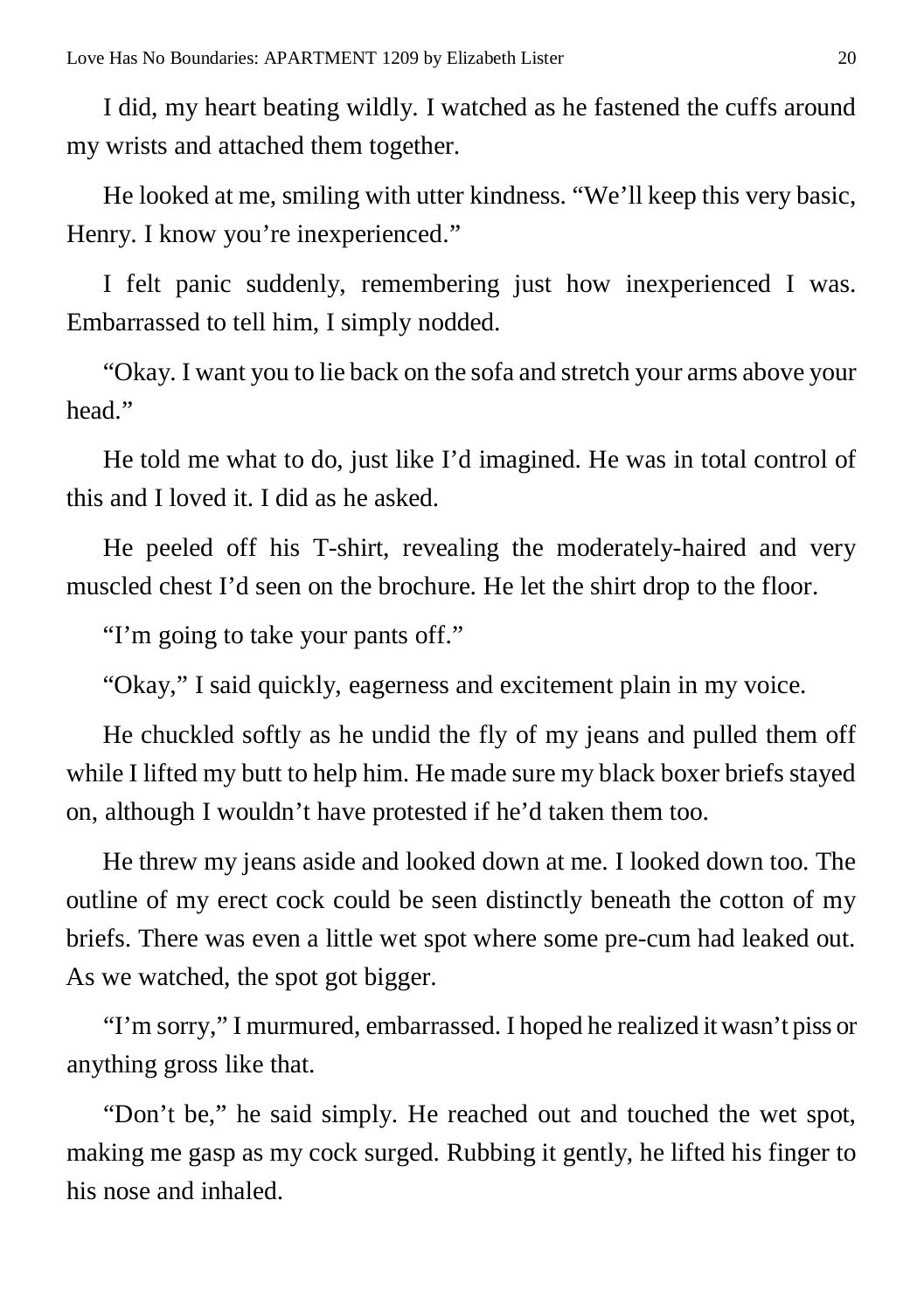"Oh… fuck." I whispered, eyes wide.

"Not yet," he said with a smile as he reached for the waistband of my boxers.

He lifted it, letting the tip of my hard-on peek out. He made a very sexy noise in the back of his throat as he pulled the boxers down, revealing my full, engorged length. "I'm going to take my time with you, Henry."

*Oh, Jesus*. But how would I last? I felt like I'd come just from the way he looked at my cock right now, like at a rare delicacy or a treasure.

"I don't think you get fucked very often, do you, Henry? Although why that is I'm clueless. There should be men lined up at your door."

I felt like I needed to confess, even though I worried about looking like a kid. I knew the game we played required trust and honesty. "I've never actually… been… fucked," I admitted quietly.

He still held the waistband of my boxers below my straining cock as he admired it. His gaze met mine in surprise. "You've only topped?"

"Um." I shook my head. "I haven't really… I mean, I haven't really done anything with a man before."

He seemed astounded, but not displeased. In fact, his mouth dropped open and his breathing quickened all of a sudden. He covered my cock and stood up, grabbing his beer and taking a long drink.

"What about with girls?"

"Just once. It was awful. I came but… I was thinking about cock when I did."

He looked at me, smiling in sympathy.

"I'm sorry," I said again. Why did I feel the need to apologize to him all the time?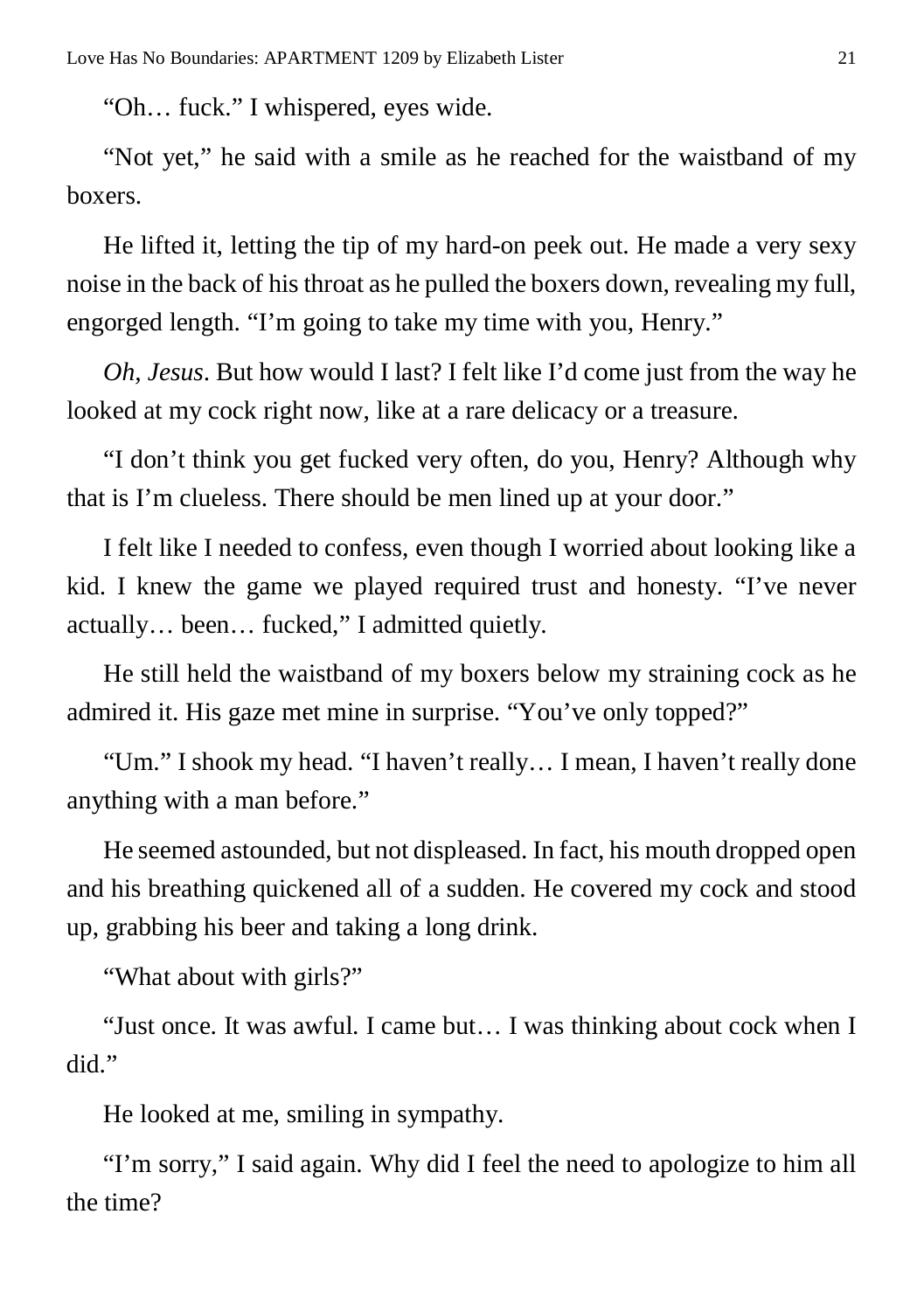"Stop apologizing, Henry. There's nothing wrong with you." He took another long drink then put the bottle back down on the side table. He looked at me again, his eyes traveling over my almost naked form slowly.

"You're not going to stop, are you?" I asked, scared that he would say yes, for whatever reason.

"I don't think I *could* stop now, even if I thought I should. But I don't think that." He sat on the couch again. "I think you need this, Henry." He slid his fingers under the waistband of my shorts again, this time peeling them all the way down and sliding them off over my naked feet.

"I do. I do need it, Sir," I panted, so grateful that he still had some respect for me—that he still wanted me, even though I was a loser. I was so desperate for physical contact right now I had no shame. I pumped my cock desperately into the empty air while he watched and didn't care how it made me look.

Ryan chuckled, running his broad hand through his hair. "Jesus, Henry, you're not making this easy."

"Sir?"

"I'm trying to stay calm and take my time. When you look better than a big, fat, juicy steak."

I made a very unmasculine whimpering noise in my throat.Jesus, would he just get started, dammit? I'd waited for so long and I couldn't wait anymore.

"Please," I said. He was killing me.

"Be still," he said, in a voice so hard-edged that I immediately obeyed. It was so different from his usual relaxed cadence that it shocked me into stillness. "Stop squirming like a worm on a hook, boy."

"Yes, Sir," I said quickly. I would do whatever he asked, as long as he would touch me.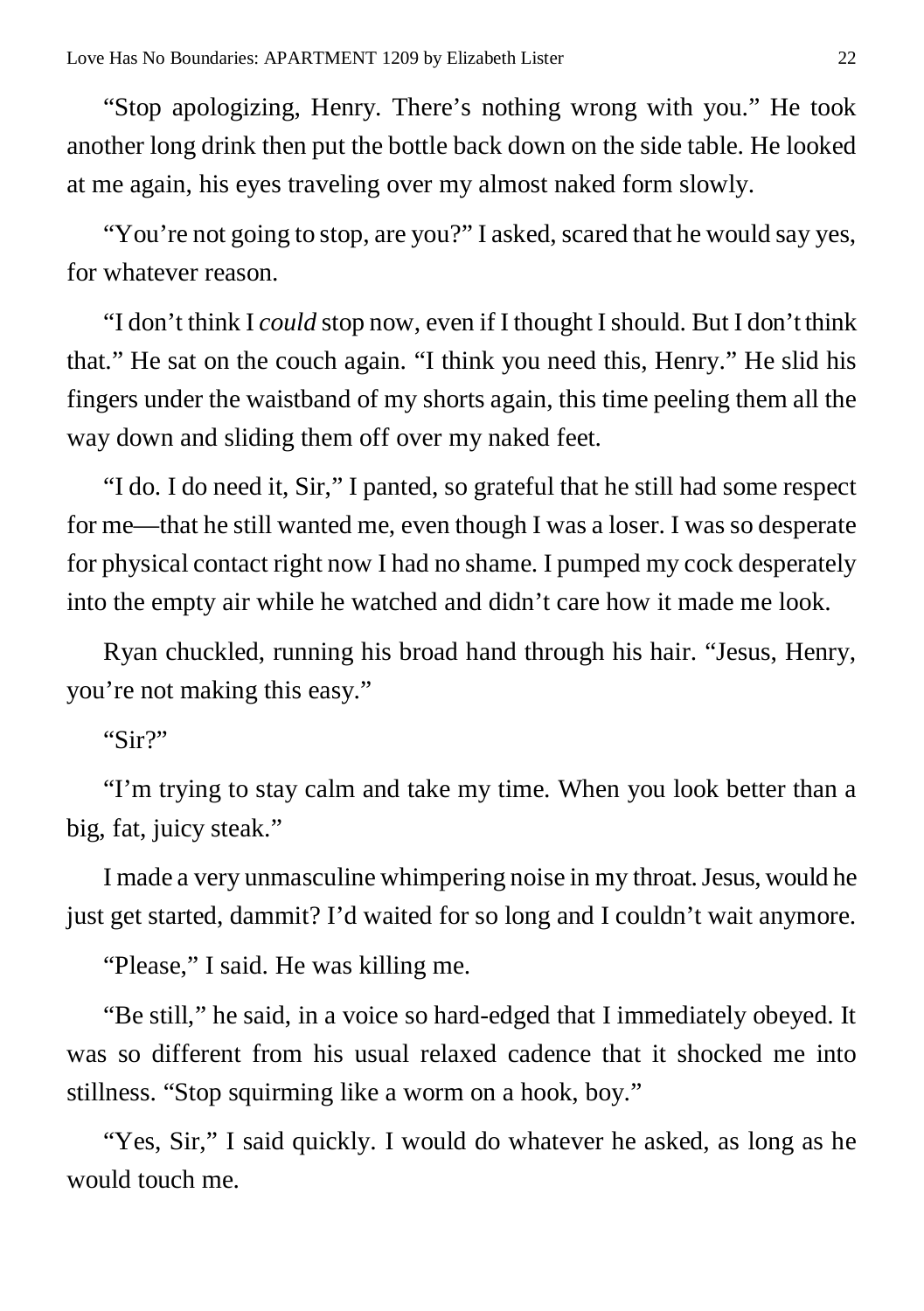"There are some rules."

"Okay."

"You need to tell me when you get close to coming."

"Yes, Sir."

"If you need me to stop, tell me to stop. If you want me to take the restraints off, tell me to do so."

"Okay."

"We're not at the club, where things are a little more rigid and there are protocols and safewords and such."

I nodded. He continued.

"You're in my living room and things are a little more relaxed."

"I don't feel very relaxed."

"You will in about an hour," he said, reaching out and wrapping his hand around my straining cock. I closed my eyes at the pleasure of having a hand that wasn't my own on my dick. "If you last that long."

My head fell back as he stroked my cock with obvious skill.

Finally! A hot, amazingly interesting man was touching my cock. I opened my eyes to see because I could hardly believe it. I closed them again, a smile on my face I couldn't hide.

I heard Ryan's laughter. "This would be highly amusing if it wasn't so hot," he said, the arousal in his voice giving it a deeper lilt.

But I couldn't speak. He pumped my dick a few more times, then raised his hand to his mouth and spat in it, returning it to my aching cock. I struggled against the wrist cuffs because I felt I needed to do something with my arms and hands. This frustration added to the excitement and sense of being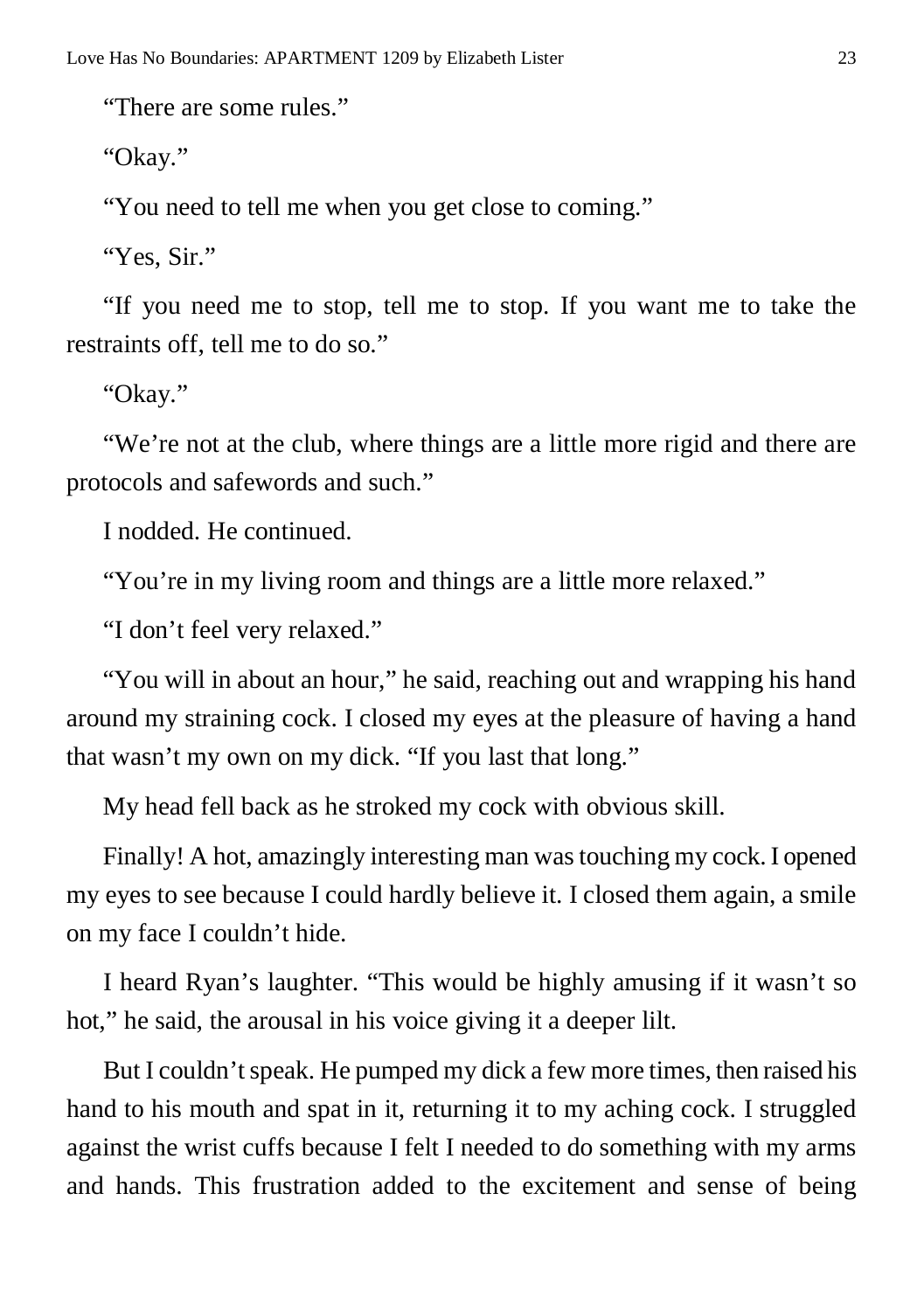controlled. Ryan's saliva made the sensation of his hand on my cock more intense. My mouth opened, a deep groan issuing forth into the relative silence.

Ryan chuckled again. "Jesus, I can't believe I'm the first man to evertouch this gorgeous dick."

I bent one leg and straightened it again, feeling restless, needing to dispel some of the rising tension somehow.

"Be still. Or do you want me to get the ankle cuffs?"

My eyes snapped open as I nodded without hesitation.

"Really?"

"Yes, please."

He stroked me a couple more times, then stopped and stood up. "All right then"

In a few minutes he had me trussed up proper, knees bent, hands still in front of me rather than behind, probably so I didn't feel too helpless. At this point, I didn't care what he did to the rest of me as long as he kept paying attention to my cock.

He knelt down beside the sofa, running his broad hand along my naked hip and thigh, all the way to my foot, which he tickled briefly. I jerked as a surge of pleasure shot right to my balls.

He slipped his hand between my calves and ran it up the inside of my leg, cupping my testicles when he reached them. Then he leaned over me, making my pulse speed up as he whispered, "You are one delectable piece of fresh meat, young man." His tongue traced the shell of my ear and pushed inside it for a hot moment. "May I taste you, Henry?"

I knew what he meant. I nodded frantically, my breaths rapid and loud.

*Fuck yes.*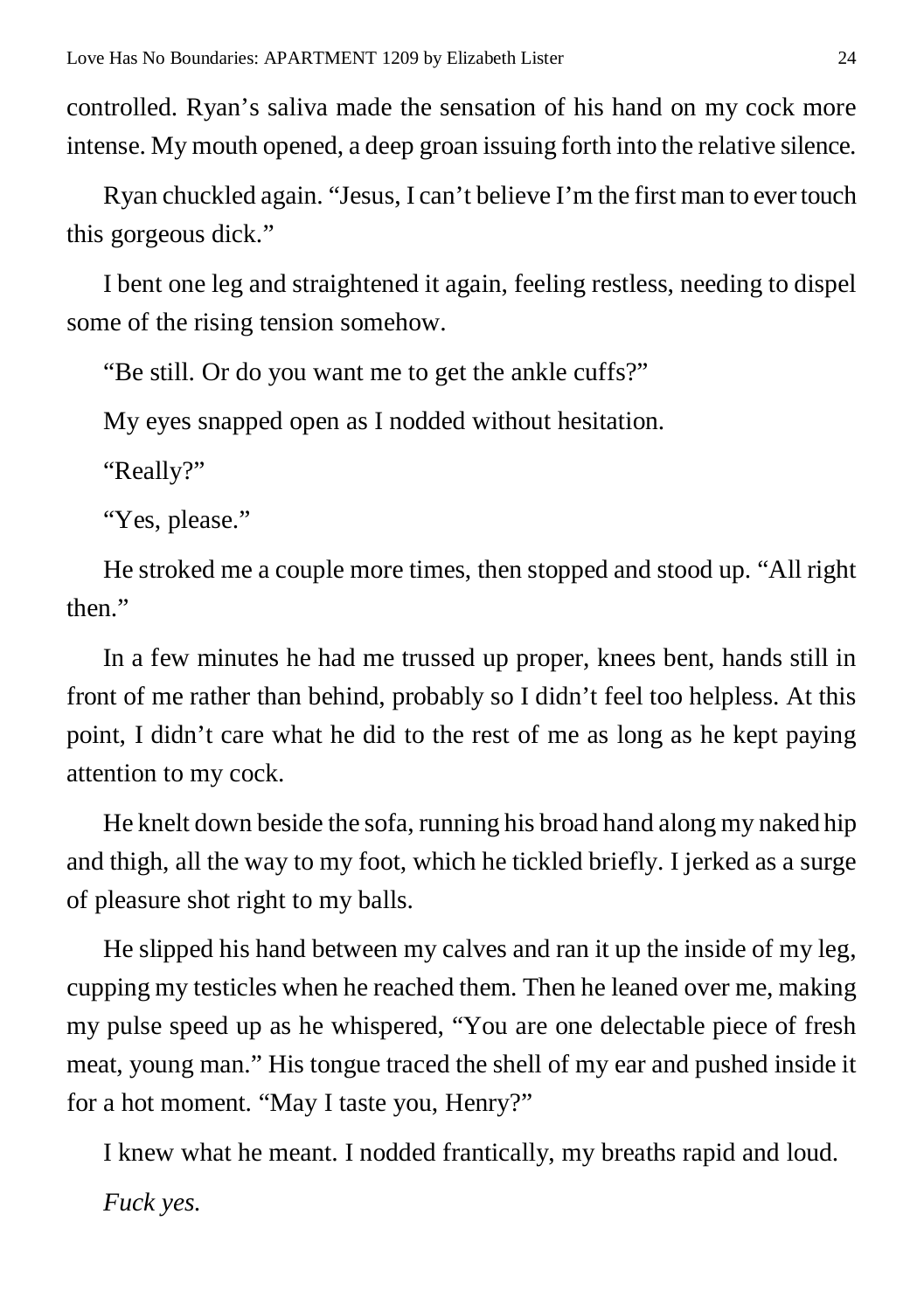He pulled away and in a moment had my cock in his hand again. Soon I felt his tongue on my glans, circling and licking the moisture from the small opening.

I groaned loudly, my hands finding the soft cashmere throw pillow above my head and fisting it. He tongued my dick all over and licked my balls too, taking one and then the other in his mouth gently, causing the most unbelievable sensations to move through me.

By the time he actually swallowed my cock I'd lost all sense of time and space. I could barely remember where I was and how I'd gotten here. All I could think about was that wonderful wetness—that hot vacuum around my dick, those skilled fingers delving into places that had never received such attention.

God knowsif I even made it close to the hour he'd mentioned when I heard myself saying, "I'm close, I'm close."

I expected him to take his mouth off me at least, but he only sucked harder. His hands squeezed my hips, keeping me still as he moved his expert mouth on me.

"Oh… oh… FUCK," I yelled as I shot a humongous load down his throat, my entire body pulsing with welcome release. "Fuck… fuck… *Jesus*," Iswore as the intense, much-needed orgasm carried on for several moments, while Ryan sucked and milked my dick.

When my muscles finally relaxed I sank like jelly against the soft leather cushions and Ryan let me slide out of his mouth. The air felt cool on my wet dick as a couple of remaining tremors surprised me. I kept my eyes closed, enjoying the languid feeling of post-release.

The sound of a zipper being pulled made me open my eyes finally, to stare at Ryan's big, erect cock. Of course, it would be polite to return the favor.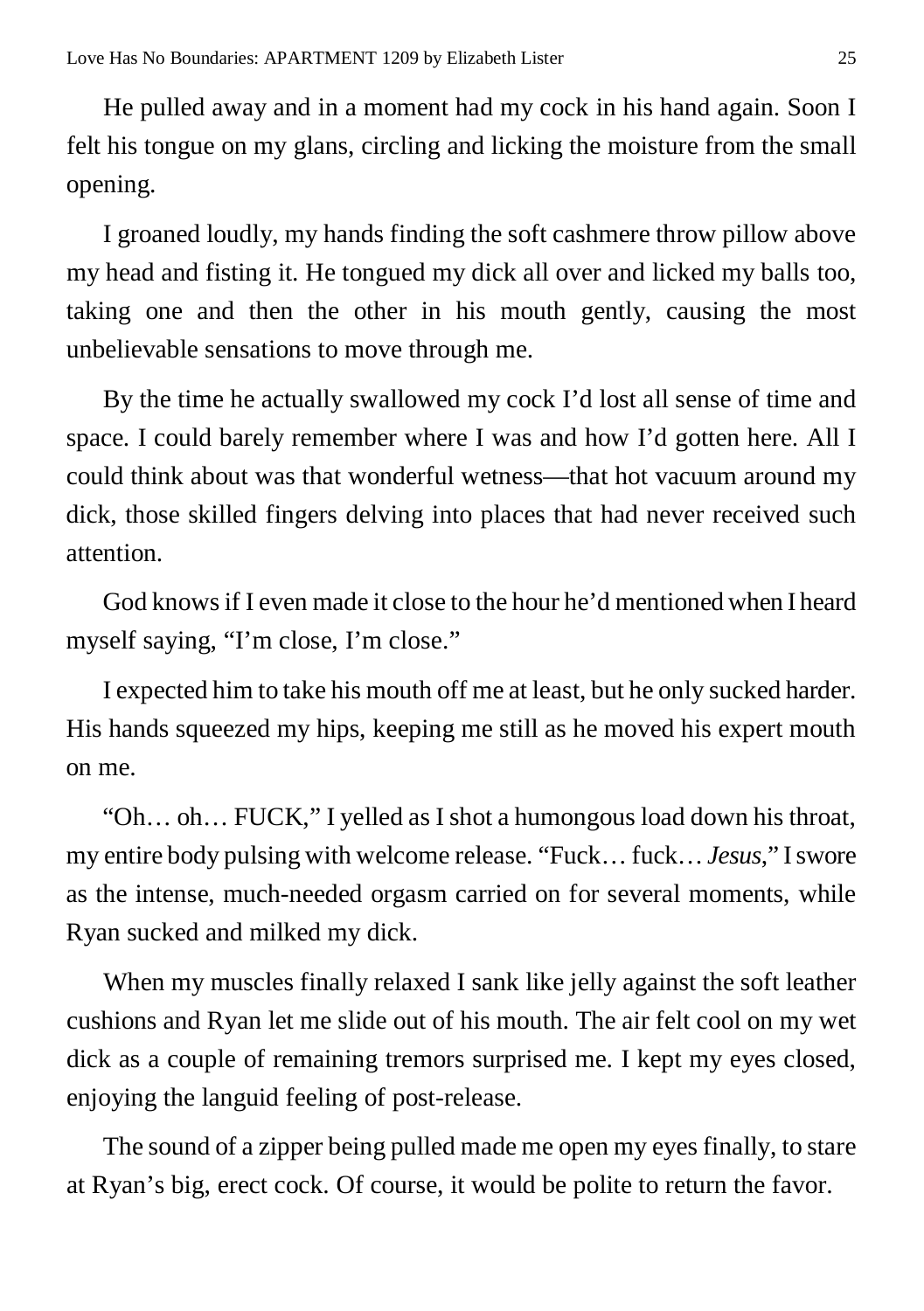I opened my mouth, eyes glancing up as he pressed the head of his dick gently against my lips.

"Oh my God, Henry," he said shakily. "Can you do it? Can you make me come with your mouth? It won't take long, I promise."

It was a challenge I was more than happy to accept. I opened my mouth wide, letting him push his cock inside and basically fuck my mouth. After a few moments he grunted and came, squeezing his eyes shut as his semen filled my mouth and dripped down over my chin and cheeks. I didn't swallow, only because the angle was wrong and we hadn't talked about his HIV status yet. He knew I was safe, but I couldn't be sure of him. God knows how many men *he'd* fucked in his lifetime.

Watching Ryan come was one of the best damn things I'd ever seen.

"That was pretty fucking hot, Henry," he said, tucking himself up.

"Thank you?" I didn't know what else to say.

He laughed. I think I was already addicted to that sound.

"So polite. You're a very good boy." He unbuckled the leather cuffs and threw them onto the coffee table.

Isighed, basking in this praise. We stared at each other for a long moment.

"I have…" He looked down at his feet, then back up at me. "I mean, I know so much. I'd like to teach you so many things. I think you'd make a great… student."

"Sure. I mean I want you to teach me stuff."

"Stuff?" He grinned. "What *are* your interests, Henry?" He raised the cuffs. "Bondage, obviously. What else?"

"I don't really know." I admitted. "I'd like to find out."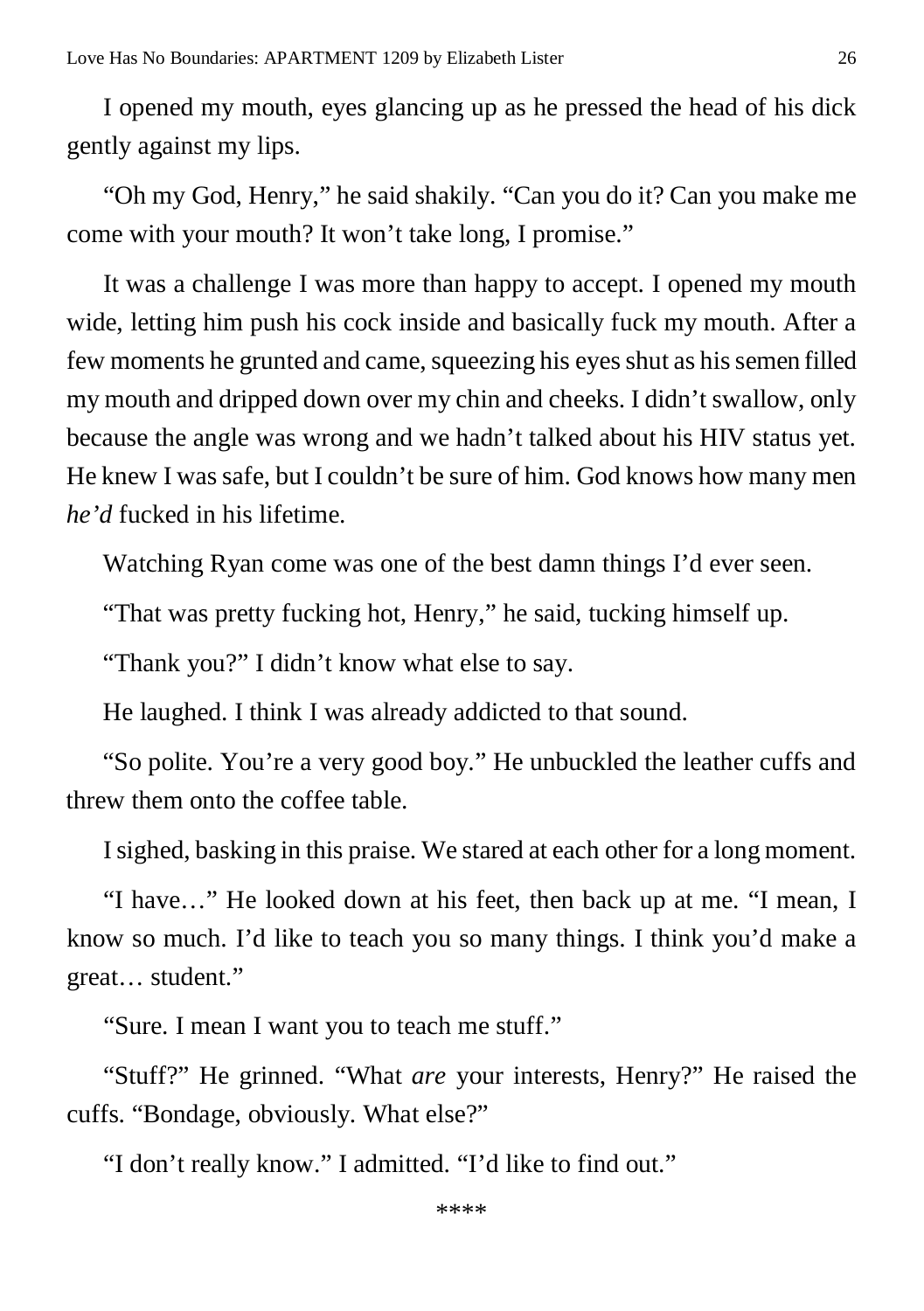Over the next few weeks I visited apartment 1209 whenever I had the chance and Ryan was home. We found mornings or afternoons on weekends worked well, since I didn't have classes and he didn't have to be at the club until eight. During the week we connected most Tuesdays and Thursdays, when my last class ended at two and my restaurant shift didn't start until six.

Ryan's leather sofa became very familiar to me over the course of my first visits. I have to say I was a very enthusiastic and responsive student. Since we covered bondage and blowjobs on Visit One, Visit Two involved more bondage and some light ass play, which I LOVED, especially the leisurely rimming demonstration. On Visits Three through Five, he expanded my knowledge concerning direct prostate stimulation and accompanying hand jobs, using even more intricate bondage techniques. On Visit Six, he simply tied me spread-eagled to his bed to tease me with a dildo and a crop. Visits Seven through Ten involved light percussion with paddles and floggers, whilst Visits Eleven through Thirteen introduced me to the joys of nipple and ball torture.

All this time he refused to fuck me with anything but a gentle toy. He said he wanted to make me ready for him. He didn't want to hurt me and God knows I was well aware of the size of his dick. But I think he just wanted to make me wait. He wanted me to beg for it before he'd give it to me.

I'd already waited a hell of a long time but was having so much fun learning the things Ryan wanted to teach me that I wouldn't have changed anything.

\*\*\*\*

On Visit Fourteen, after Ryan hogtied and edged me to within an inch of my life and finally made me come like a crazed sex banshee all over his new sheets, I asked him when he would take me to Holloway's.

"I don't want to take you there."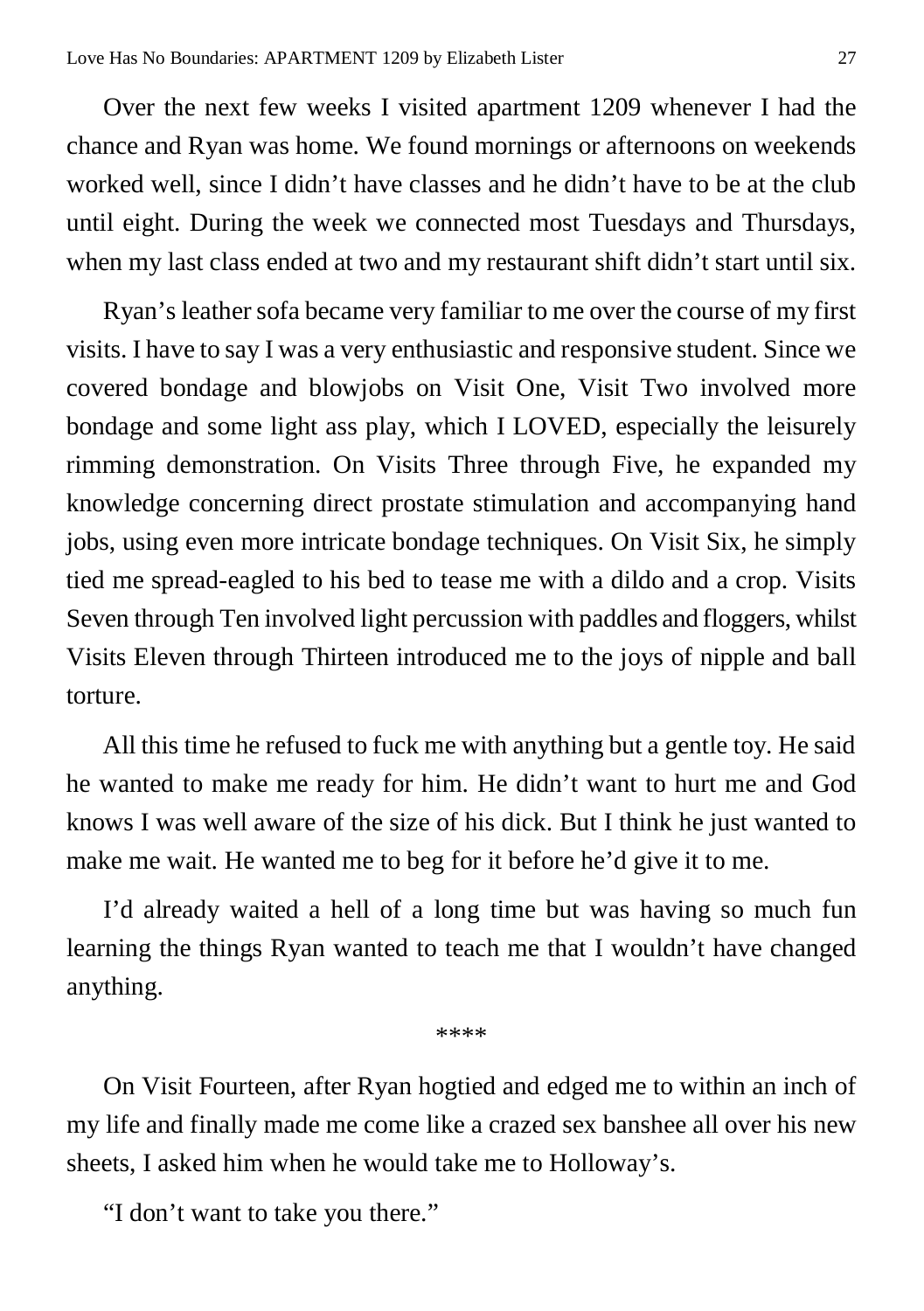My face must have betrayed my disappointment at this answer because he smiled kindly and raised his eyebrows. "Do you know how manymen come to my club every weekend just dying to meet someone like you?"

"What makes me so special?" I still struggled with this, although my confidence had grown immensely over the course of my "education". I still felt awkward and childish in many ways.

He shook his head and just said "Henry" like it was obvious.

"Well, I'm incredibly hot and astoundingly talented at giving head. Or so you've said."

He laughed. "Well, yeah. But you're also young, still very inexperienced even after everything we've done so far and, most of all, intelligent, witty and kind. Those last three traits are the rarest."

"So, let them meet me," I said, secretly eager to be the object of so much attention.

He looked at me. He didn't say anything for a little while, then stood and started to pull on his pants.

"What's wrong?"

He did up his jeans, watching me carefully. I picked some dried bits of jizz out of the hair on my chest where he'd painted me after getting me off first.

"Y'know, I may seem really confident and self-assured most of the time. But... I'm worried if I take you down there you'll see someone you like better than me."

"What?"

He nodded.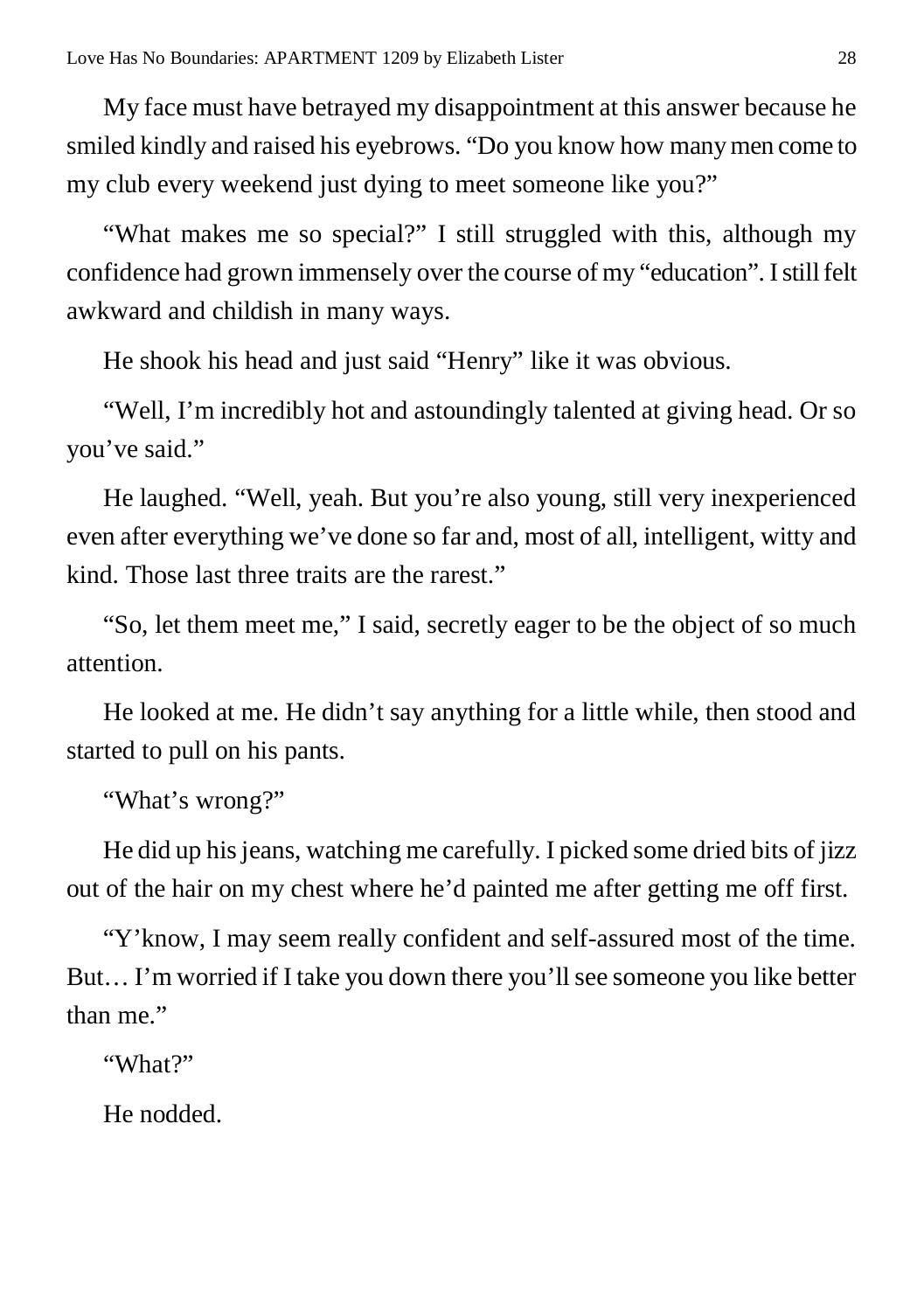I couldn't believe it. "You, Ryan Holloway, are seriously worried I will be distracted from your skillful mastery of my mind and body by some other Dom who attends the club that you *own*? Are you kidding me?"

He nodded. "Could happen."

I shook my head. "Won't."

"How do you know?"

"I just do. Anyway, I want to go with you, as your boy. I want you to show me what it's like playing around in one of those rooms."

He still looked hesitant. "It's like parading a steak around a pack of bloodhounds, Henry."

"You'll protect me."

He rolled his eyes, and relented. "Fine. You free Saturday night?"

"I will be."

"Okay, we'll go. But you will do everything I tell you to do or you might get hurt."

"Okay."

"And you'll need a new outfit."

\*\*\*\*

Did I mention that having a spontaneous affair with a well-known Leather Daddy did wonders for my self-confidence? Unfortunately, it meant that sometimes I became *overconfident* and got myself into scary situations, such as accompanying said Leather Daddy to his BDSM club wearing clothing designed to inflame the desires of lesser pervs than his patrons.

"Don't worry, I won't let anyone near you," Ryan assured me as we parked in the back lot of his Jarvis St. Club in the owner's designated spot.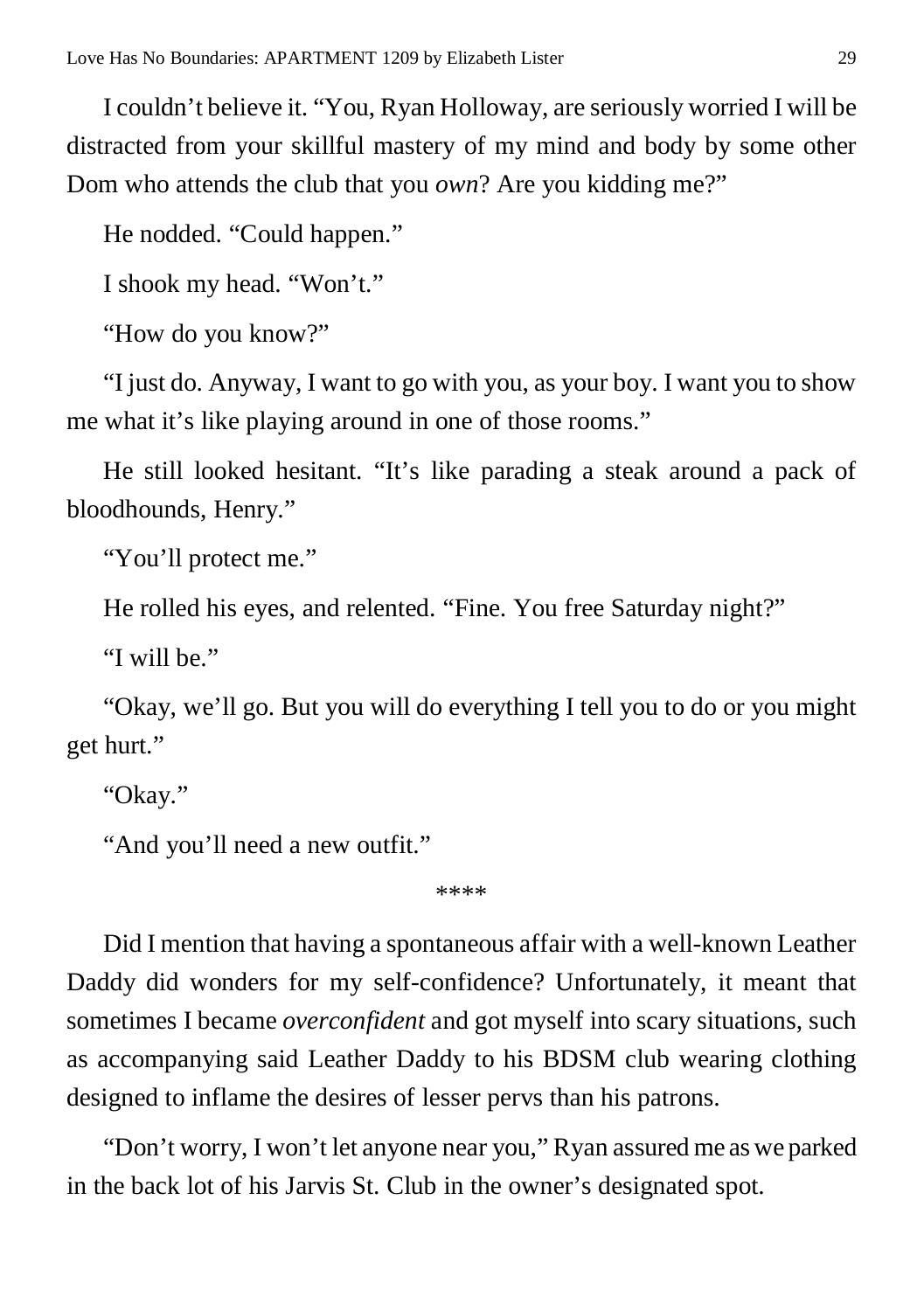"I'd appreciate that. Suddenly I do feel like a piece of meat," I said, noticing several gruff looking men watching me closely as I exited Ryan's car. "Why did you dress me like this?"

Ryan shrugged, looking me over in my new, extremely tight, red leather pants, Doc Martens, chest harness and not much else. "You said you wanted to blend in."

Ryan wore a similar outfit to mine, but with black pants, kick-ass steeltoed boots, and a thicker harness, plus his Leatherman's hat. He looked like a wet dream.

"Hello, boys!" he said, greeting the men gathered outside the back door.

"Ryan. Who's the sexy boy?"

"This is Henry. He's mine," he said in no uncertain terms.

"Hmm, maybe I could borrow him for an hour. When you're finished with him?" a skinny guy with a thick moustache commented.

Ryan stared at the man, shaking his head quickly. "No. Only me. Make sure everyone knows that, Ricky."

"Yes, boss," the hairy, muscular man who stood smoking next to the skinny man, replied, lifting his hat to me. "Hi, Henry."

"Hi," I replied, feeling out of my depth. I suddenly yearned for the peace and privacy of Ryan's apartment.

Ryan took my hand and pulled me into the bar after him.

When my eyes adjusted to the darkness inside the club, I saw Leathermen everywhere. Some stared right at me, leering almost, while others surreptitiously glanced away from their companions and gave me approving once-overs.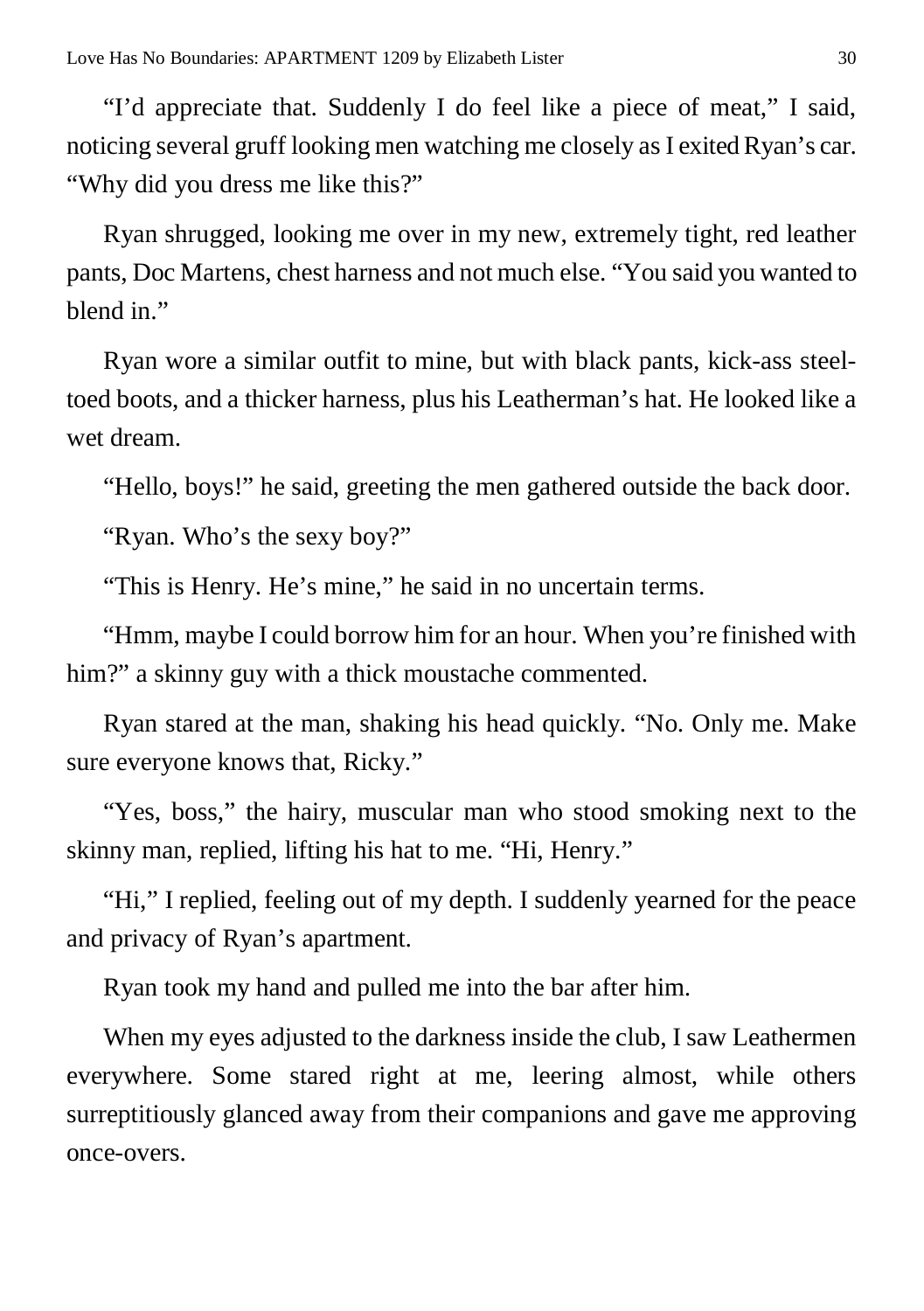I stayed as close to Ryan as possible. He spoke to several people, introducing me and letting them know about his hands-off policy. He asked the man who wastending bar if anyone was using Room One. The man, whom he introduced as Luke, shook his head and handed Ryan a key.

"What's in Room One?" I asked nervously, as Ryan led me to the back of the bar.

"A few things," he replied evasively. He led me down a short passage at the back of the bar to a door with a paddle nailed to it. I glanced down the hall to see two other doors, but couldn't make out the items attached to each one.

Ryan unlocked the door, just as a vibrantly dressed drag queen approached us.

"Ryan, love, where you been?" she said, giving him a big hug and kissing his cheeks.

"Caterina, you're a sight for sore eyes. You keeping things under control here?"

"You better believe it. And who is this gorgeous creature?"

"This is Henry. He's the one I was telling you about."

Caterina gasped with over-the-top astonishment. "Oh, Ryan. The virgin?" Ryan coughed. "Well."

I glared at him. "Thanks. Did you tell everyone?"

"Honey, we were all virgins once," Caterina said, glancing with derision at Ryan. "Some of us longer ago than others."

The laughter came bubbling out of me, the result of my nervousness.

"Oh, you *are* cute!" she exclaimed. "Tell you what, when he finally fucks you, you come back and tell Caterina how you liked it. I love to hear all that good stuff. Plus, I can give you some pointers on some great techniques."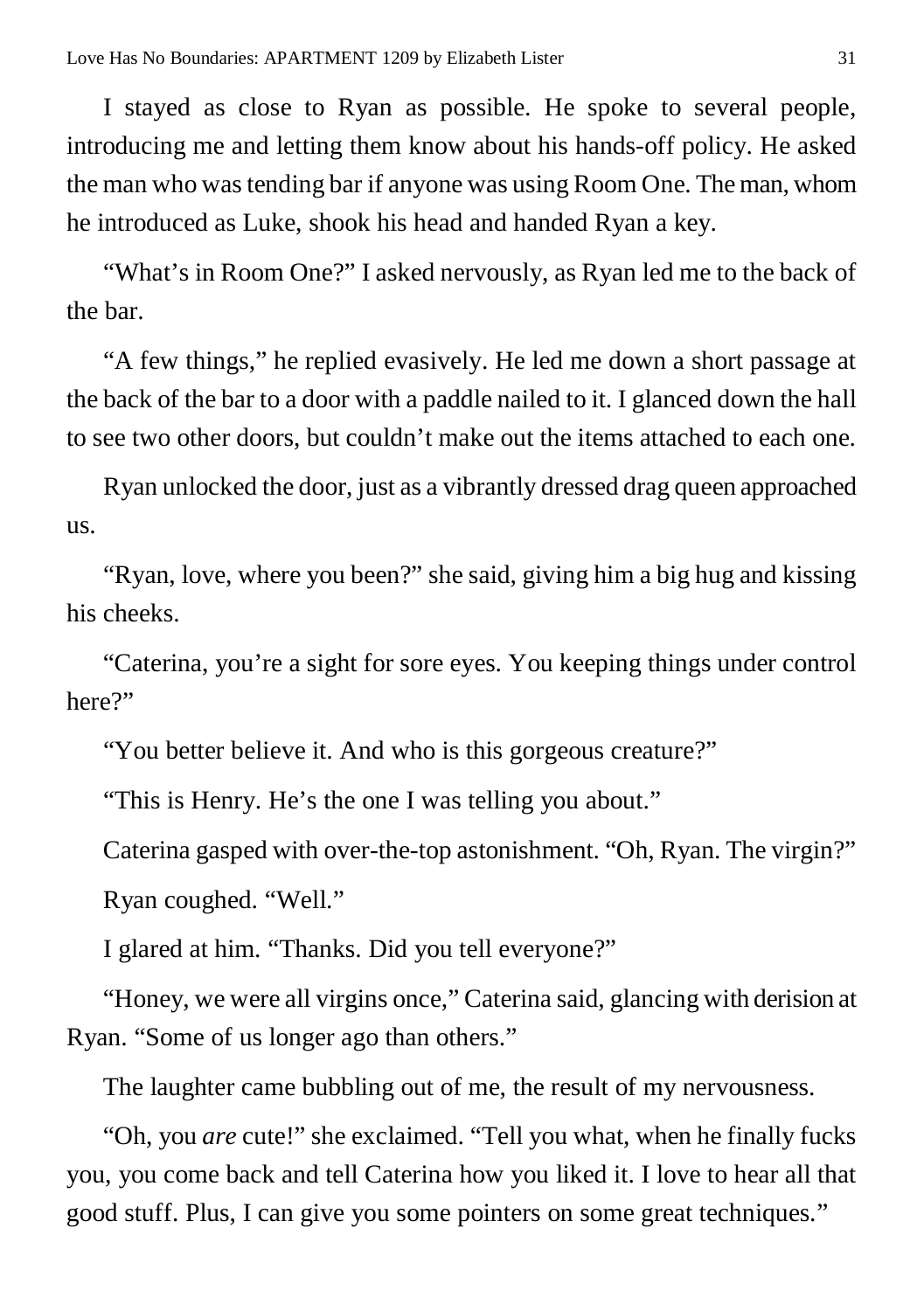"Okay."

"Honey, you're gonna love it. I don't know why he's making you wait for it." She glanced at Ryan, this time admiringly. "Oh, wait a minute. Yes I do. Cause once you get it, you ain't gonna give him any peace. Poor man'll be worn out in a week."

"That's highly unlikely," Ryan muttered.

Caterina laughed. "Well, you boys have fun in there." She walked off in her huge polka dot pumps, swishing her hips with exaggeration.

Ryan rolled his eyes and led me into the dark room. He flicked a switch, igniting lamps around the walls of the small room that gave it a soft yellow glow. He shut the door behind us and locked it.

I looked around, my eyes flicking from one thing to the next. There were only three pieces of equipment in this room—a bench with a padded top and shackles on its four legs (it didn't take much imagination to figure that one out); a mesh swing/sling hanging from the ceiling, and a wooden X against the side wall with bindings at all four stations.

"Well? Does it live up to your expectations?"

"I guess so. I don't know." To be honest, I'd expected something a little more frightening.

Ryan laughed. "You keep surprising me, Henry. One minute you're a quivering, blushing violet. The next you're a saucy little cunt."

"I'm sorry, Sir. I don't mean to be saucy."

"This is the most basic of the three back rooms. The others have more… ah… specific items."

"Like what?" I asked, very curious.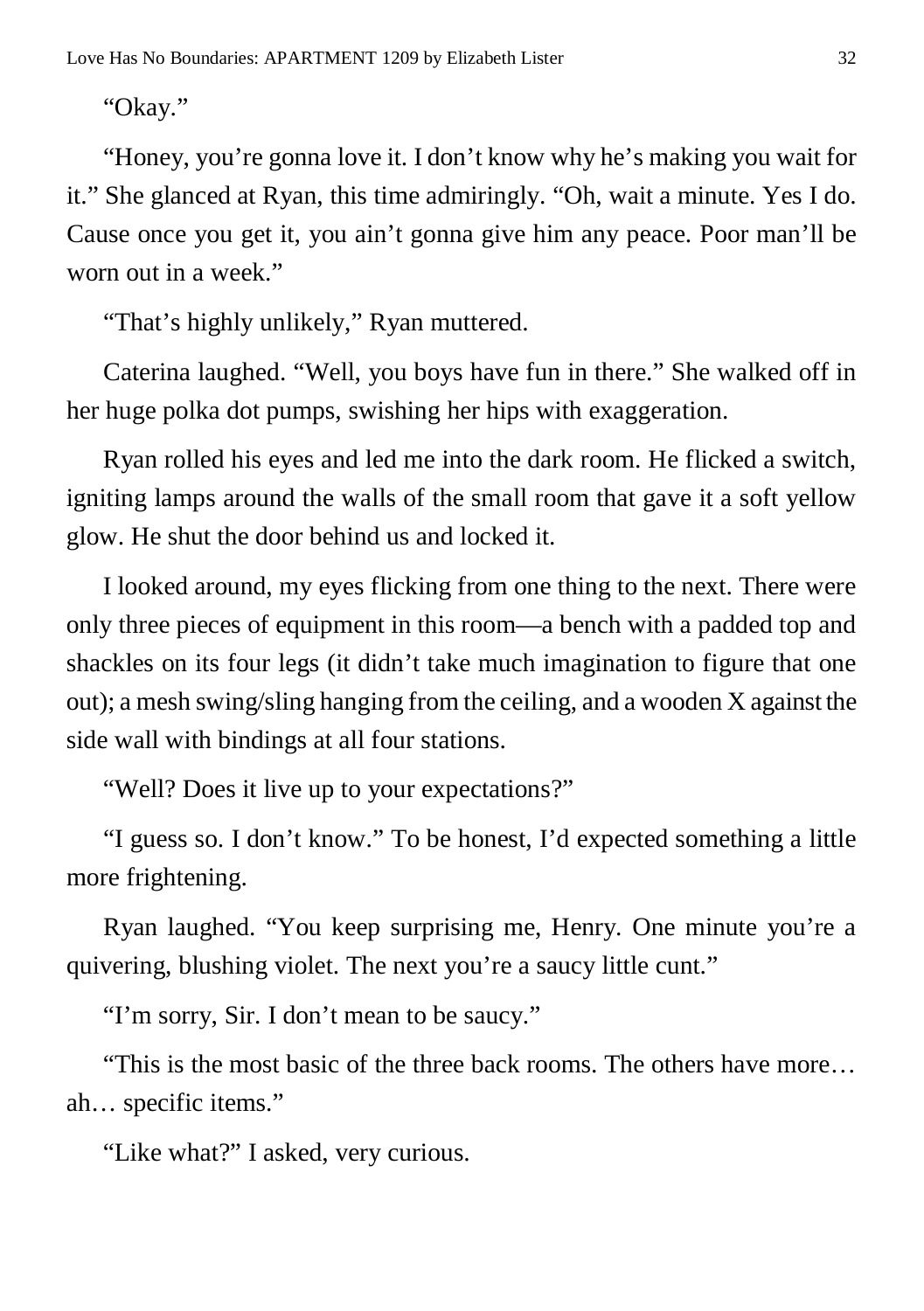"Well, one's set up for suspension and electro. Room Three is a bit more industrial for intense scene play. There are… hoses and… some medical equipment." He said this as if he worried he'd scare me. On the contrary, I felt my cock surge at the thought.

"Jesus"

He shrugged. "I wanted this club to be a playground of sorts."

"Uh huh"

"I thought we'd start with the basics."

"Okay," I said quietly, still thinking about the other rooms.

"Strip."

"What?"

"You heard me. Now. But leave the harness on."

Our eyes met and my cock throbbed.

I bent to take off my boots, glancing between my legs while I untied the laces to see him looking at my ass while he palmed the bulge in his pants. He winked when he caught me looking. "Hurry up, Henry."

"Yes, Sir."

I got the boots and socks off asfast as I could, then pulled down the leather pants—with some difficulty as they were so tight. In a few moments I stood essentially naked before him, my cock jutting out in front of me.

"Jesus, Henry, that prick is gonna be the death of me," he said, staring at the object in question.

I looked down at my dick, which didn't seem all that spectacular. Ryan had said it was pretty nice, which I appreciated. I figured he'd seen his share of penises.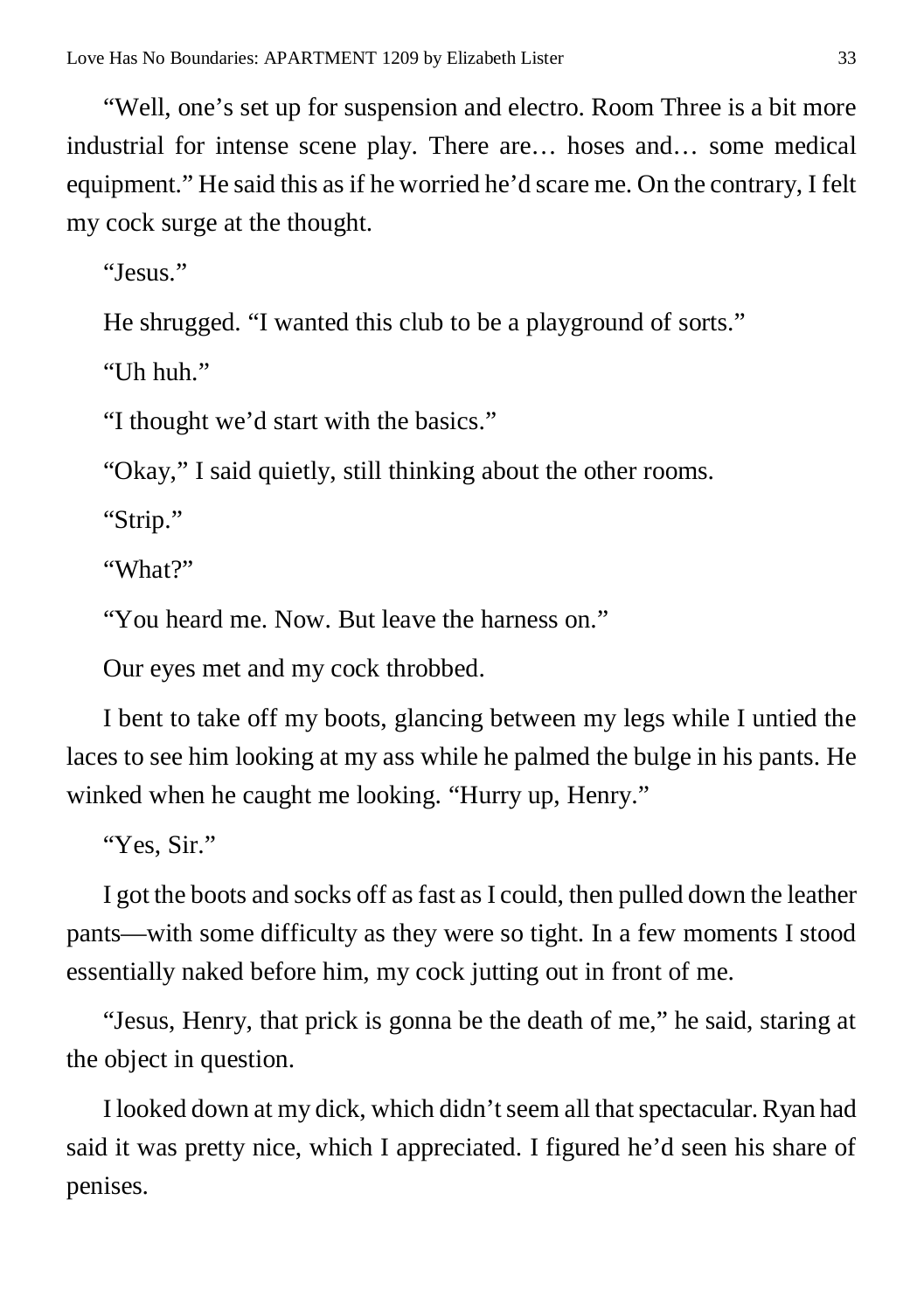"I still don't understand what's so special about it," I murmured, blushing with pleasure at his praise nonetheless.

He reached out and examined it with his fingers, as though it were a strange type of rare animal. It responded to his touch, swelling even more and standing straighter.

"Well, I've taught it everything it knows. I like that." Hewinked. "Now get over to that wooden cross, boy."

"Yes, Sir," I said, my breath quickening with excitement. How would he arrange me? What would he do to me? I knew he probably wouldn't fuck me here, at the club. He'd said as much. But the possibilities were still pretty endless.

He positioned me facing the wooden beams and fastened my ankles and wrists to the contraption. "It's called a St. Andrew's Cross. St. Andrew was murdered on a cross just like this."

"That's encouraging," I said sardonically.

"It's a pretty common piece of BDSM equipment. Very versatile and efficient for multiple bondage positions."

"Are you going to flog me?" I asked breathlessly.

He laughed. "Would you like that?"

"Yeah."

"Quiet. I know you love to be flogged, Henry. You've made that pretty obvious, ever since I did it the first time."

I blushed. "I know. Sorry."

He referred to the very first time he'd used a flogger on me. I think it was Visit Seven? I had them all written down in my journal at home. He'd plugged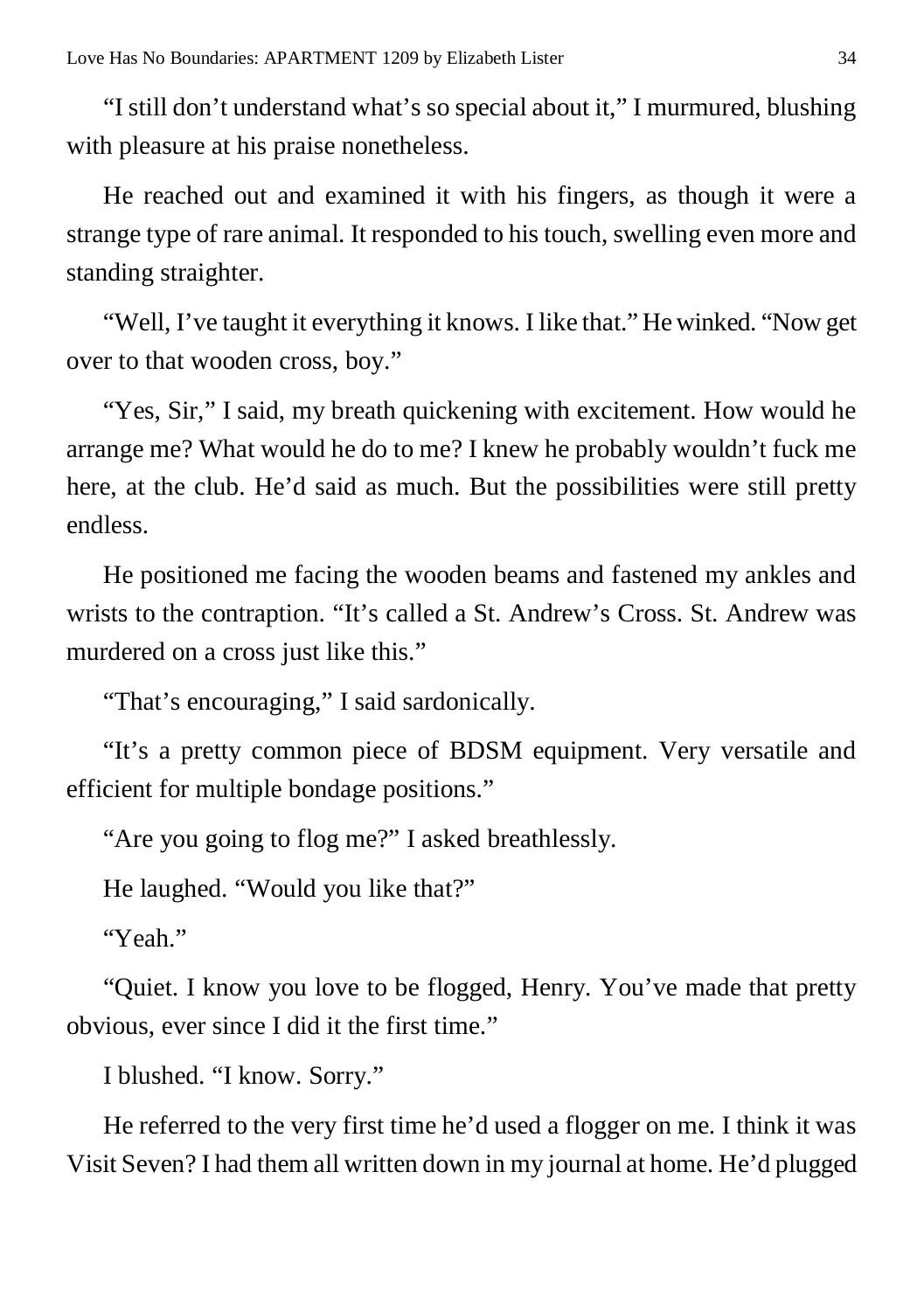me for the first time, a tantalizing procedure in and of itself, and proceeded to flog me. I came in a matter of minutes, much to the surprise of us both.

Ryan backed up to look me over, palming his bulge again and emitting a quiet moan. "Seeing you on that cross is making me so damn horny. It'll be hard to keep from tapping that ass."

I writhed impatiently, wanting nothing more than to have it tapped, and soon. The weeks of teasing were taking their toll. Yes, he'd fucked me with toys and made me come in a myriad of ways, but I wanted his dick inside me now, not a rubber facsimile. He'd turned me into a horny little slut and I wanted it bad.

He moaned again, and I heard him drop to his knees. Suddenly his large hands were on my buttocks, his thumbs digging in and spreading me. I gasped in surprise, not expecting it. I felt his hot tongue slide over me and poke me hungrily.

I groaned as he spread me wider. My legs stiffened as he played me with his tongue, my arms reflexively fighting their confines. Metal rattled against wood as I struggled and gasped.

The first time he'd done this to me I couldn't believe how good it felt and how deliciously perverted it seemed. To have this sexy, motherfucking hunk of a man tonguing my ass was a revelation. He seemed to enjoy it too. Later he told me it was one of his favorite things to do.

I felt his excitement as he breathed heavily and ate at me fervently. I couldn't get away from this torment—I didn't really want to—but it became almost too much, making my cock hard and wet from the excitement. His stubble scraped my sensitive skin, providing a rough counterpoint to his smooth, insistent tongue.

"Dammit… you have to fuck me Ryan. I don't know how much more of this I can take." I panted.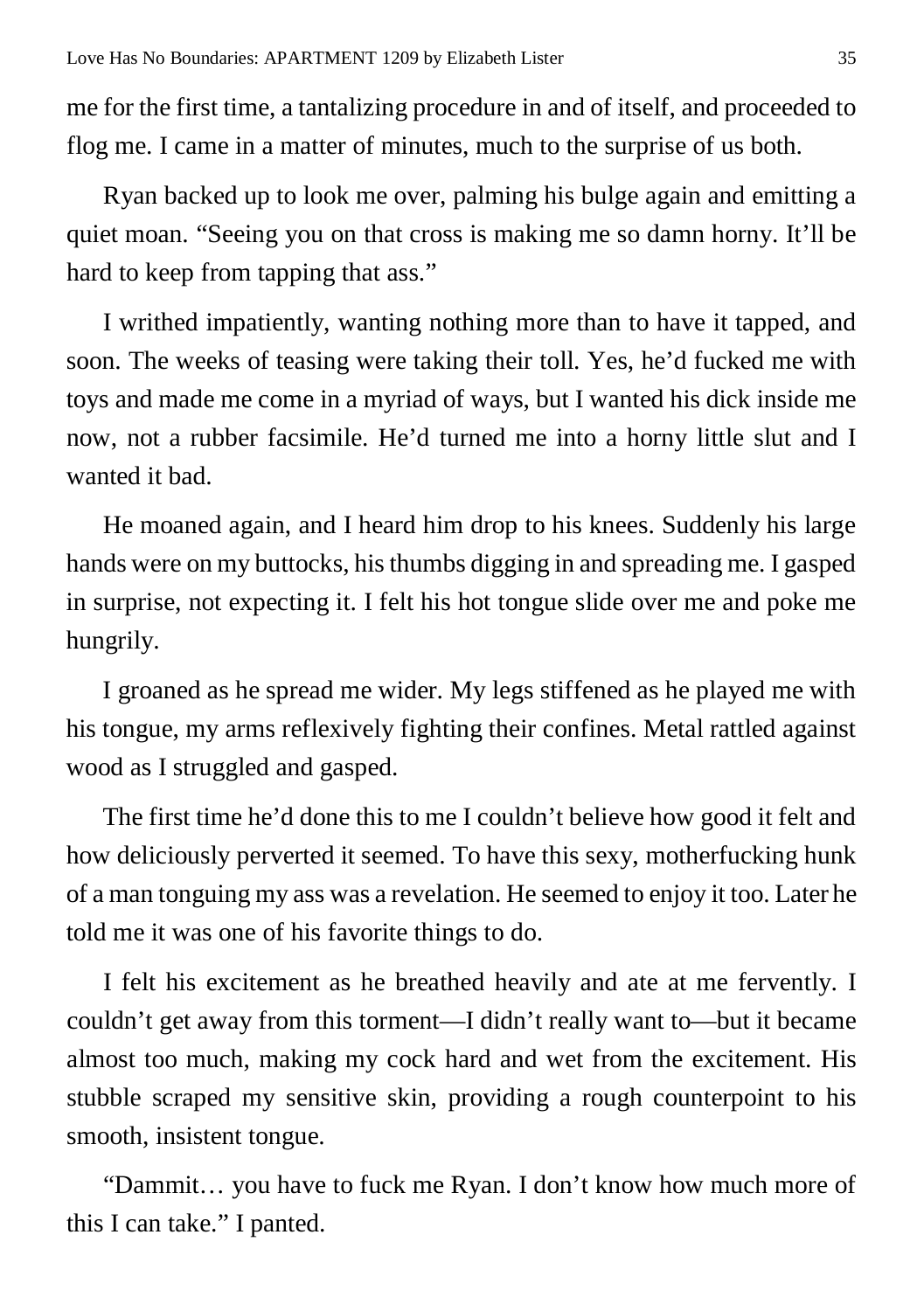He didn't say anything. Soon I felt his index finger push deep into me.

"Oh… fuck."

For some reason that long, thick finger sliding up my ass felt better than anything. Always.

He laughed. "You like that, huh?"

I moaned as he swiveled it inside me and added a second finger. I grunted as both fingers sank deep and pressed against my prostate. He'd made me come hands free this way a few days ago. After fingering me like this for almost an hour, taking his time—bringing me close, then backing off—until I'd begged him to get me off. His expert touch had done so in a matter of seconds after that plea, with nothing on my dick but cold air and two sets of eyes. Seeing it shoot and convulse on its own was something I'd never forget.

We did more conventional things as well, like finally going out for that coffee and also to a movie together, which proved we could get along well in non-sexual situations. Ryan was funny, charming and kind. It turned out he had room in his personality for both that guy and the intimidating Leather Daddy I was getting to know and liking just as much.

I whimpered in protest as he withdrew his fingers but hoped he would get the flogger now. I was ready.

When I felt cold metal at my anus I realized he wanted to plug me first. Trembling in anticipation as the hard steel pressed against me, I tried to relax as he pushed it gently inside, until the narrow base and flange nestled comfortably between my butt cheeks.

"Thank you, Sir." If I couldn't have his cock inside me, I'd settle for this.

He flicked the base of the plug hard with his finger, making me groan as the vibration reverberated through me.

"Good boy." He slapped my ass a few times with his hand and backed off.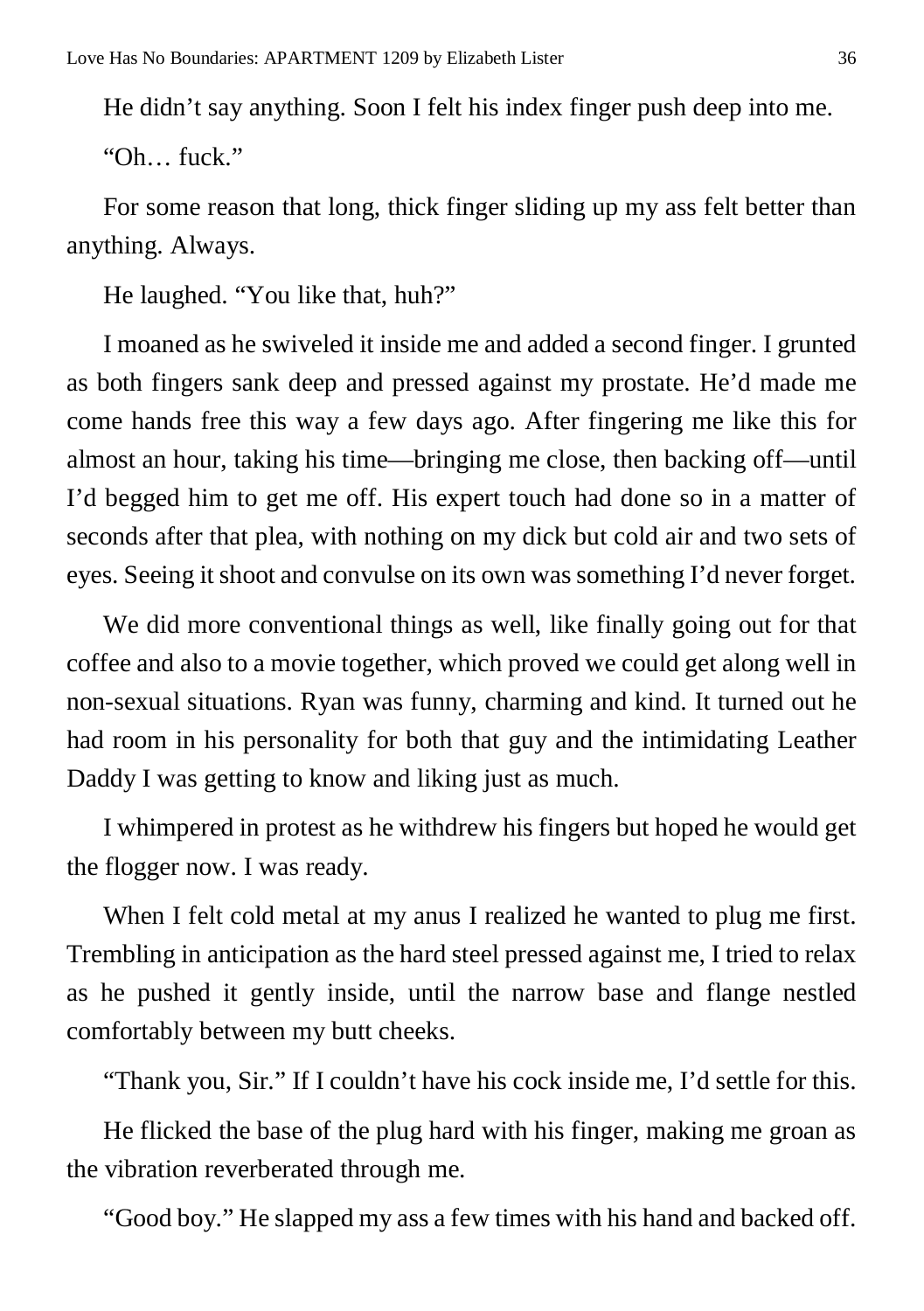"I changed my mind," he said after a moment.

*Oh oh.*

"Sir?"

"This visit to the club is all about new experiences. I don't want to go back to an old standard with you."

Old standard? Had we gotten that far already? Everything still seemed so new.

"You may not be ready for those other rooms yet, but I'd like to try a paddle on you."

I felt my pulse quicken as my body tensed. A paddle. How would that feel? Different from the flogger and crop no doubt, but would I like it? Only one way to find out.

"Yes, Sir," I said bravely.

Suddenly I felt his body close behind me as he pressed his leather-covered cock against my buttocks and leaned in close to my ear. "Don't worry. You'll love it," he whispered.

I gulped. "Yes, Sir."

He reached around to grasp my cock with his hand, testing its hardness as he pumped teasingly against me.

"When will you fuck me Sir?" I asked. "I want you to fuck me."

"I know. Soon. But not yet."

*Dammit.*

He moved away, leaving my body zinging from the close contact. I felt pre-cum pool at the top of my dick and slide down over the glans to hover there—waiting, it seemed, just like me. I rattled my wrist restraints again and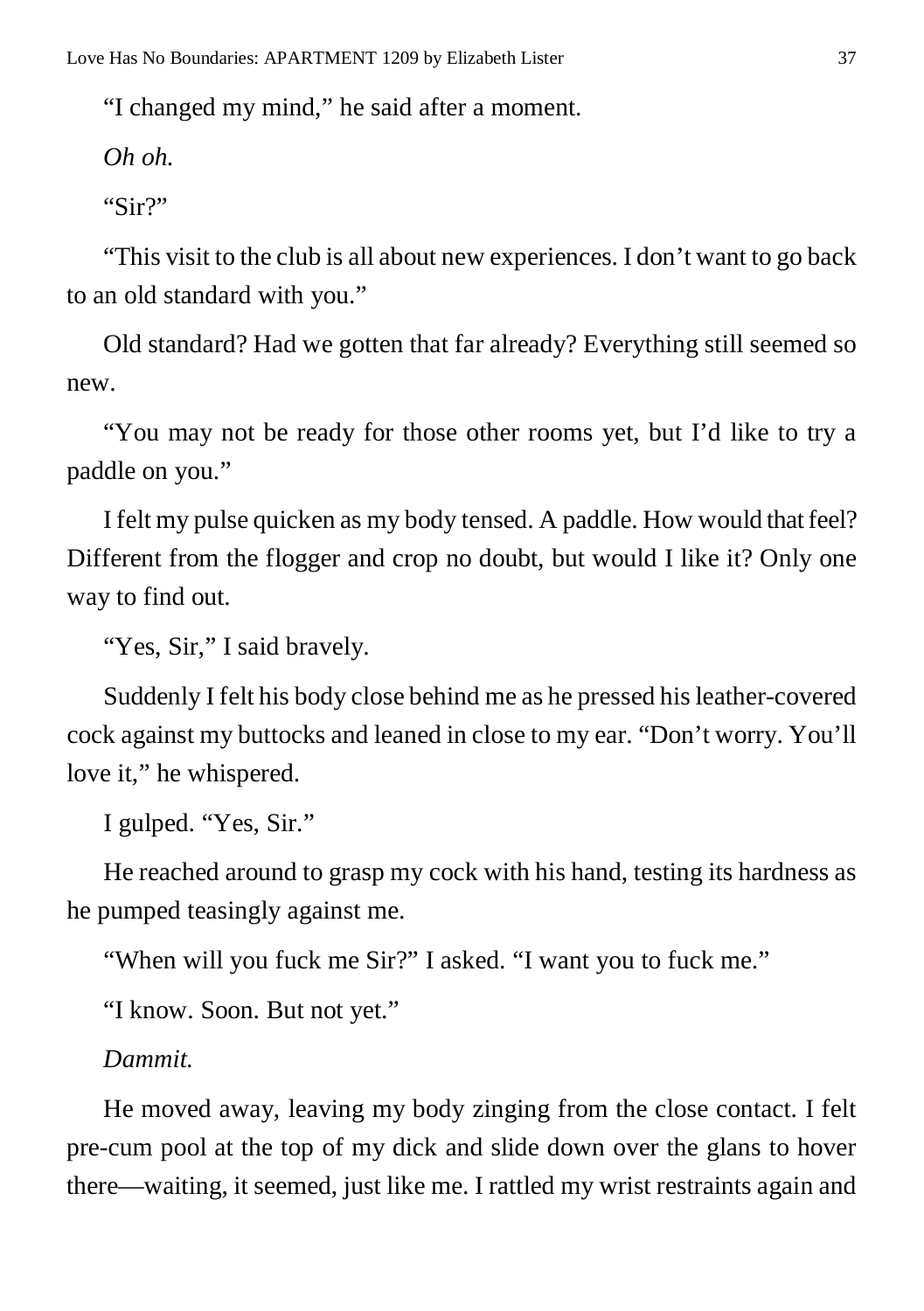rubbed my cock against the polished wood of the cross. It felt good but provided little relief.

Suddenly, something cold pressed against my behind.

Ryan rubbed the flat of the rectangular paddle over my sensitive butt cheeks. It felt like rubber.

He gave me a trial swat.

I gasped as it made contact. I'd learned I was tougher than I looked tougher than I actually felt most days. I could take stuff that I'd never imagined I could tolerate. I'd learned that I liked a bit of pain—craved it, in fact. I told Ryan I felt like a freak. He said if that made me feel like a freak I was in pretty good company.

He hit me with the rubber paddle again. It burned and stung.

"What do you think?"

"It stings."

"Good."

"I like it."

"I figured."

I grinned, then cried out with the next one. "Ow."

"Boy, that's nothing. I'm being gentle right now."

"I know."

"I'm warming you up."

"Thank you, Sir."

"You're very welcome, Henry."

He continued to swat my ass with the paddle while I hung onto my restraints for dear life, trying not to sound like a baby. I made lots of noise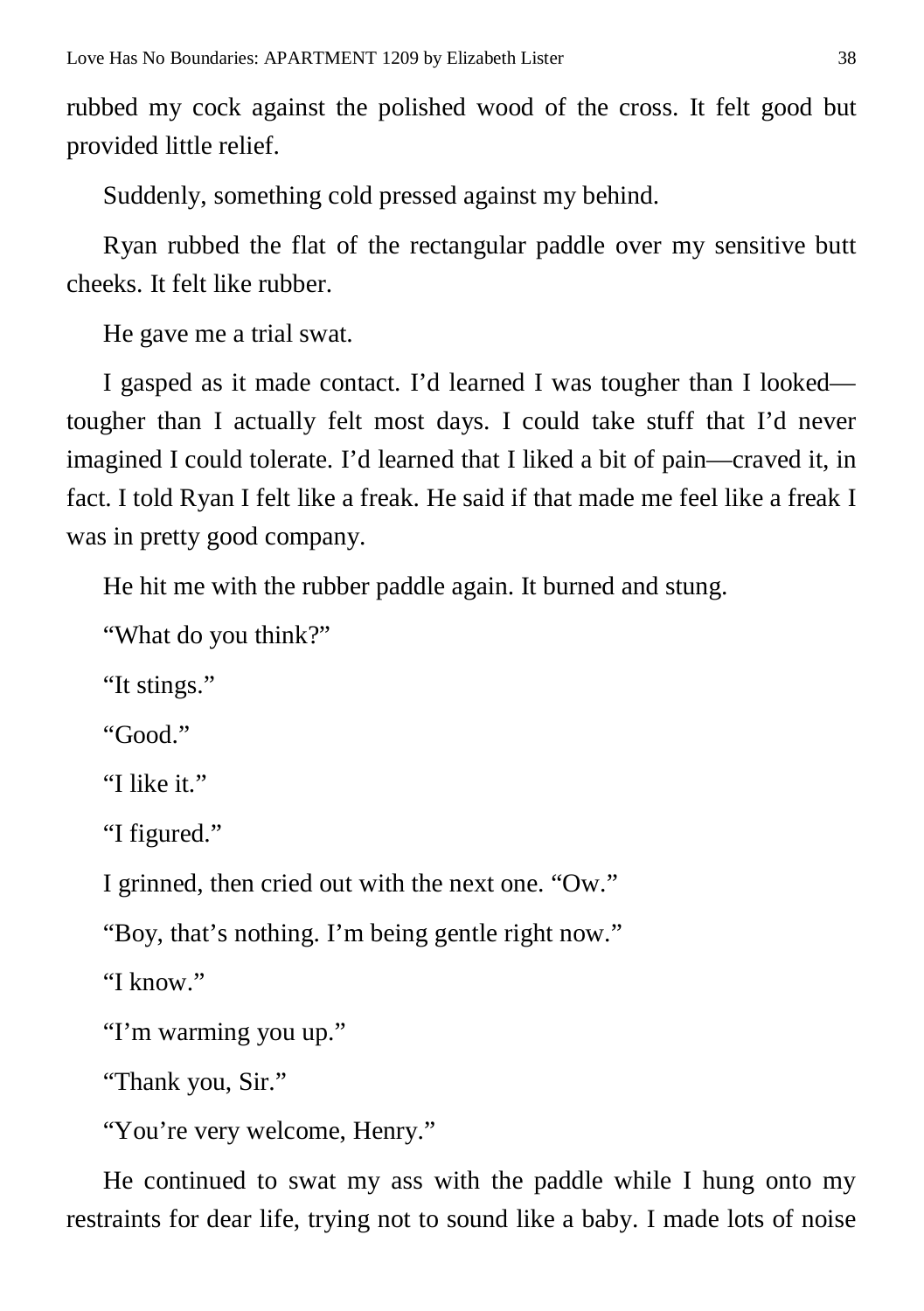though because I knew that turned Ryan on more than anything else. But I made sure they were masculine grunts, groans and curses, rather than whimpers and girly cries. At least I tried. Maybe they got kind of girly toward the end…

By the time he'd finished with me, or at least, finished with the paddle, I'm sure my ass glowed bright red. I sweated on that cross from the effort of withstanding that amount of pain, but I'd done it. I felt proud and satisfied and tougher than tough. It felt good to please Ryan. He had some kind of extreme faith in my ability to triumph over adversity and I didn't want to disappoint him. He was like a trainer of sorts, but instead of yelling at me to finish my reps, he tested my strength and endurance by paddling my ass. Different strokes for different folks, I guess.

I heard Ryan panting from the exertion and excitement. He'd been very forthright with me about the fact that he got off on this sort of thing and held no shame or guilt because of it. He only did it to willing partners, so what was there to feel guilty about? He said that pain and pleasure were all part of the human experience, and sometimes it was difficult to delineate one from the other.

Sometimes, sitting in class or working at my call centre job, I thought about the things I let Ryan do to me and wondered if I were entirely normal. It only lasted for a moment, at which point I decided I didn't give a rat's ass if I was normal or the biggest freak on the planet. I loved what Ryan and I did together in the privacy of Apartment 1209 and now in the back room of his BDSM club. I'd never felt more satisfied and alive. I found that, although I had less time to study, when I *did* sit down to look at my notes, I could do so with undivided attention, not distracted by free-floating sexual tension. Ryan took care of all my sexual tension. He teased it, spanked it, and pulled it out of me in long sessions that left me so sated I wondered how I'd survived for so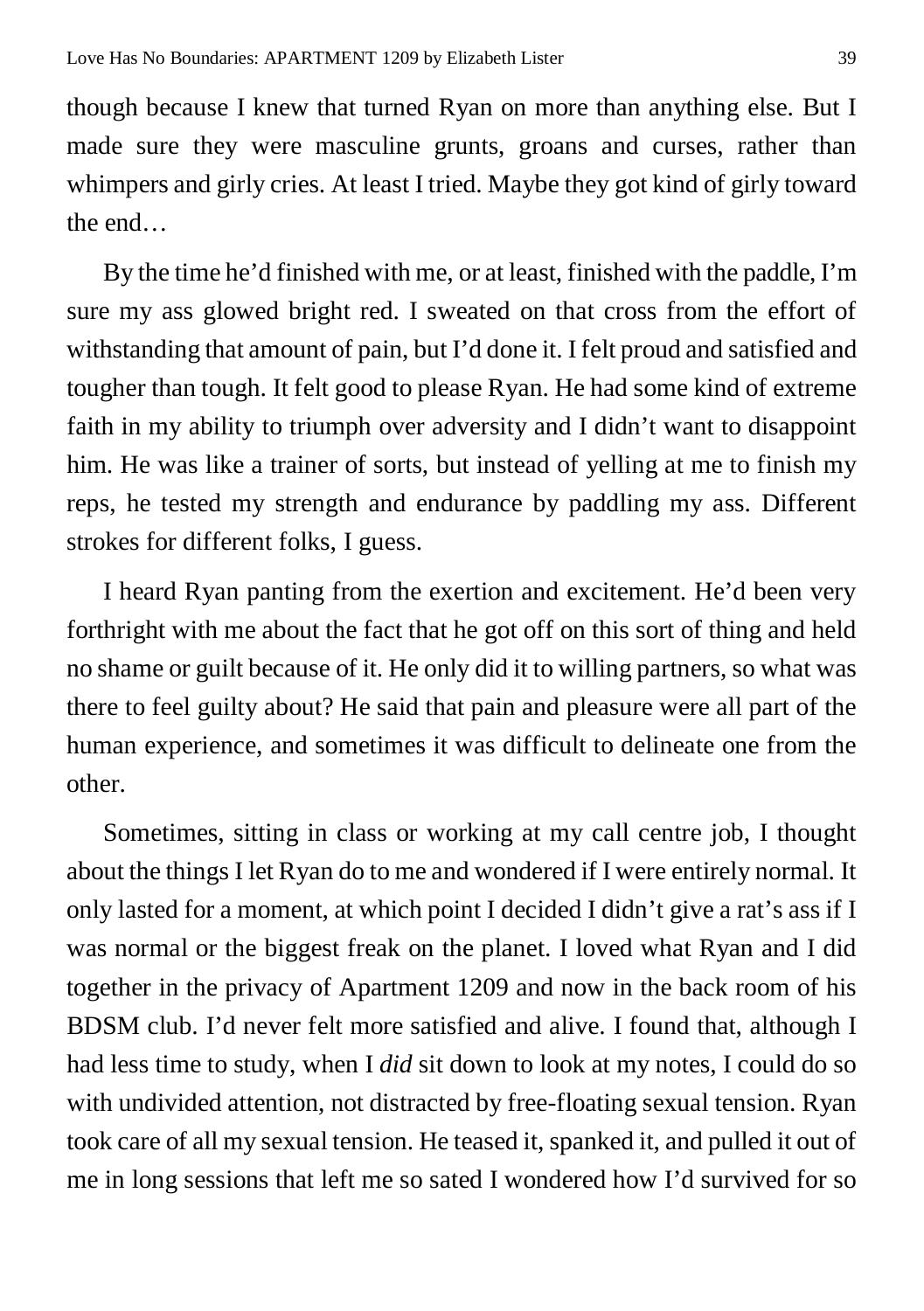long on my own hand jobs. I slept so deeply at night now I couldn't remember my dreams.

"I'm going to turn you around," he said, as I felt his hands at my wrist restraints. I let my arms fall as he worked on my ankle bindings, feeling the stretch and pull of sore muscles. I hoped he would give me one of his amazing all-over body massages once we got back to his apartment. He always took care of me and made sure that our games never caused any undue discomfort, although I had to admit that having a sensitive ass for a few days after a good flogging or work-over with the riding crop could be a thrilling little secret.

Ryan turned me around and refastened my wrists and ankles. He pinched my nipples and took my chin in his hand, forcing me to look at him.

"How are you enjoying this so far, my sweet, young thing?"

"Can't you tell?" I said, glancing down at my leaking, erect cock.

He looked at it too, and chuckled. "So pretty."

"It's crying because you won't fuck me."

He stared at me for a long time while I gazed back with raw passion and need.

"Do you know why I've waited so long?" he asked finally.

"To get me ready?"

He smiled. "Henry, you've been ready for a long, long time," he said, sliding his rough hand down my chest, over my belly, until it wrapped around my jutting cock.

I gasped. "Then… why?"

He kissed my cheek gently before he continued. "I was always one of those kids who'd save my chocolate bar for three months because I wanted to look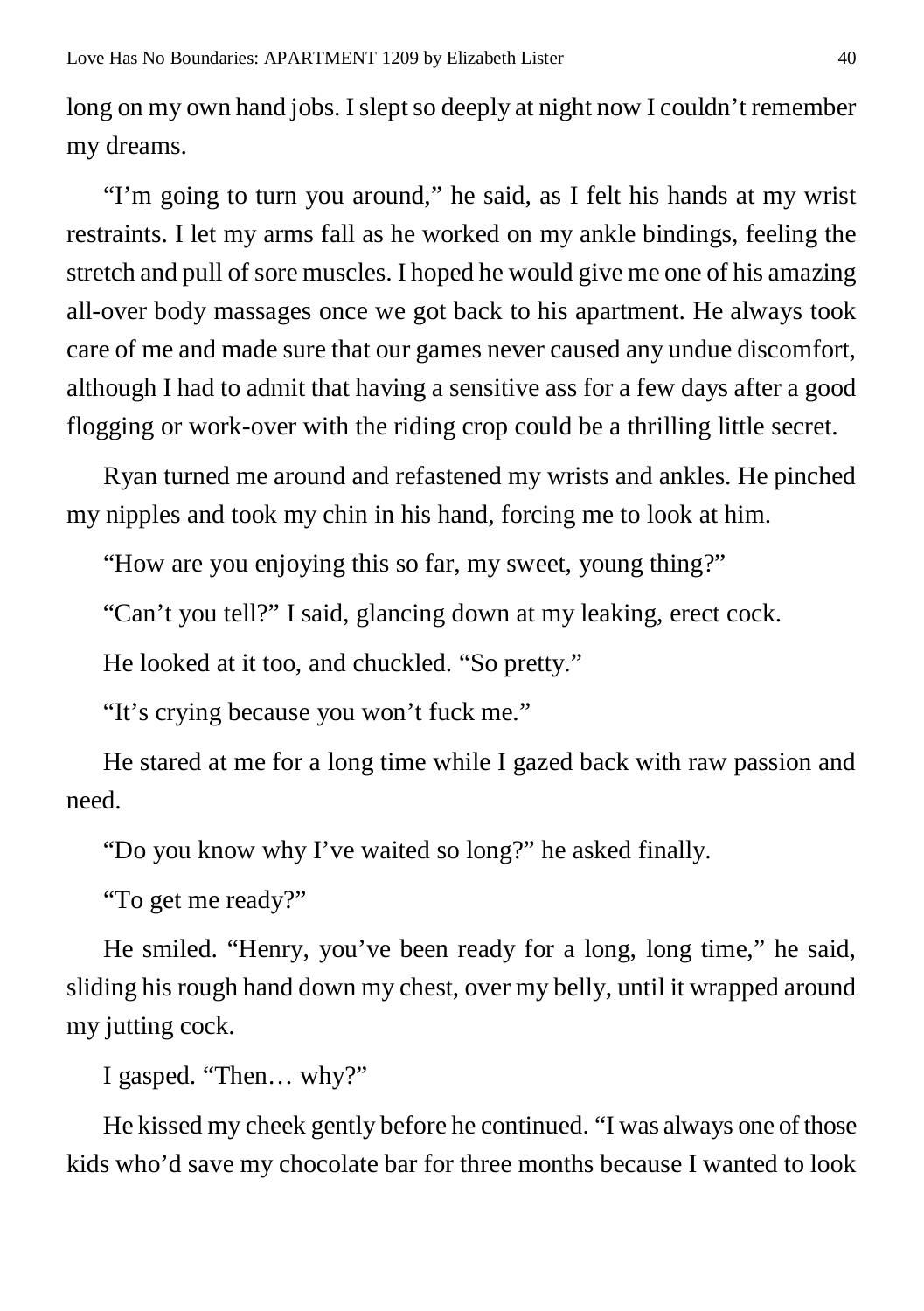forward to eating it. If I'd eaten it right away, like the other kids, it wouldn't have given me so much pleasure."

I groaned as he stroked my cock back and forth with his hand.

*Fuck. Me.*

"It's also been wonderful making you wait for something you wantso very badly. That's the sadist in me, I guess."

"Do you… do you do this to all your boys?" I asked.

He pulled back and looked at me again as if surprised at that question. "I've never waited so long to fuck anybody."

We stared at each other, his hand continuing to move lazily on my dick until I had to close my eyes.

"Ryan… I need you to fuck me now," I breathed, trying to control the way my chest rose and fell. "Please."

He made a sound in the back of his throat as his hand squeezed harder suddenly, then released me. "Not here."

He fell to his knees and took my cock in his mouth.

"Fuck!" I exclaimed as I looked down at the top of his head, and at my cock going in and out of his gorgeous mouth. "Sir… wait."

Then I couldn't make any more words. My head fell back as I gave myself up to the wetness and suction. I could tell he wanted me to come because he rocked the steel plug roughly as he sucked me.

My body stiffened as the orgasm coiled in my balls. I couldn't even warn him it happened so fast. I came with a deep groan, my wrists pulling at the leather cuffs, muscles contracting and releasing as I let go.

As the intense pleasure slowly subsided I looked down, watching him swallow my release eagerly, making his own noises of pleasure.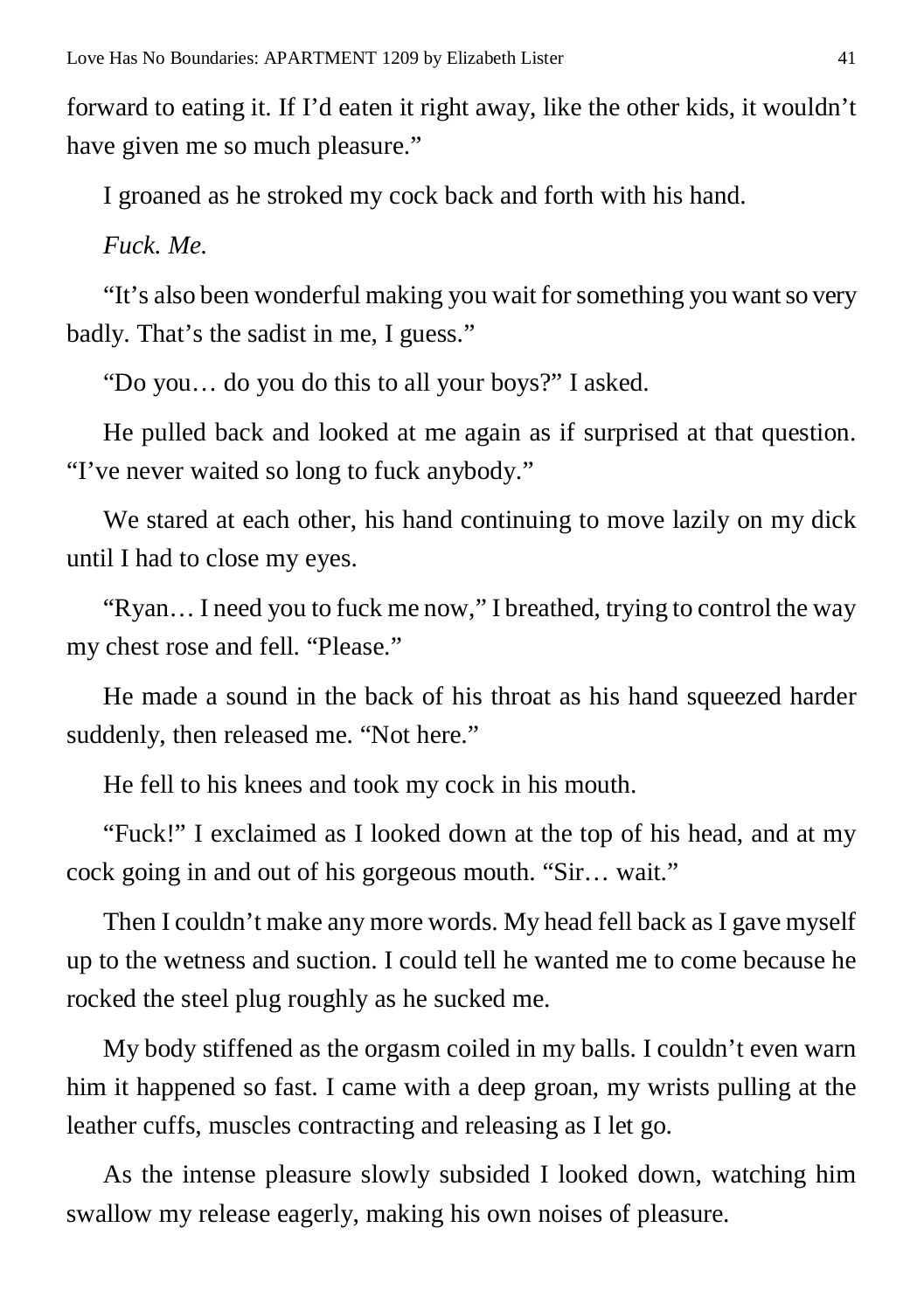When he finished, he stood up and embraced my bound form, kissing me deeply as he pushed his muscled body against me. I felt the hard steel of his dick under his leather pants.

"I'm taking you home now," he said gently. "So I can fuck you properly. Don't say anything. Just nod if that's okay with you."

I nodded, but couldn't help smiling.

*Thank the freaking Lord.* His chocolate bar was in danger of melting all over the goddamn floor at the moment.

He grinned. "I'm leaving the plug in and I don't want a word out of you until I say you can speak, *capisce*?"

I nodded. Fuck, I loved his games.

\*\*\*\*

He took me down from the cross and dressed me, tying my boots as if I were four years old. Watching him do that was pretty fucking hot.

Then he escorted me out of his club, past the curious eyes of so many men, out the back door and into his car.

He got into the driver's seat and started the old Toyota, then put the radio on the hard rock station, loud. He glanced at me and when our eyes met I felt the burning of his need. I thought I might combust when he touched me. My cock was already swelling again, the hard steel in my anus a tease for what would come.

\*\*\*\*

"Stand by the sofa, hands behind your back," he said as soon as he keyed us into Apartment 1209.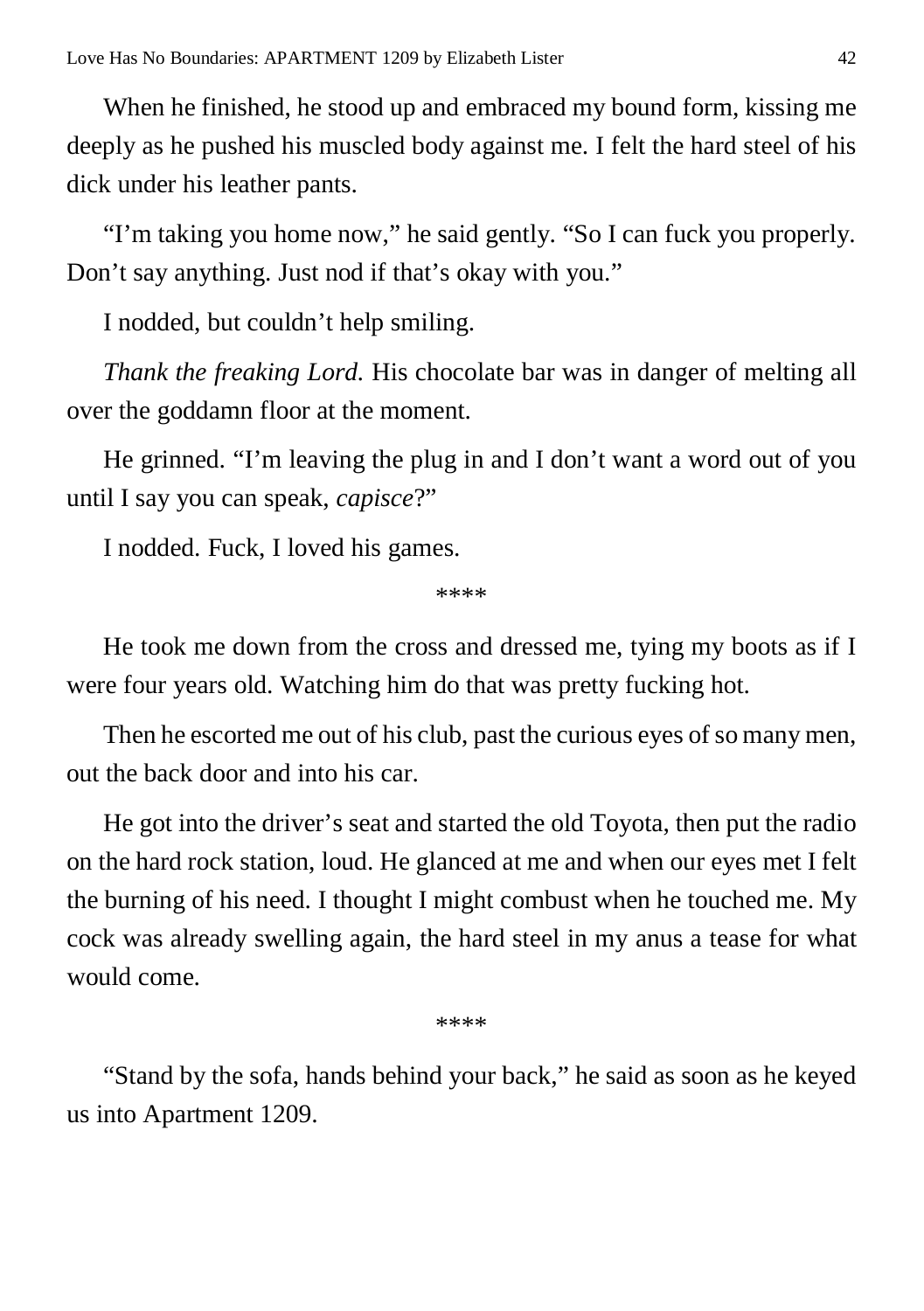I did, watching Ryan move about the space. He was so fucking sexy—the way he walked, the way he looked in those leather pants and boots. Shit, I could watch him for hours.

He took care of a few ordinary things, like starting the dishwasher and putting on some coffee for later. No doubt to delay my satisfaction. He totally ignored me and finally disappeared into the bedroom.

My excited breaths came quicker as I waited, wondering.

Would he fuck me here on the leather sofa, or in the bedroom? Would he put me on all fours or have me on my back? I was so grateful not to have to make any of these decisions. I felt so privileged to be the vessel for this man's lust it was a little insane. I glanced down to see the outline of my hard-on in the red leather pants. I think Ryan appreciated the fact that, at my age, the turnaround time was almost non-existent. Like my dick was aware of everything it had missed for so many years and refused to lose any opportunities.

I closed my eyes, remembering his mouth on it just a short time ago. I'd never been sucked off by a woman and I recoiled from the idea of softness or tentativeness in that situation. I craved a man's mouth on my dick, my balls and ass. To be eaten by another man felt primal and wild. A woman's mouth would never satisfy me. I knew this for a fact.

"Henry. Take off your boots, socks and pants and come here," he called from the bedroom.

### *Bedroom it is, then.*

I hastily undressed, so eager to relinquish my clothes I ended up tripping and falling onto my naked ass, which still smarted from the paddling.

Ryan popped his head out the bedroom door. "Don't hurt yourself, Henry."

"No, Sir." How embarrassing.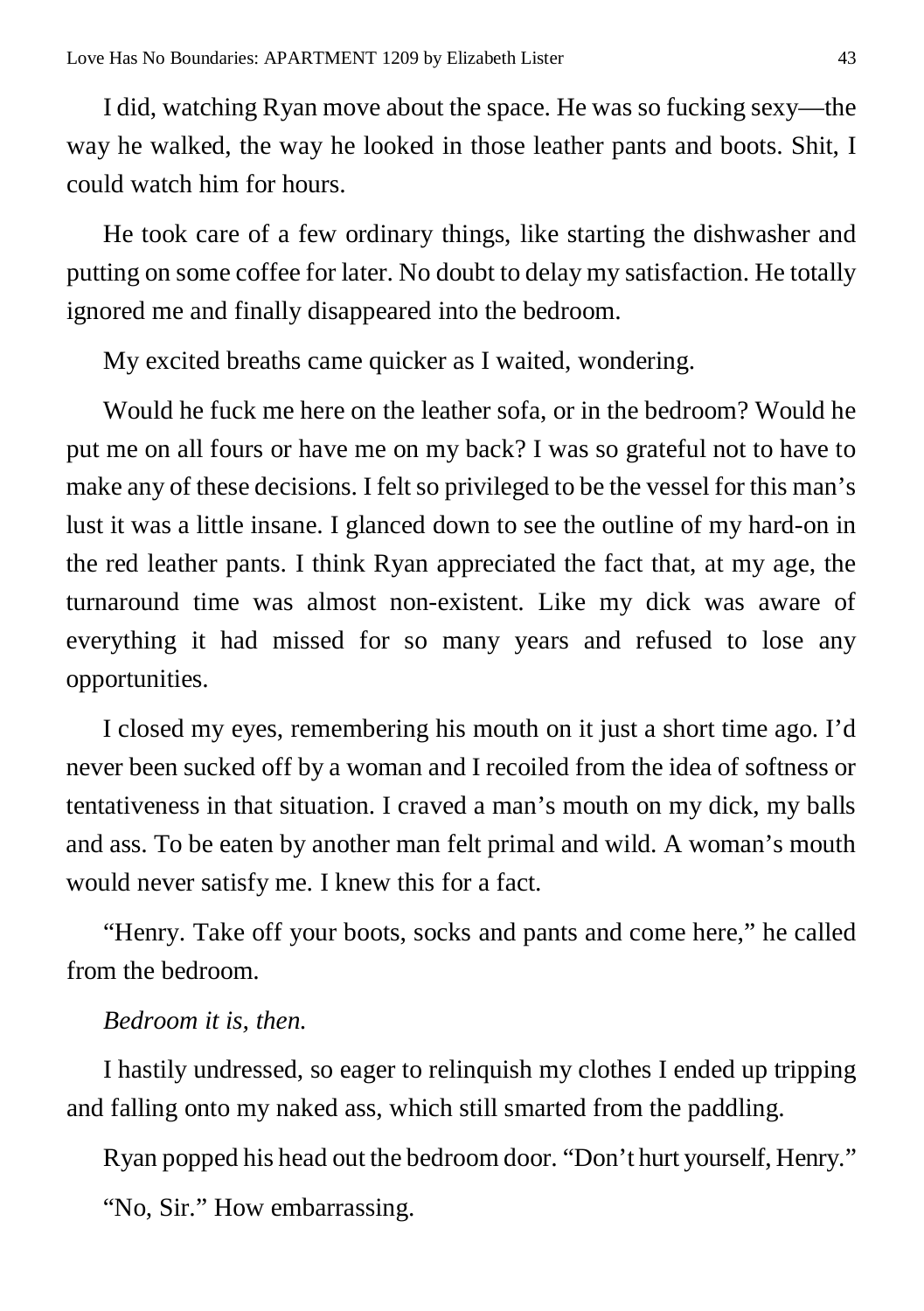I finally got the pants off and walked quickly over to him. "I'm ready now, Sir."

His hand slid behind my head and pulled my face toward his. He kissed me passionately and deeply for several intense moments.

"I know," he said when he finally pulled away. "So am I. I have a question for you though."

"Yeah?"

His hand gently stroked the side of my face. "Do you want a vanilla fucking or a kinky fucking for your first time? I'll do either one."

I thought about it for a minute. I looked around him into the bedroom and saw something on his dresser that intrigued me. "Looks like you've already prepared for a kinky fucking."

He blushed. Mr. Leather Daddy blushed. "Well, I… old habits die hard. But I suddenly thought maybe you'd prefer something softer… for the first time."

I shrugged. If the past few weeks had taught me anything, it was that I had not a clue about what my body needed or even wanted. Ryan, however, seemed to have a sixth sense about me. I was willing to put myself in his hands.

"Do whatever you want, Sir."

"Call me Ryan," he said softly.

"Do whatever you want, Ryan. I trust you."

He kissed me again, gently. When he pulled away, his eyes seemed to look into my soul. "You're so strong, Henry."

I couldn't help smiling and looking at him strangely. "How can I be strong when I let you dominate me all the time?"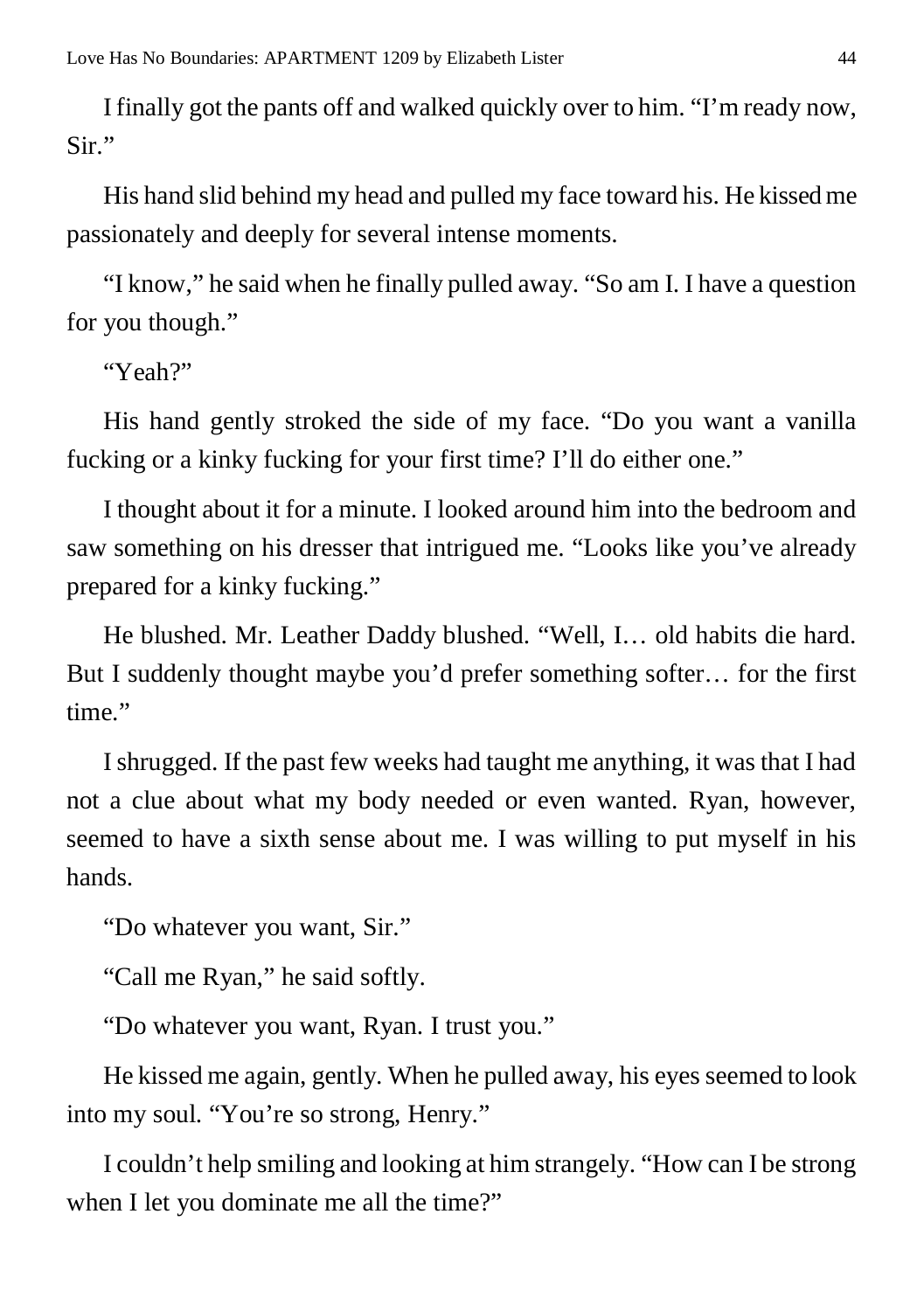"There are many kinds of strengths, Henry. Now get onto my bed. On all fours and spread your legs."

"Yes, Sir. Can I call you that again?"

"Of course, pretty boy."

"Can I call you Daddy?"

There was a moment of silence.

"Not if you don't want me to come before I'm even inside you," he finally said in a strained voice.

### *Interesting.*

"Now be quiet and do as you're told. No talking unless it's important. Tell me if anything hurts or feels bad, of course. Other than that, silence."

I nodded, getting into position. He'd taken the comforter and blankets off the bed, so I kneeled on the clean blue sheets and waited.

He took something off the dresser and approached me. "This will keep your knees spread for me."

He attached the spreader bar to just below my knees with leather cuffs that he buckled tight. "I'd normally buckle your wrists behind your back but for a first fucking I don't want to do that."

"But can we do it another time?"

Again, he chuckled. "Yes, Henry." He gave my ass a swat. "I told you to be quiet."

"Sorry, Sir."

I quieted, focusing on the sensations I felt as Ryan prepared me. He took his time and I wondered how he could stand it. The man was a bastion of control. Finally, I heard the rustling of clothes and turned my head. I couldn't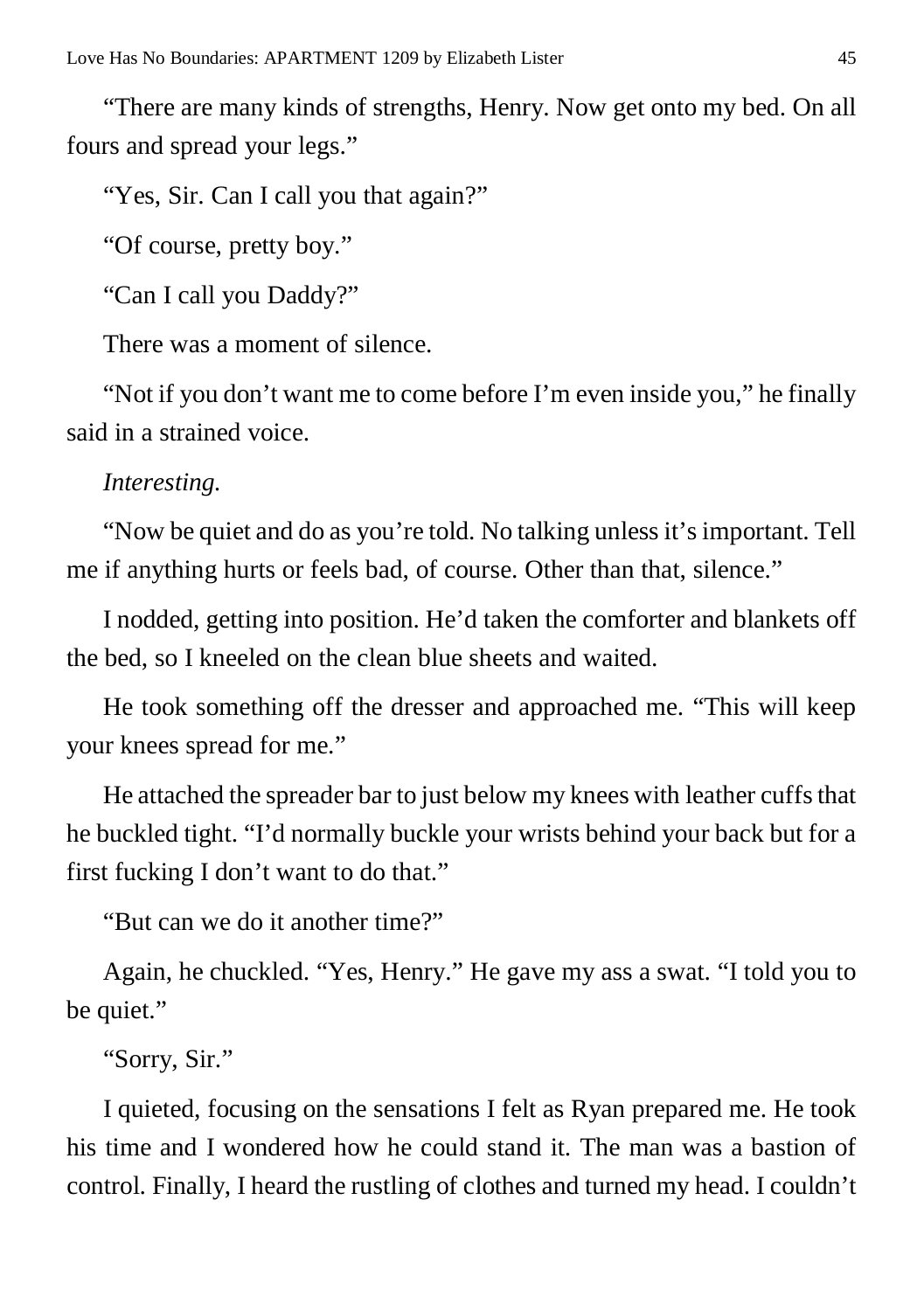help groaning when he pushed his leather pants down and his huge cock bounced free.

He got up onto the bed, kneeling so that his cock was level with my mouth. "Open."

I opened my mouth eagerly, taking his beautiful, thick prick inside it. He gasped, pumping gently. I did the best I could, letting saliva drip from my lips and taking him an inch or so down my throat before gagging. The noises he made as I did so sent waves of pleasure through me. I loved doing this for him.

"Oh, fuck, Henry… you are so… fucking… hot."

I renewed my efforts, giving him a willing wet mouth and throat to fuck before he got to the other place, still filled with steel and expectations. He played with my short hair, threading hisfingers through it, grabbing it to guide me, and stroking it affectionately.

"Enough," he said finally, pulling out and moving off the bed.

I heard him go around behind me and felt his fingers on the base of the metal plug, which had become so comfortable and necessary.

"Go down on your chest, Henry. Flatten your arms out in front of you."

I did as he asked, stretching out like a lazy cat as he pulled on the base of the plug. The feeling, as always, made me shudder and moan as my hole stretched open to allow the slick steel to slide out.

"Boy, you look so fucking hot back here," he whispered.

His hand reached under me to cup my balls and then move along the length of my arching cock. My ass felt empty and abandoned, butsoon the fingers of his other hand were there, pushing inside me, deep and insistent.

"So warm… you *are* ready for me, aren't you?"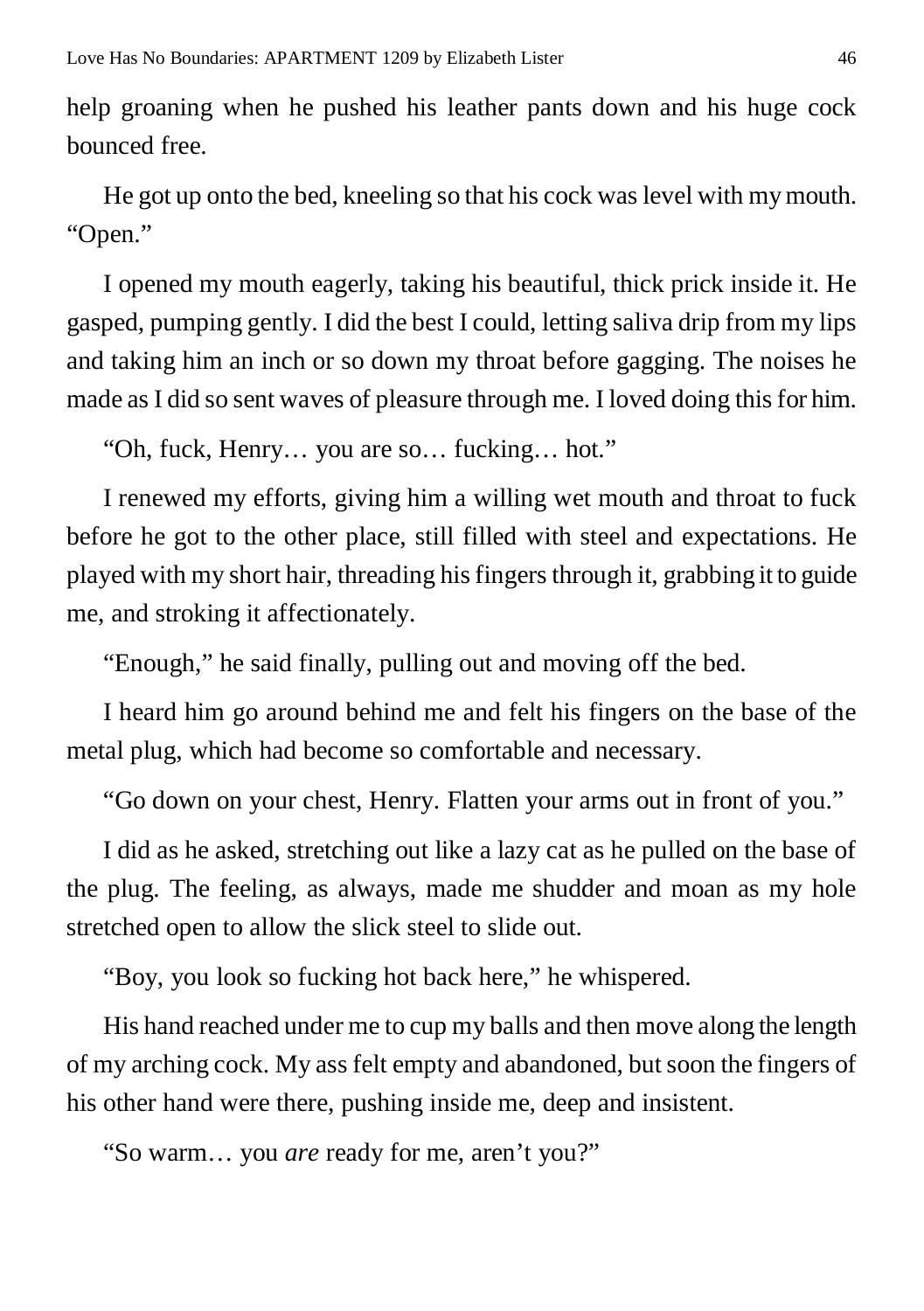I moaned, pushing back on his fingers and pressing my face against the smooth, clean-smelling sheets. I felt so vulnerable with the bar between my knees, but it made things even more exciting.

He fingered me for a long time, manipulating my prostrate until I begged him with whimpers and grunts, if not actual words. But soon I couldn't bear to be silent.

"Ryan, I… I want to talk."

"Why?"

"Because you need… to know how… desperate I am."

"Believe me, I can tell," he said, making me squirm and gasp.

"Then fuck me dammit! Jesus Christ why won't you… just fucking ram me?"

Ryan laughed. "You sweet virgin slut," he said, with obvious affection. He grabbed my thighs and pulled my bound knees to the edge of the mattress. "You want it? You want it now?"

"Yes!" I moaned.

I felt the tip of his prick press against my hole. He groaned as the head pushed easily into my eager ass, followed quickly by the entire substantial length of his cock. I groaned and grabbed the sheets in my fists, grimacing in pleasure and surprise as he drove deep and stayed deep. I felt his belly and balls against me.

"How does that feel?" he asked, voice shaking.

"Oh… fuck… fuck." Finally, I had another man's dick inside me. Ryan's dick. It felt as good as I'd imagined.

"That's what I thought. I'm going to fuck you now, Henry. Tell me if it's too hard or fast and I'll slow down."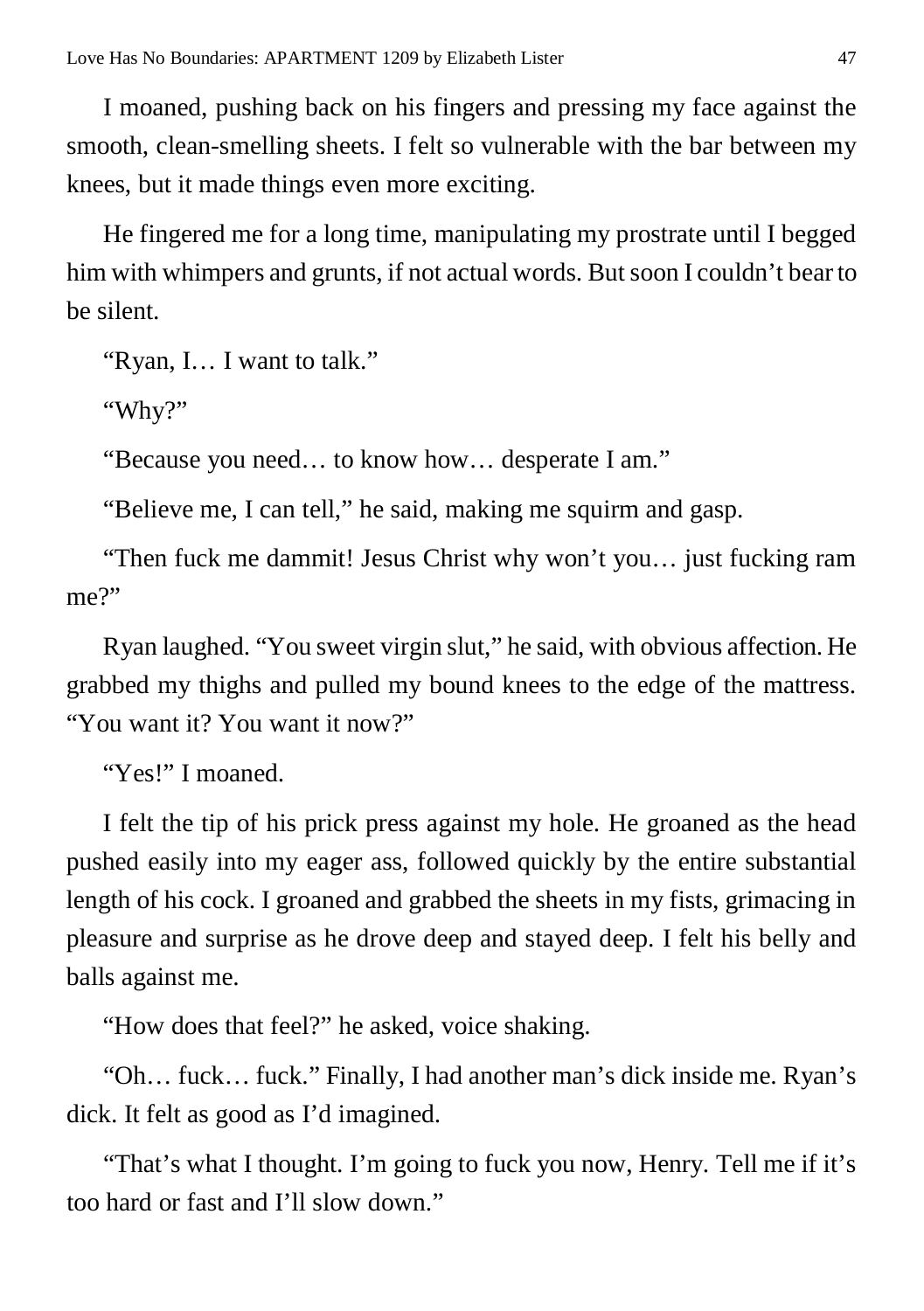"Yes… Sir." The pitch of my voice had changed, becoming high and emotional. If I'd felt vulnerable before, now that I had his dick to the hilt in me, there was nothing to do but take it. I felt pierced and thrillingly invaded. My mouth lay open and slack against the sheets, breaths coming in pants, eyes wide open with expectation.

He began to fuck me, slow and deep. He'd pull almost all the way out and slowly push back in, each time eliciting a primal grunt from me. It felt incredible.

For a while I lost myself in the feel of him sliding in and out, in and out. It felt just like I'd always imagined, only better. But I wanted more. I listened to him pant and make the smallest noises of pleasure, but I wanted to hear him yell. I wanted to hear him groan and lose himself in me, so I said what I knew would do it.

"Oh… fuck, Daddy, you feel sooooo gooooood."

He froze. Then his hands gripped my hips painfully. "Don't… I won't last… stop," he begged.

"I want you to come, Daddy. I want you to shoot your load in me."

"Henry!" he cried out. He moved quicker, harder and rougher, fucking me in earnest now, not concerned about the newness of the experience for me as he chased his own orgasm.

That was what I wanted—his pleasure, his uncontrolled need and desire. I grinned against the sheets as he fucked me hard.

"Oh, fuck yes… fuck yes… fuck yes." he groaned through gritted teeth.

He rammed me deep—once, twice—then stilled as he cried out. His dick erupted, thighs quaking. I could feel him, all of him, through his cock.

"Henry, you fucking sneaky little cunt," he swore as he finished inside me. "You beautiful, crazy, insatiable boy."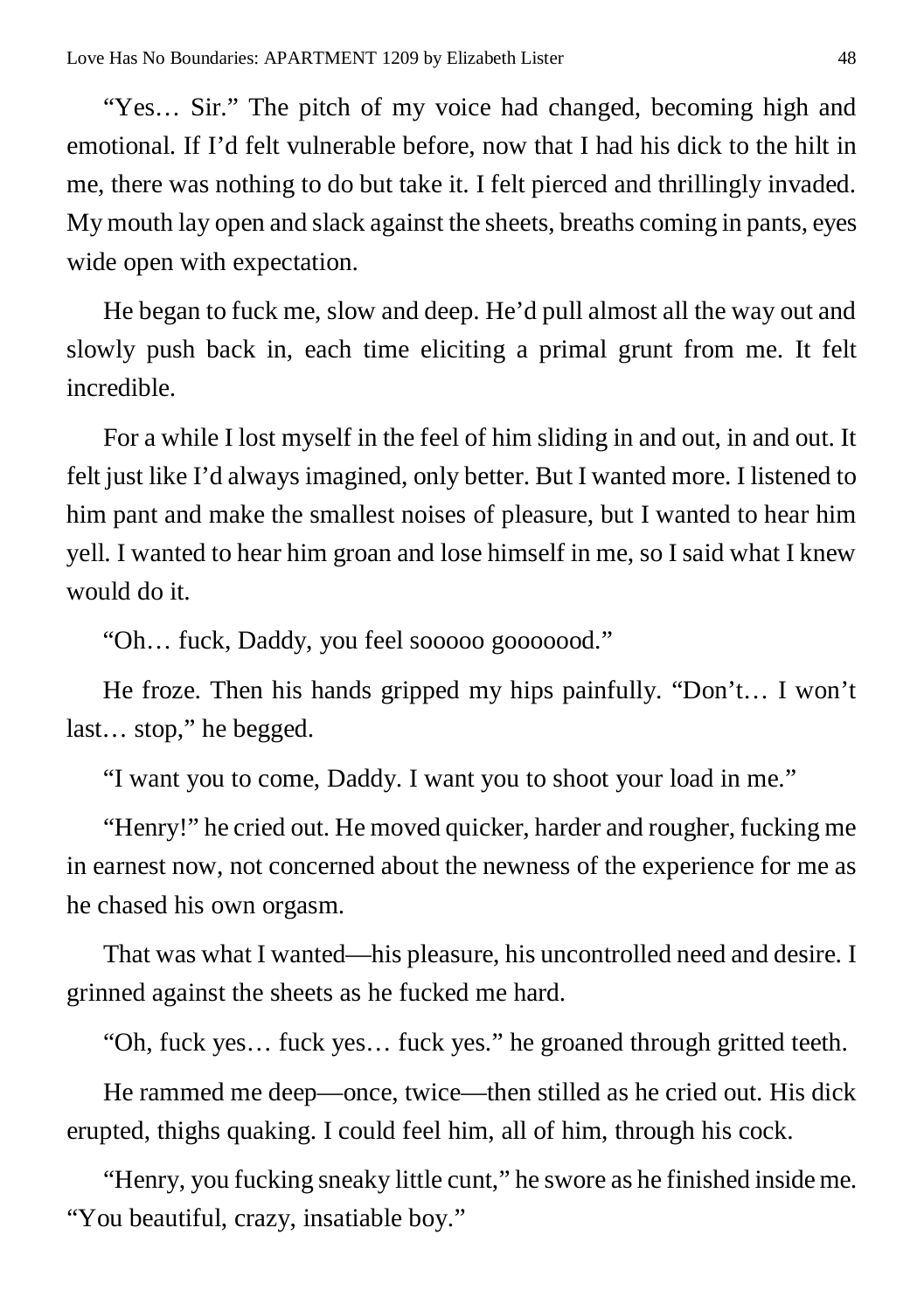I gasped and moved my ass over his softening dick, enjoying it before it finally shrank out of me.

"You… are the best… Daddy ever," I said, still hard and aching to come, but loving the fact that I'd beaten him at his own game.

He raised one eyebrow, wiping the sweat from his forehead. "You are a dirty, dirty boy. I'm glad I've been able to bring that out of you. Now there's something else I want to bring out of you."

He squeezed some lube into his hand and reached beneath me. He stroked my aching dick with his practiced hand and ate my ass until I came, groaning and cursing, on the blue sheets. Then he unbuckled the spreader bar and gathered me into his arms.

"So. How *did* you go so long without getting that ass fucked by someone else?"

I shrugged. "Didn't have the nerve to approach anyone, I guess."

"Good thing you lost your key."

I nodded, grinning. "Fate."

His eyes crinkled at the corners as he smiled. "Actually—" He reached out and pulled open the drawer of his bedside table, soon placing something cold and small in my hand.

I stared down at the worn, brown key for a moment then glanced up at him. "You had it all along." I couldn't hide my surprise.

"I saw you drop it in the lobby." He looked almost bashful, as if ashamed of his deception.

I gulped, all at once feeling the depth of his need for me. "You… kept it safe."

"Yes."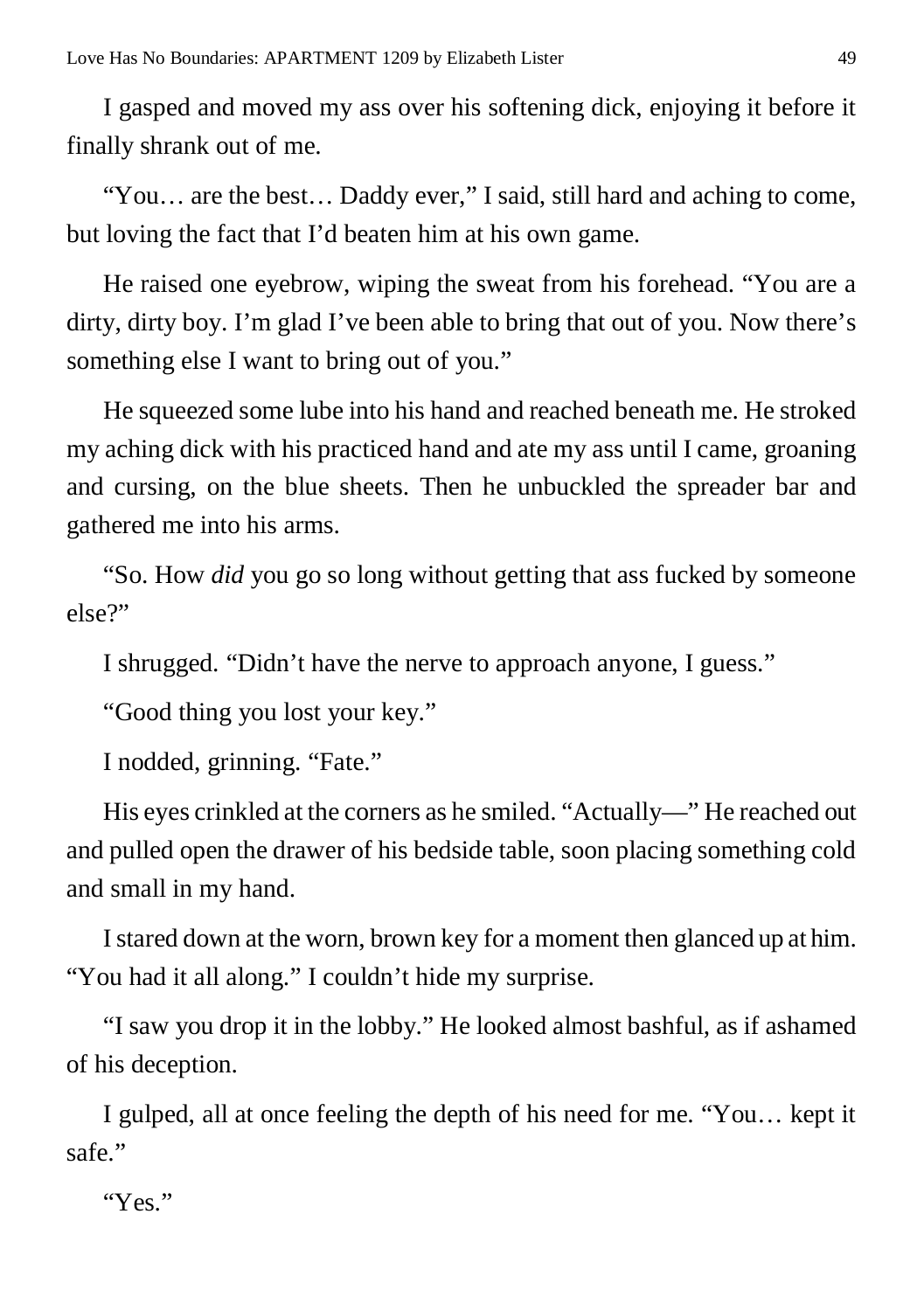"Thank you, Sir." I said, gazing into his grey eyes.

"You're welcome, Henry."

### **THE END**